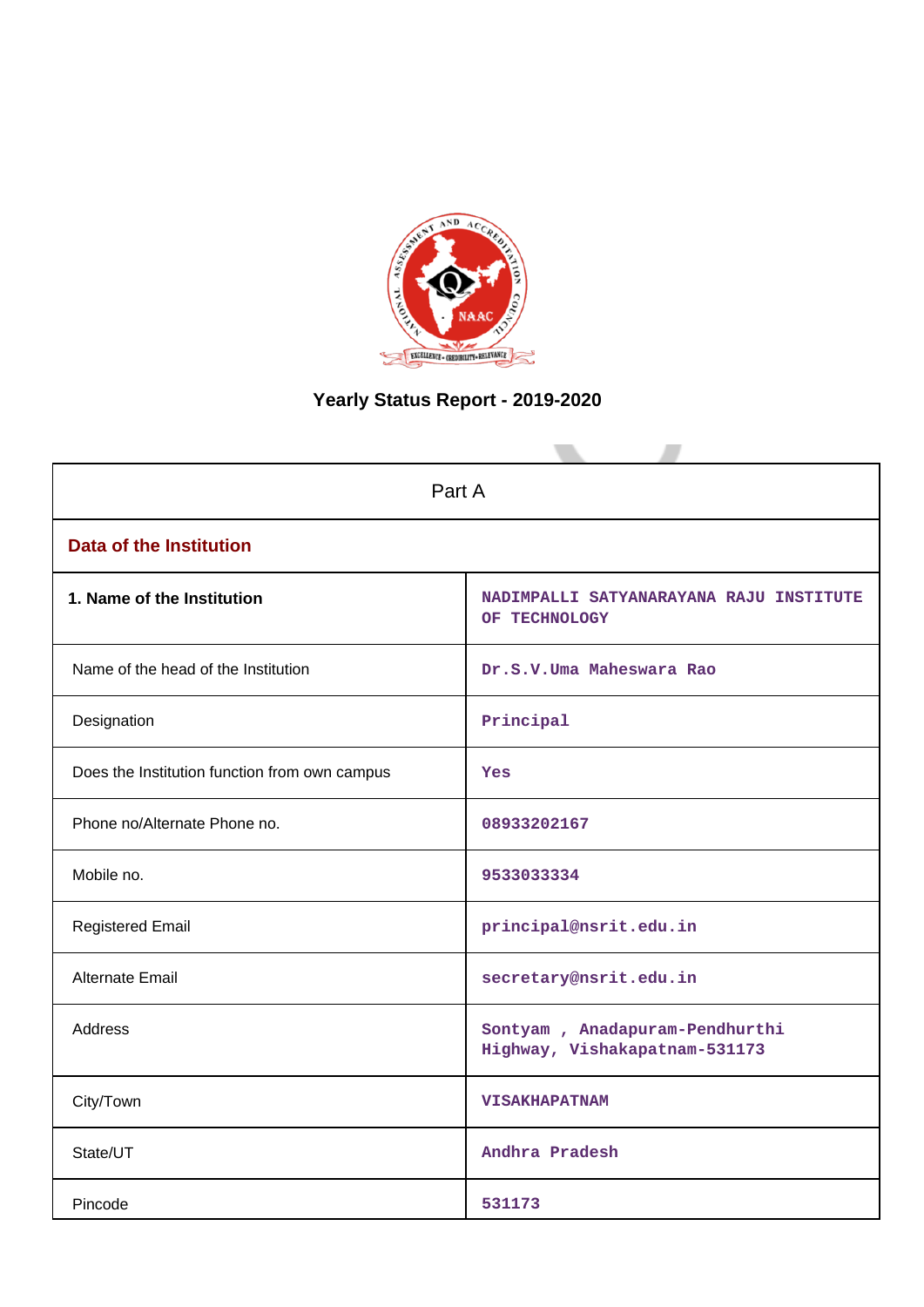| 2. Institutional Status                                                  |                                                                           |                   |                                                           |             |             |
|--------------------------------------------------------------------------|---------------------------------------------------------------------------|-------------------|-----------------------------------------------------------|-------------|-------------|
| Affiliated / Constituent                                                 |                                                                           |                   | Affiliated                                                |             |             |
| Type of Institution                                                      |                                                                           | Co-education      |                                                           |             |             |
| Location                                                                 |                                                                           |                   | Rural                                                     |             |             |
| <b>Financial Status</b>                                                  |                                                                           |                   | private                                                   |             |             |
| Name of the IQAC co-ordinator/Director                                   |                                                                           |                   | Dr.N.V.V.S.Suryanarayana                                  |             |             |
| Phone no/Alternate Phone no.                                             |                                                                           |                   | 08933220125                                               |             |             |
| Mobile no.                                                               |                                                                           |                   | 9533033334                                                |             |             |
| <b>Registered Email</b>                                                  |                                                                           |                   | iqac@nsrit.edu.in                                         |             |             |
| <b>Alternate Email</b>                                                   |                                                                           |                   | office@nsrit.edu.in                                       |             |             |
| 3. Website Address                                                       |                                                                           |                   |                                                           |             |             |
| Web-link of the AQAR: (Previous Academic Year)                           |                                                                           |                   | http://nsrit.edu.in/admin/img/cms/AQ<br>AR-2018-19new.pdf |             |             |
| 4. Whether Academic Calendar prepared during<br>the year                 |                                                                           |                   | Yes                                                       |             |             |
| if yes, whether it is uploaded in the institutional website:<br>Weblink: |                                                                           |                   | http://www.nsrit.edu.in/student accalen<br>dar.php        |             |             |
| <b>5. Accrediation Details</b>                                           |                                                                           |                   |                                                           |             |             |
| Cycle                                                                    | Grade                                                                     | <b>CGPA</b>       | Year of                                                   | Validity    |             |
|                                                                          |                                                                           |                   | Accrediation                                              | Period From | Period To   |
| 1                                                                        | Α                                                                         | 3.10              | 2017                                                      | 12-Sep-2017 | 11-Sep-2022 |
|                                                                          | 6. Date of Establishment of IQAC                                          |                   | $01 - Jun - 2015$                                         |             |             |
| 7. Internal Quality Assurance System                                     |                                                                           |                   |                                                           |             |             |
|                                                                          | Quality initiatives by IQAC during the year for promoting quality culture |                   |                                                           |             |             |
| <b>IQAC</b>                                                              | Item /Title of the quality initiative by                                  |                   | Date & Duration<br>Number of participants/ beneficiaries  |             |             |
| Quality Assurance in                                                     |                                                                           | $01 - Jun - 2020$ | 113                                                       |             |             |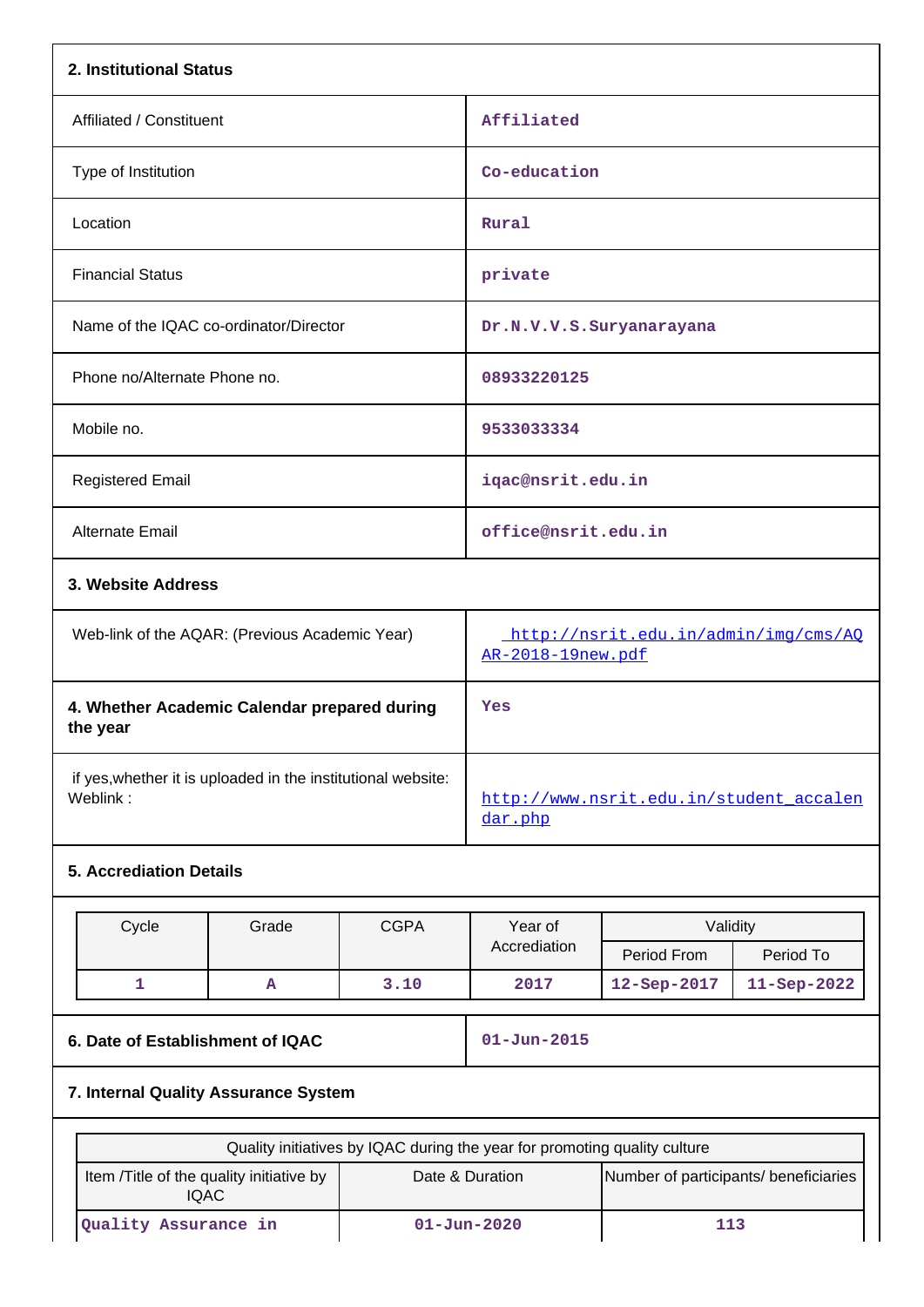| Higher Education: Role of<br>Industry and Professional<br><b>Bodies</b>                   | 1                                 |                |
|-------------------------------------------------------------------------------------------|-----------------------------------|----------------|
| Application is prepared<br>and applied for<br>Autonomous                                  | $01 - Jan - 2020$<br>90           | 2000           |
| Applying for Faculty<br>Ratification at JNTUK                                             | $01 - Jul - 2019$<br>6            | 70             |
| Applying for 12B                                                                          | $02 - Jan - 2020$<br>7            | 113            |
| Renewal of ISO<br>Certification                                                           | $12 - Dec - 2019$<br>3            | 113            |
| Quality enhancement,<br>Assessment and<br>Accreditation of<br><b>Engineering Colleges</b> | $06 - Nov - 2019$<br>$\mathbf{1}$ | $\overline{2}$ |
| Convergence of Technology-<br>Pedagogy in Engineering<br>Teaching and Research            | $01 - Nov - 2019$<br>1            | 1              |
| Google classroom                                                                          | 23-Oct-2019<br>6                  | 113            |
| Outcome Based Education<br>and its implementation<br>conducted by NITTTR,<br>Chennai      | $21 - May - 2019$<br>5            | 40             |
| Participation in NIRF                                                                     | $14 - Nov - 2019$<br>45           | 113            |
|                                                                                           | View File                         |                |

**8. Provide the list of funds by Central/ State Government- UGC/CSIR/DST/DBT/ICMR/TEQIP/World Bank/CPE of UGC etc.**

| Institution/Departmen<br>t/Faculty                                                                                 | Scheme      |                  | <b>Funding Agency</b> | Year of award with<br>duration | Amount |
|--------------------------------------------------------------------------------------------------------------------|-------------|------------------|-----------------------|--------------------------------|--------|
| Dr. G.<br>Satyanarayana                                                                                            | <b>MSME</b> |                  | <b>MSME</b>           | 2019<br>40                     | 67000  |
|                                                                                                                    |             | <u>View File</u> |                       |                                |        |
| 9. Whether composition of IQAC as per latest<br><b>NAAC</b> guidelines:                                            |             |                  | Yes                   |                                |        |
| Upload latest notification of formation of IQAC                                                                    |             | View File        |                       |                                |        |
| 10. Number of IQAC meetings held during the<br>year :                                                              |             | 6                |                       |                                |        |
| The minutes of IQAC meeting and compliances to the<br>decisions have been uploaded on the institutional<br>website |             | Yes              |                       |                                |        |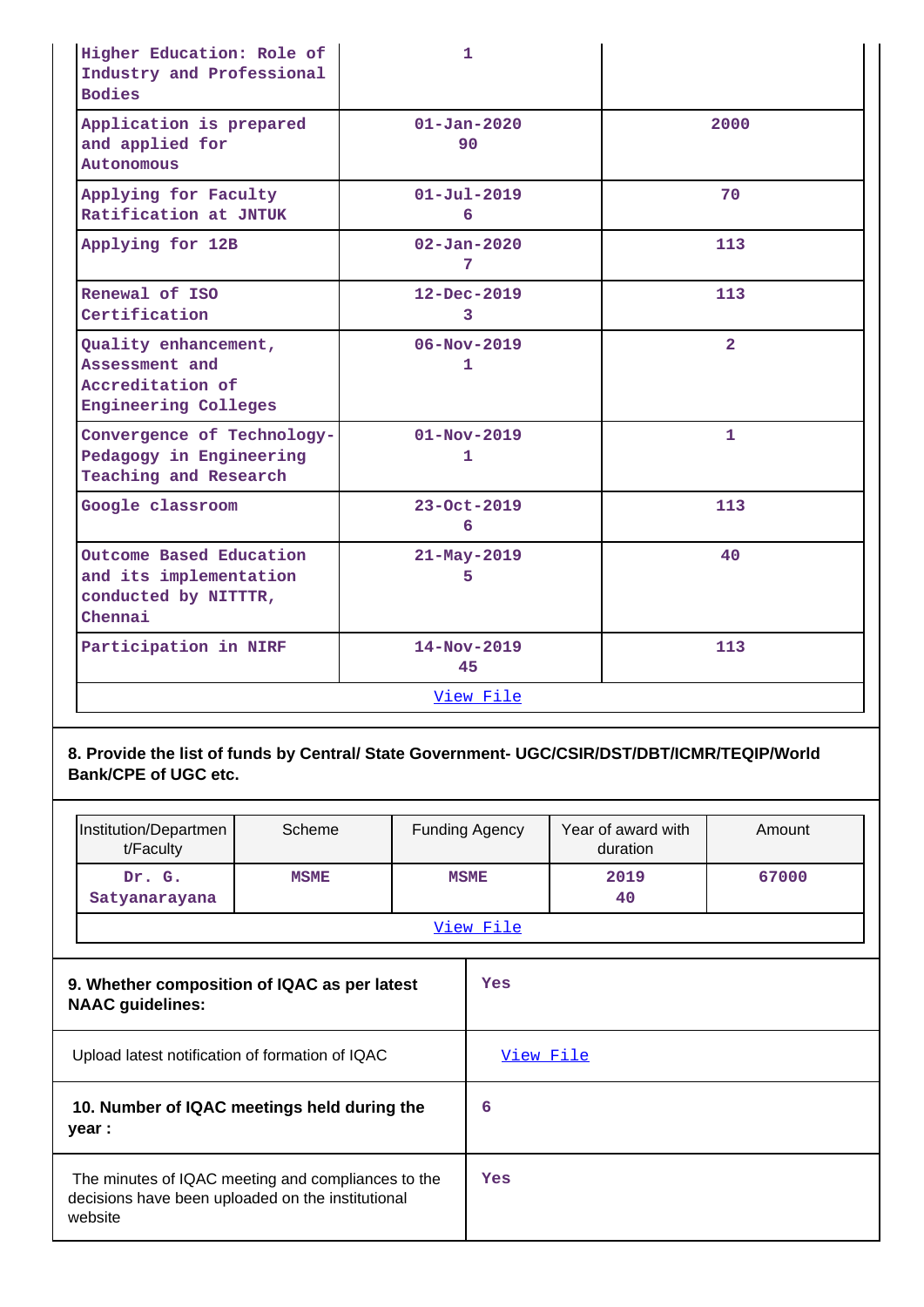| Upload the minutes of meeting and action taken report                                                             | View File |
|-------------------------------------------------------------------------------------------------------------------|-----------|
| 11. Whether IQAC received funding from any of<br>the funding agency to support its activities<br>during the year? | Yes       |
| If yes, mention the amount                                                                                        | 35000     |
| Year                                                                                                              | 2019      |

## **12. Significant contributions made by IQAC during the current year(maximum five bullets)**

**1. Identified and provided training to all members of faculty to implement online teaching – learning during pandemic and enabled the members of faculty to complete the pending syllabus through online mode 2. Identified and created an online learning ecosystem and facilitated all the members of faculty to take online certification courses for capacity building during the pandemic taking the necessary support of the respective Head of the Department 3. Apart from academic, the members of IQAC has taken a very keen initiative to provide safe academic premises to the members of faculty and students to avoid spreading of COVID 19**

## [View File](https://assessmentonline.naac.gov.in/public/Postacc/Contribution/9071_Contribution.xlsx)

**13. Plan of action chalked out by the IQAC in the beginning of the academic year towards Quality Enhancement and outcome achieved by the end of the academic year**

| Plan of Action                                  | Achivements/Outcomes                                                                                                                                                        |
|-------------------------------------------------|-----------------------------------------------------------------------------------------------------------------------------------------------------------------------------|
| To conduct Virtual Classes and Labs             | e Contents were made available for the<br>students, to cope up with the<br>situations like COVID Lockdown.                                                                  |
| Internal academic audit of the<br>departments   | Ensures transparency and<br>verification/checking of smooth<br>functioning of the department                                                                                |
| Physical verification of laboratory             | Completed Verification and updating of<br>the lab equipment and infrastructure                                                                                              |
| Student and Parent Orientation Program          | Awareness created about facilities,<br>functioning and culture of the<br>Institution. Further guide lines and<br>course regulations with course<br>structure was explained. |
| To offer value added courses for<br>students    | MoU with APSSDC                                                                                                                                                             |
| Review of Performance Based Appraisal<br>System | To meet the current requirements and<br>standards of Higher Education in India                                                                                              |
| Review and Analysis of Academic Results         | Analysis and Compilation of Results                                                                                                                                         |
| Celebrate Days of National Importance           | National level festive events like<br>Independence Day, Republic Day, Women's<br>Day etc. are celebrated to promote                                                         |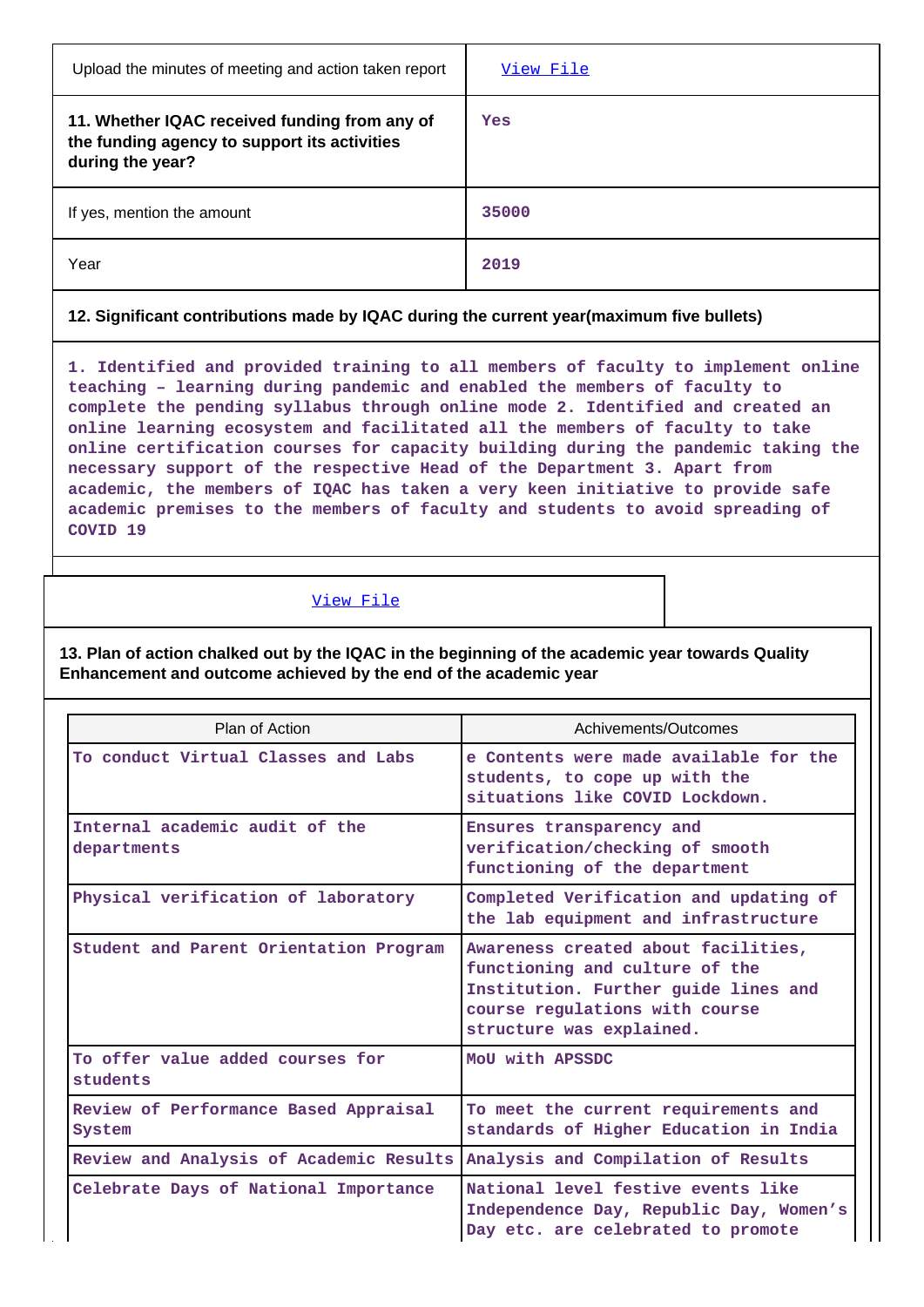|                                                                                                     |                                                                                                                      | equality and instill a feeling of<br>nationality among the students.                                                                                                                                                                                                                                                                                                                                                                                                                                                                                                                                                                                                                                                                                                                                       |
|-----------------------------------------------------------------------------------------------------|----------------------------------------------------------------------------------------------------------------------|------------------------------------------------------------------------------------------------------------------------------------------------------------------------------------------------------------------------------------------------------------------------------------------------------------------------------------------------------------------------------------------------------------------------------------------------------------------------------------------------------------------------------------------------------------------------------------------------------------------------------------------------------------------------------------------------------------------------------------------------------------------------------------------------------------|
|                                                                                                     | Hostel accommodations for girls and<br>boys                                                                          | In the direction of providing boarding<br>lodging with adequate facilities to all<br>the students within the campus.                                                                                                                                                                                                                                                                                                                                                                                                                                                                                                                                                                                                                                                                                       |
|                                                                                                     | Session on Intellectual Property Right                                                                               | Seminar on IPR and Patents was<br>organized by IQAC Cell.                                                                                                                                                                                                                                                                                                                                                                                                                                                                                                                                                                                                                                                                                                                                                  |
|                                                                                                     |                                                                                                                      | View File                                                                                                                                                                                                                                                                                                                                                                                                                                                                                                                                                                                                                                                                                                                                                                                                  |
| 14. Whether AQAR was placed before statutory<br>body?                                               |                                                                                                                      | Yes                                                                                                                                                                                                                                                                                                                                                                                                                                                                                                                                                                                                                                                                                                                                                                                                        |
|                                                                                                     | Name of Statutory Body                                                                                               | <b>Meeting Date</b>                                                                                                                                                                                                                                                                                                                                                                                                                                                                                                                                                                                                                                                                                                                                                                                        |
|                                                                                                     | Governing Body and Wetting Committee                                                                                 | $28 - Nov - 2020$                                                                                                                                                                                                                                                                                                                                                                                                                                                                                                                                                                                                                                                                                                                                                                                          |
|                                                                                                     | 15. Whether NAAC/or any other accredited<br>body(s) visited IQAC or interacted with it to<br>assess the functioning? | Yes                                                                                                                                                                                                                                                                                                                                                                                                                                                                                                                                                                                                                                                                                                                                                                                                        |
|                                                                                                     | Date of Visit                                                                                                        | $22 - Aug - 2019$                                                                                                                                                                                                                                                                                                                                                                                                                                                                                                                                                                                                                                                                                                                                                                                          |
| 16. Whether institutional data submitted to<br><b>AISHE:</b>                                        |                                                                                                                      | Yes                                                                                                                                                                                                                                                                                                                                                                                                                                                                                                                                                                                                                                                                                                                                                                                                        |
|                                                                                                     | Year of Submission                                                                                                   | 2020                                                                                                                                                                                                                                                                                                                                                                                                                                                                                                                                                                                                                                                                                                                                                                                                       |
|                                                                                                     | Date of Submission                                                                                                   | $04 - \text{Feb} - 2020$                                                                                                                                                                                                                                                                                                                                                                                                                                                                                                                                                                                                                                                                                                                                                                                   |
|                                                                                                     | 17. Does the Institution have Management<br><b>Information System?</b>                                               | Yes                                                                                                                                                                                                                                                                                                                                                                                                                                                                                                                                                                                                                                                                                                                                                                                                        |
| If yes, give a brief descripiton and a list of modules<br>currently operational (maximum 500 words) |                                                                                                                      | • The MIS software referred to as<br>ECAP (Engineering College Automation<br>Package) fulfills all the requirements<br>of the College. . Tally accounting<br>software used in accounts section<br>ECAP aims at immediate availability of<br>data in required formats, ease of work<br>of staff and management, increase in<br>transparency, accountability and in<br>administration. . This application can<br>be used through Internet or Intranet.<br>· Library uses ECAP software package<br>which is integrated multi user,<br>multitasking library information<br>software that supports all in house<br>operations of the library. . The<br>software has all inbuilt facilities<br>required for library automation out of<br>which we have availed service package<br>containing : 1. Acquisition 2. |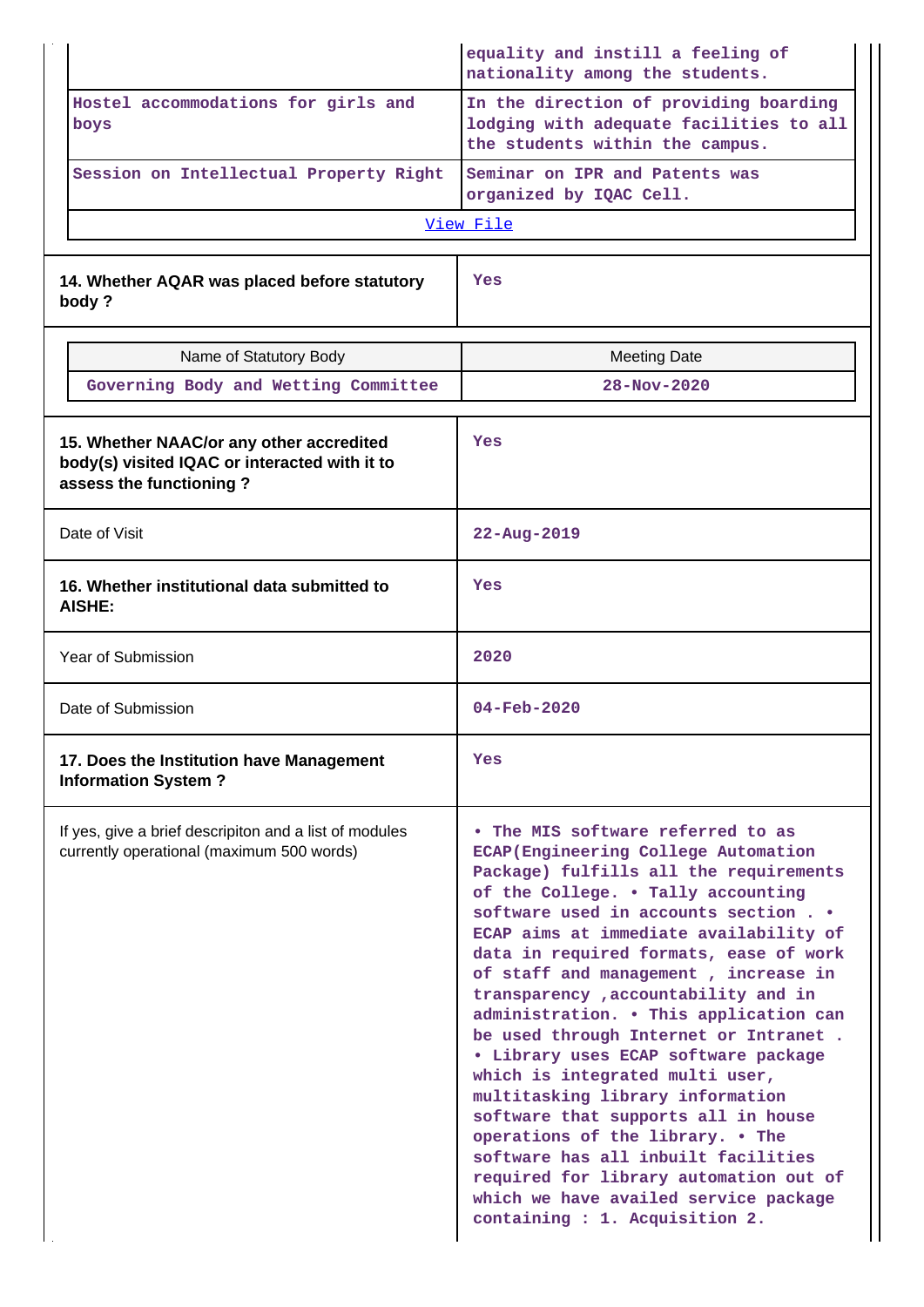**Catalogue 3. Circulation 4. Serial Control 5. OPAC. • The database of books available in the library is being updated on day to day basis. • Use of software in the administration unit helps to view the fee category wise, students data, admission status for all classes, caste and category wise students statistical report ,admission summary report etc.**

# **Part B**

## **CRITERION I – CURRICULAR ASPECTS**

#### **1.1 – Curriculum Planning and Implementation**

 1.1.1 – Institution has the mechanism for well planned curriculum delivery and documentation. Explain in 500 words

 **Yes. The Institute has a well-defined mechanism in place to monitor the curriculum delivery and documentation. Curriculum Delivery Plan: As the Institution is affiliated to Jawaharlal Nehru Technological University Kakinada, the Institute is bound to follow the academic calendar as issued by the parent university for curriculum delivery. Accordingly. the Institute prepare its own academic calendar every year in line with the parent university indicating the instructional and assessment period. All the departments are involved in scheduling academic, co-curricular and extracurricular events to enrich the learning process. All departmental events and committee activities are mentioned in academic calendar to facilitate effective documentation. This process is smoothly handled by HOD. Subsequently the respective Head of the Department, allocates the courses to the members of faculty well in advance before the commencement of the classwork based on the faculty specialization and earlier track record of the faculty performance in that particular course. Based on the course allotment, the members of faculty plan their course delivery in the form of "Course Plan" which normally includes the complete plan of action to deliver the syllabus as prescribed by the university and lecture plan is also prepared suitably. The prepared course plan and lecture plan are well documented in their respective course file. Further, the course plan is disseminated to all the relevant stakeholders well in advance. HOD's Meeting: HOD's Meetings are held once in a week and minutes are noted. Head of the Department discuss their action plans to arrive an optimal and effective way. Curriculum Delivery Monitoring and Documentation: The Institute adopts twofold mechanism to monitor the effectiveness of curriculum delivery and adherence to the course plan viz. (1) Students' Feedback Mechanism on Curriculum Delivery and (2) Class Review Meeting. The students' feedback mechanism on curriculum delivery is deployed twice in a semester through online mode to understand the effective of course delivery and the teaching – learning process through feedback comprising of pertinent questions. With regard to the class review meeting, the meeting is organized twice in a semester inviting few students to represent that particular class, course instructors and the Head of the Department with an agenda to ensure the timely completion of syllabus, effectiveness of teaching - learning process, availability of learning resources and suggestions to improve the quality of course delivery. And the proceedings of the meetings are documented in addition to the documentation completion of syllabus in the class attendance registers. In case of any deviations are observed either with (1) or (2), the respective Head of the Department counsels the respective member of the faculty for corrective action and in the next meeting the action taken report is confirmed to ensure**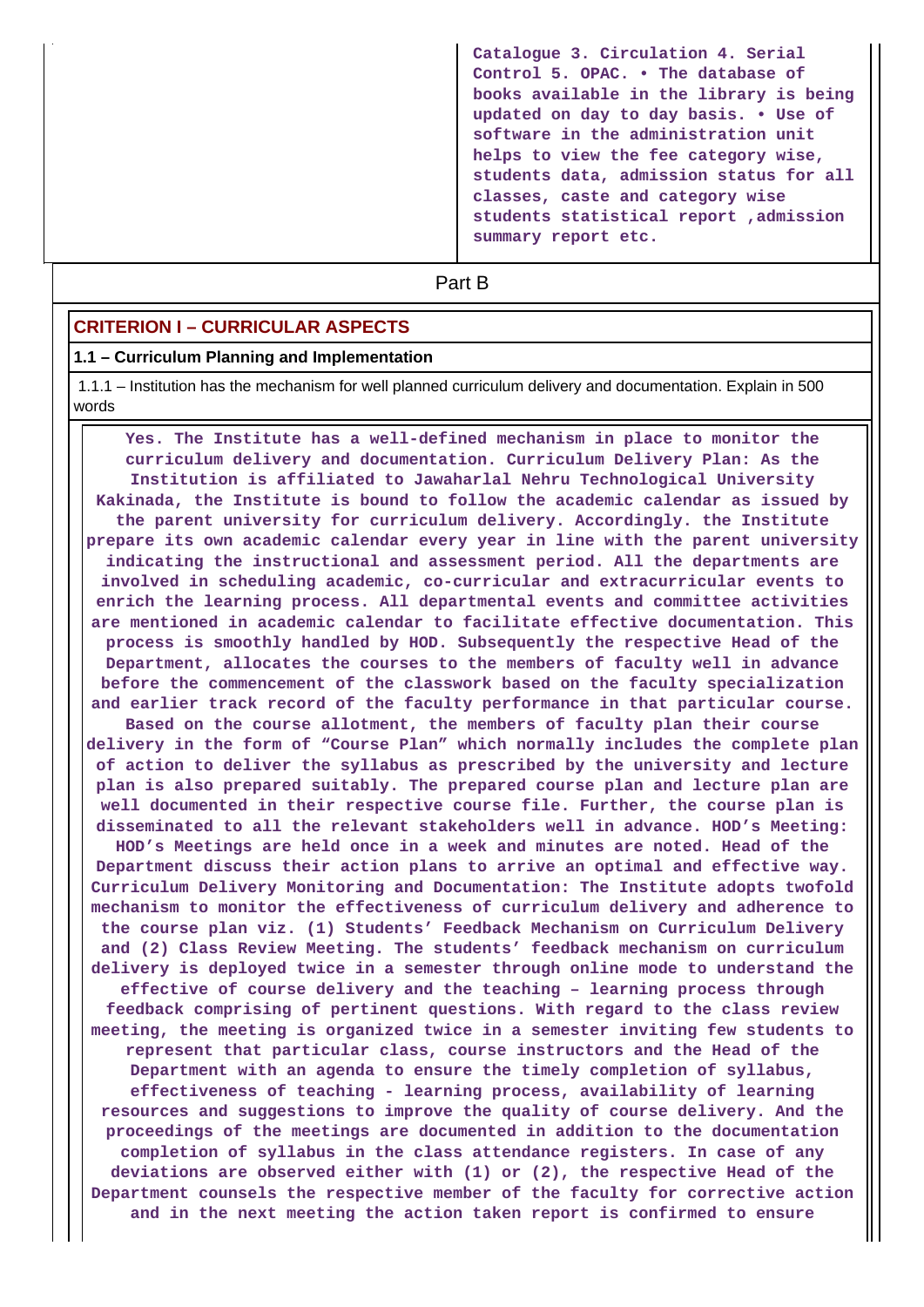**curriculum delivery. Institution encourages all teachers to attend FDPs/workshops/seminars to update themselves and ensure effective curriculum delivery. The institution has a well-maintained central library, with latest books and journals required for curriculum delivery. IQAC conducts Internal Academic Audit at the end of every semester which helps to ascertain that adequate and effective quality assurance mechanisms.**

| 1.1.2 - Certificate/ Diploma Courses introduced during the academic year                                                    |                 |                          |          |                                                 |                      |
|-----------------------------------------------------------------------------------------------------------------------------|-----------------|--------------------------|----------|-------------------------------------------------|----------------------|
| Certificate                                                                                                                 | Diploma Courses | Dates of<br>Introduction | Duration | Focus on employ<br>ability/entreprene<br>urship | Skill<br>Development |
| APSSDC,<br><b>SIEMENS</b><br>(Basics of<br>Process Inst<br>rumentation)                                                     | <b>NA</b>       | 25/11/2019               | 4        | Employabil<br>ity                               | Skill<br>Development |
| APSSDC,<br><b>SIEMENS</b><br>(Basics of<br>PLC)                                                                             | <b>NA</b>       | 01/07/2019               | 4        | Employabil<br>ity                               | Skill<br>Development |
| APSSDC,<br><b>SIEMENS</b><br>(Basics of<br>Induction<br>Motor)                                                              | <b>NA</b>       | 25/11/2019               | 4        | Employabil<br>ity                               | Skill<br>Development |
| Career<br>Edge by TCS-<br>ion                                                                                               | <b>NA</b>       | 22/04/2020               | 10       | Employabil<br>ity                               | Skill<br>Development |
| APSSDC,<br>Internet of<br>things Phase<br>1                                                                                 | <b>NA</b>       | 18/07/2019               | 3        | Employabil<br>ity                               | Skill<br>Development |
| APSSDC,<br>PCB Design<br>Fundamentals<br>Phase 1                                                                            | <b>NA</b>       | 22/07/2019               | 6        | Employabil<br>ity                               | Skill<br>Development |
| APSSDC,<br>Basics of<br><b>ROBCAD</b>                                                                                       | <b>NA</b>       | 27/01/2020               | 6        | Employabil<br>ity                               | Skill<br>Development |
| Applied<br>Robotic<br>Control 2.0<br>by European<br>center for M<br>echatronics,<br>Aachen in<br>association<br>with APSSDC | <b>NA</b>       | 23/11/2019               | 19       | Employabil<br>ity                               | Skill<br>Development |
| APSSDC,<br>Revit<br>Structure                                                                                               | <b>NA</b>       | 16/09/2019               | 6        | Employabil<br>ity                               | Skill<br>Development |
| Applied<br>Robotic                                                                                                          | <b>NA</b>       | 29/01/2020               | 30       | Employabil<br>ity                               | Skill<br>Development |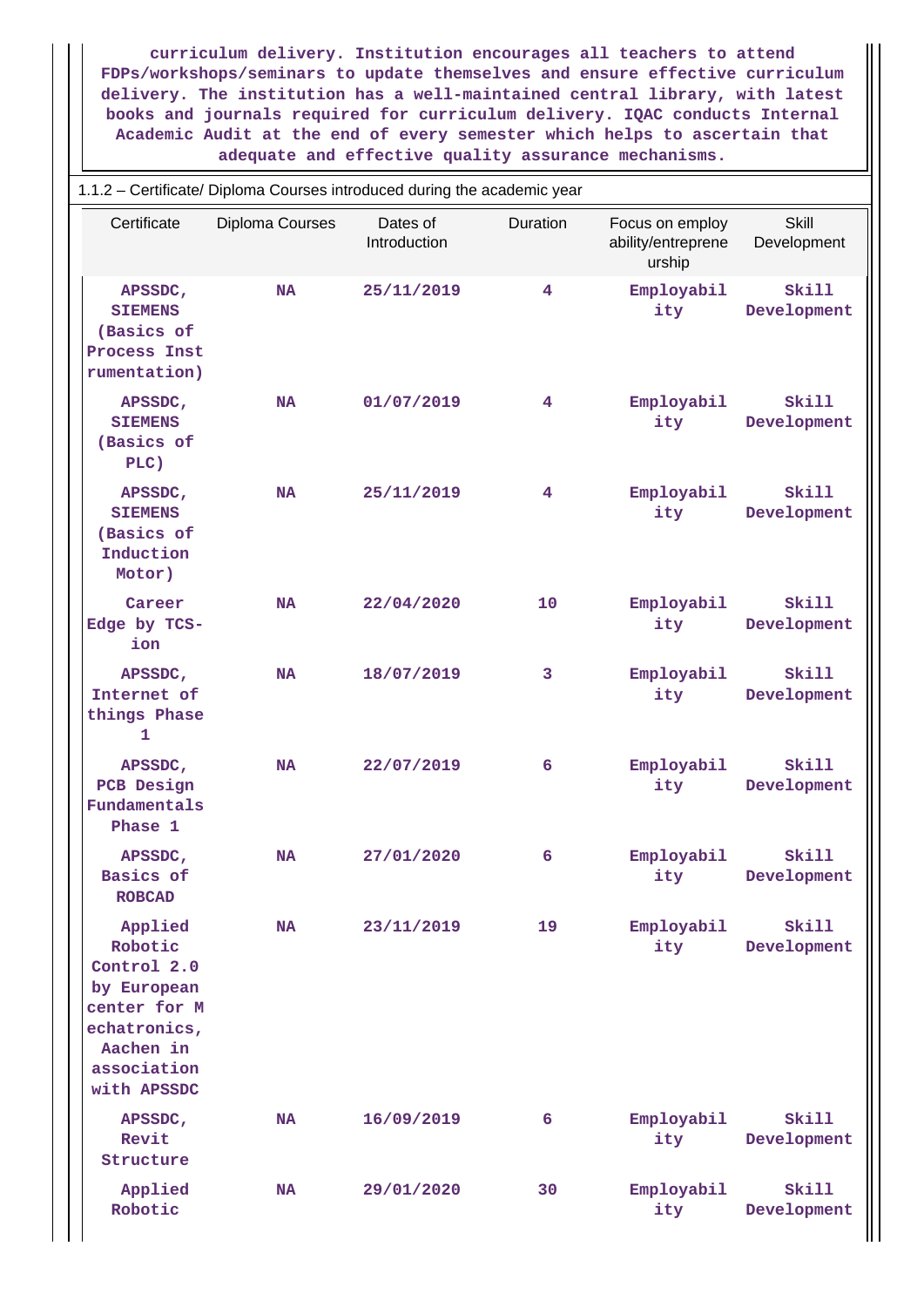| Control 3.0<br>by European<br>center for M<br>echatronics,<br>Aachen in<br>association<br>with APSSDC<br>Appleton I<br><b>NA</b><br>nnovations, I<br>nternet of<br>things (IOT) | 03/06/2019<br>12 <sup>°</sup>                                         | Skill<br>Employabil<br>Development<br>ity                       |
|---------------------------------------------------------------------------------------------------------------------------------------------------------------------------------|-----------------------------------------------------------------------|-----------------------------------------------------------------|
| 1.2 - Academic Flexibility                                                                                                                                                      |                                                                       |                                                                 |
| 1.2.1 - New programmes/courses introduced during the academic year                                                                                                              |                                                                       |                                                                 |
| Programme/Course                                                                                                                                                                | Programme Specialization                                              | Dates of Introduction                                           |
| <b>MBA</b>                                                                                                                                                                      | Finance-Security<br>Analysis and Portfolio<br>Management- MB1635 (PG) | 18/11/2019                                                      |
| Mtech                                                                                                                                                                           | TE-Renewable Energy<br>Technology (PG)                                | 07/02/2020                                                      |
| Mtech                                                                                                                                                                           | PSCA - Renewable Energy<br>Technologies, HVDC<br>Transmission (PG)    | 16/09/2019                                                      |
| <b>BTech</b>                                                                                                                                                                    | CE-Environmental Impact<br>Assessment &Management                     | 18/11/2019                                                      |
| <b>BTech</b>                                                                                                                                                                    | CSE-Artificial<br>intelligence & Neural<br>Networks                   | 18/11/2019                                                      |
| <b>BTech</b>                                                                                                                                                                    | CSE-Mobile computing,<br>Software project<br>management               | 10/06/2019                                                      |
| <b>BTech</b>                                                                                                                                                                    | <b>ECE-Electronic</b><br>Switching Systems                            | 10/06/2019                                                      |
| <b>BTech</b>                                                                                                                                                                    | ECE-Wireless sensors &<br>Networks                                    | 18/11/2019                                                      |
| <b>BTech</b>                                                                                                                                                                    | ME-Additive<br>Manufacturing                                          | 10/06/2019                                                      |
| <b>BTech</b>                                                                                                                                                                    | ME-Non-Destructive<br>18/11/2019<br>Evaluation                        |                                                                 |
|                                                                                                                                                                                 | View File                                                             |                                                                 |
| 1.2.2 - Programmes in which Choice Based Credit System (CBCS)/Elective course system implemented at the<br>affiliated Colleges (if applicable) during the academic year.        |                                                                       |                                                                 |
| Name of programmes adopting<br><b>CBCS</b>                                                                                                                                      | Programme Specialization                                              | Date of implementation of<br><b>CBCS/Elective Course System</b> |

| Name of programmes adopting<br><b>CBCS</b> | Programme Specialization            | Date of implementation of<br><b>CBCS/Elective Course System</b> |
|--------------------------------------------|-------------------------------------|-----------------------------------------------------------------|
| <b>BTech</b>                               | Civil Engineering                   | 10/06/2019                                                      |
| <b>BTech</b>                               | Civil Engineering                   | 18/11/2019                                                      |
| <b>BTech</b>                               | Computer Science and<br>Engineering | 10/06/2019                                                      |
| <b>BTech</b>                               | Computer Science and                | 18/11/2019                                                      |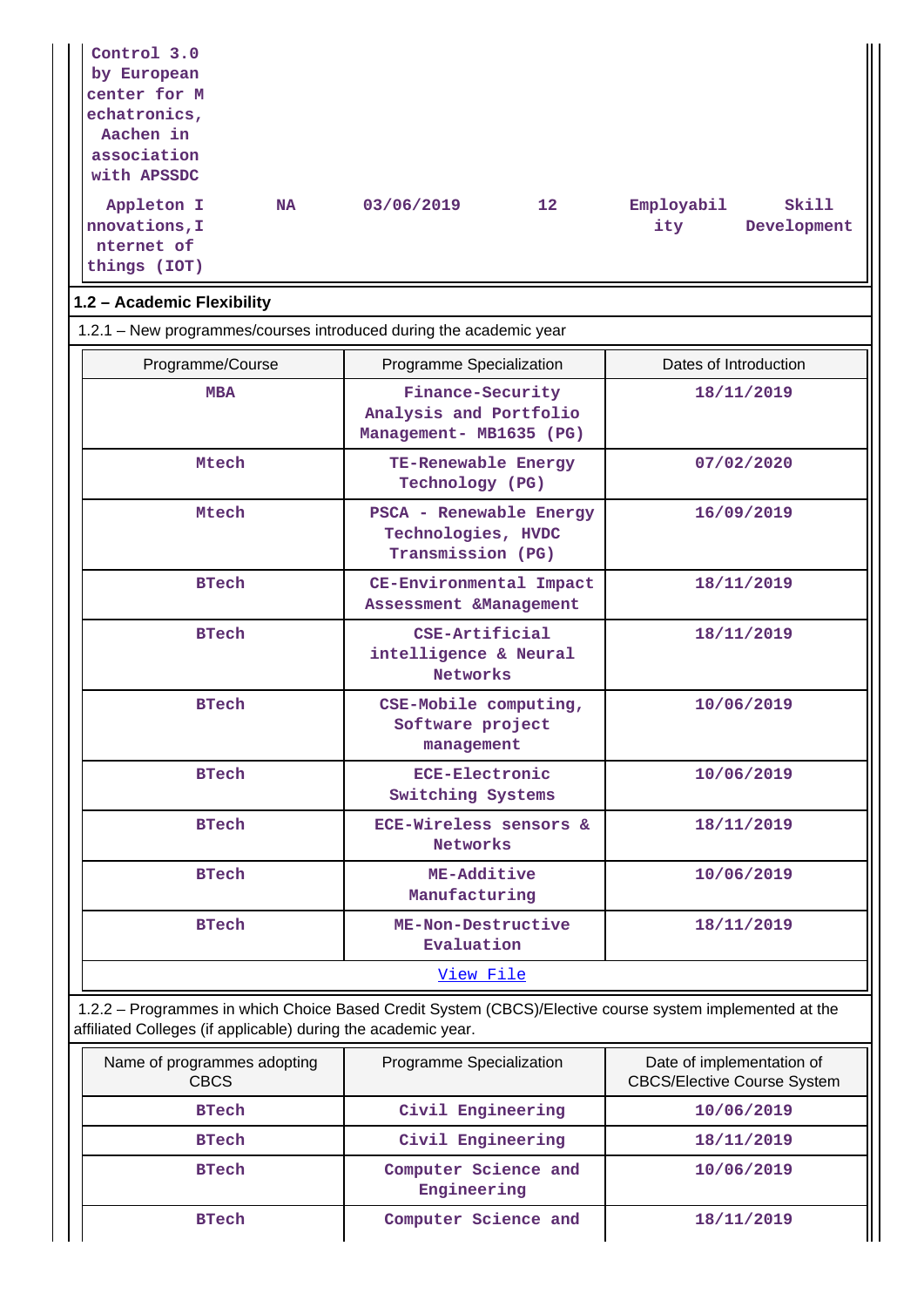|                                                                                                                       | Engineering                                                                                |                             |
|-----------------------------------------------------------------------------------------------------------------------|--------------------------------------------------------------------------------------------|-----------------------------|
| <b>BTech</b>                                                                                                          | Electronics and<br>Communication Engineering                                               | 10/06/2019                  |
| <b>BTech</b>                                                                                                          | Electronics and<br>Communication Engineering                                               | 18/11/2019                  |
| <b>BTech</b>                                                                                                          | Electrical and<br>Electronics Engineering                                                  | 10/06/2019                  |
| <b>BTech</b>                                                                                                          | Electrical and<br>Electronics Engineering                                                  | 18/11/2019                  |
| <b>BTech</b>                                                                                                          | Mechanical Engineering                                                                     | 10/06/2019                  |
| <b>BTech</b>                                                                                                          | Mechanical Engineering                                                                     | 18/11/2019                  |
| Mtech                                                                                                                 | Thermal Engineering                                                                        | 16/09/2019                  |
| Mtech                                                                                                                 | Thermal Engineering                                                                        | 20/11/2019                  |
| Mtech                                                                                                                 | Thermal Engineering                                                                        | 07/02/2020                  |
| <b>MBA</b>                                                                                                            | HR, MARKETING, FINANACE                                                                    | 08/07/2019                  |
| <b>MBA</b>                                                                                                            | HR, MARKETING, FINANACE                                                                    | 02/12/2019                  |
| <b>MBA</b>                                                                                                            | HR, MARKETING, FINANACE                                                                    | 16/09/2019                  |
| <b>MBA</b>                                                                                                            | HR, MARKETING, FINANACE                                                                    | 17/02/2020                  |
| Mtech                                                                                                                 | Power Systems Control<br>and Automation                                                    | 16/09/2019                  |
| Mtech                                                                                                                 | Power Systems Control<br>and Automation                                                    | 17/02/2020                  |
|                                                                                                                       |                                                                                            |                             |
|                                                                                                                       | 1.2.3 - Students enrolled in Certificate/ Diploma Courses introduced during the year       |                             |
|                                                                                                                       | Certificate                                                                                | Diploma Course              |
| <b>Number of Students</b>                                                                                             | 369                                                                                        | Nil                         |
| 1.3 - Curriculum Enrichment                                                                                           |                                                                                            |                             |
|                                                                                                                       | 1.3.1 – Value-added courses imparting transferable and life skills offered during the year |                             |
| Value Added Courses                                                                                                   | Date of Introduction                                                                       | Number of Students Enrolled |
| Applied Robotic Control<br>3.0 by European center<br>for Mechatronics, Aachen<br>in association with<br><b>APSSDC</b> | 29/01/2020                                                                                 | 17                          |
| Applied Robotic Control<br>2.0 by European center<br>for Mechatronics, Aachen<br>in association with<br><b>APSSDC</b> | 23/11/2019                                                                                 | 23                          |
| APSSDC-Revit Structure                                                                                                | 16/09/2019                                                                                 | 34                          |
| APSSDC, SIEMENS (Basics<br>of Process<br>Instrumentation)                                                             | 25/11/2019                                                                                 | $7\phantom{.0}$             |
| APSSDC, SIEMENS (Basics<br>of PLC)                                                                                    | 01/07/2019                                                                                 | 12                          |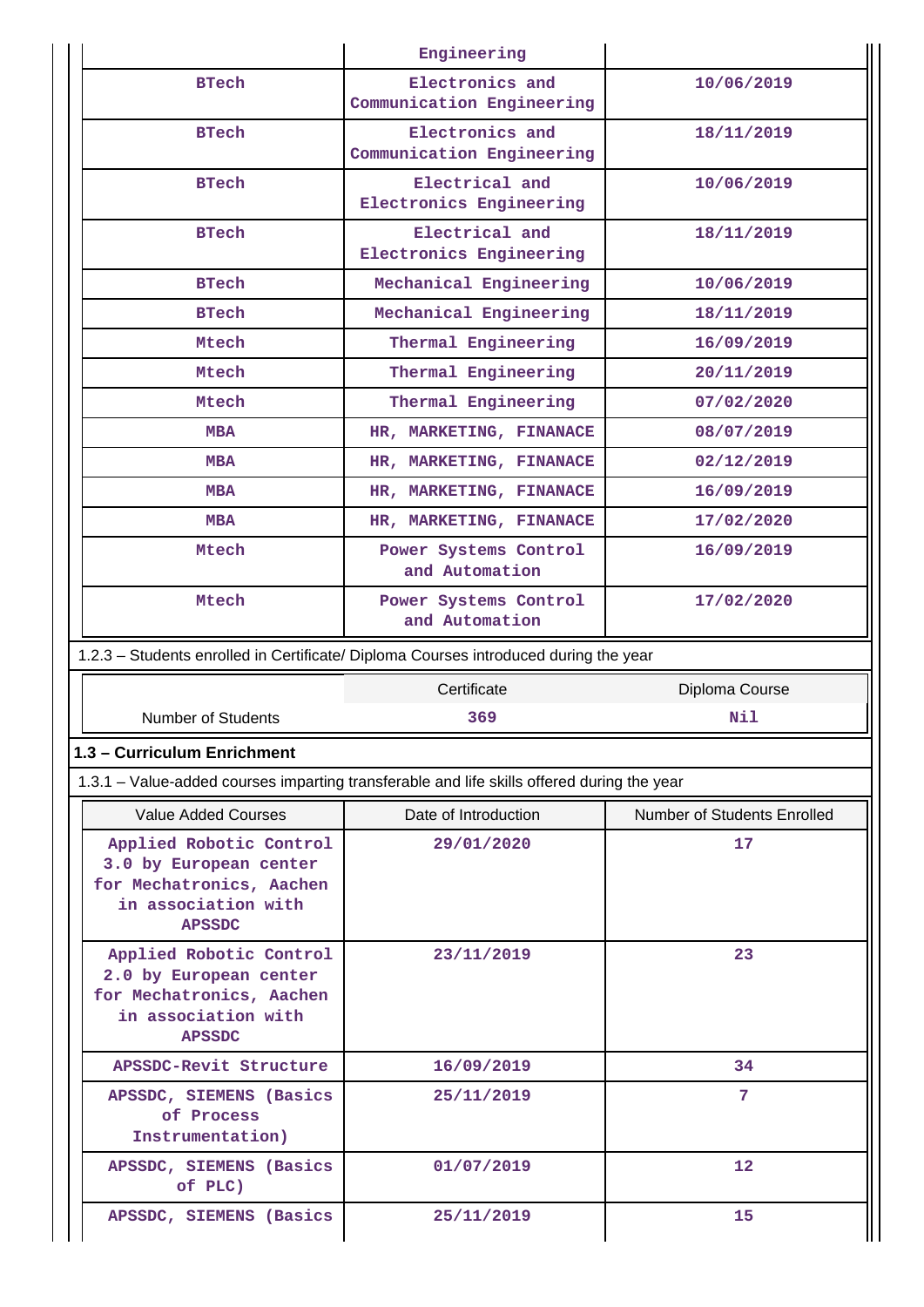| of Induction Motor)                                                                                                                                                                                                                                                                                                                                                                                                                                                                                                                                                                                                                                                                                                                                                                                                                                                                                                                                                                                                                                                                                                                                                                                                                                                                                                                   |                             |                                                                  |                                   |                                                              |
|---------------------------------------------------------------------------------------------------------------------------------------------------------------------------------------------------------------------------------------------------------------------------------------------------------------------------------------------------------------------------------------------------------------------------------------------------------------------------------------------------------------------------------------------------------------------------------------------------------------------------------------------------------------------------------------------------------------------------------------------------------------------------------------------------------------------------------------------------------------------------------------------------------------------------------------------------------------------------------------------------------------------------------------------------------------------------------------------------------------------------------------------------------------------------------------------------------------------------------------------------------------------------------------------------------------------------------------|-----------------------------|------------------------------------------------------------------|-----------------------------------|--------------------------------------------------------------|
| APSSDC, Basics of<br><b>ROBCAD</b>                                                                                                                                                                                                                                                                                                                                                                                                                                                                                                                                                                                                                                                                                                                                                                                                                                                                                                                                                                                                                                                                                                                                                                                                                                                                                                    |                             | 27/01/2020                                                       |                                   | 31                                                           |
| View File                                                                                                                                                                                                                                                                                                                                                                                                                                                                                                                                                                                                                                                                                                                                                                                                                                                                                                                                                                                                                                                                                                                                                                                                                                                                                                                             |                             |                                                                  |                                   |                                                              |
| 1.3.2 – Field Projects / Internships under taken during the year                                                                                                                                                                                                                                                                                                                                                                                                                                                                                                                                                                                                                                                                                                                                                                                                                                                                                                                                                                                                                                                                                                                                                                                                                                                                      |                             |                                                                  |                                   |                                                              |
| Project/Programme Title                                                                                                                                                                                                                                                                                                                                                                                                                                                                                                                                                                                                                                                                                                                                                                                                                                                                                                                                                                                                                                                                                                                                                                                                                                                                                                               |                             | Programme Specialization                                         |                                   | No. of students enrolled for Field<br>Projects / Internships |
| <b>BTech</b>                                                                                                                                                                                                                                                                                                                                                                                                                                                                                                                                                                                                                                                                                                                                                                                                                                                                                                                                                                                                                                                                                                                                                                                                                                                                                                                          |                             | CE, EEE, ME, ECE, CSE                                            |                                   | 85                                                           |
| <b>MBA</b>                                                                                                                                                                                                                                                                                                                                                                                                                                                                                                                                                                                                                                                                                                                                                                                                                                                                                                                                                                                                                                                                                                                                                                                                                                                                                                                            |                             | Finance, HR, Marketing                                           |                                   | 105                                                          |
| Mtech                                                                                                                                                                                                                                                                                                                                                                                                                                                                                                                                                                                                                                                                                                                                                                                                                                                                                                                                                                                                                                                                                                                                                                                                                                                                                                                                 |                             | Thermal Engineering<br>, Power Systems Control<br>and Automation |                                   | 9                                                            |
|                                                                                                                                                                                                                                                                                                                                                                                                                                                                                                                                                                                                                                                                                                                                                                                                                                                                                                                                                                                                                                                                                                                                                                                                                                                                                                                                       |                             | View File                                                        |                                   |                                                              |
| 1.4 - Feedback System                                                                                                                                                                                                                                                                                                                                                                                                                                                                                                                                                                                                                                                                                                                                                                                                                                                                                                                                                                                                                                                                                                                                                                                                                                                                                                                 |                             |                                                                  |                                   |                                                              |
| 1.4.1 – Whether structured feedback received from all the stakeholders.                                                                                                                                                                                                                                                                                                                                                                                                                                                                                                                                                                                                                                                                                                                                                                                                                                                                                                                                                                                                                                                                                                                                                                                                                                                               |                             |                                                                  |                                   |                                                              |
| <b>Students</b>                                                                                                                                                                                                                                                                                                                                                                                                                                                                                                                                                                                                                                                                                                                                                                                                                                                                                                                                                                                                                                                                                                                                                                                                                                                                                                                       |                             |                                                                  | Yes                               |                                                              |
| <b>Teachers</b>                                                                                                                                                                                                                                                                                                                                                                                                                                                                                                                                                                                                                                                                                                                                                                                                                                                                                                                                                                                                                                                                                                                                                                                                                                                                                                                       |                             |                                                                  | Yes                               |                                                              |
| Employers                                                                                                                                                                                                                                                                                                                                                                                                                                                                                                                                                                                                                                                                                                                                                                                                                                                                                                                                                                                                                                                                                                                                                                                                                                                                                                                             |                             |                                                                  | Yes                               |                                                              |
| Alumni                                                                                                                                                                                                                                                                                                                                                                                                                                                                                                                                                                                                                                                                                                                                                                                                                                                                                                                                                                                                                                                                                                                                                                                                                                                                                                                                |                             |                                                                  | Yes                               |                                                              |
| Parents                                                                                                                                                                                                                                                                                                                                                                                                                                                                                                                                                                                                                                                                                                                                                                                                                                                                                                                                                                                                                                                                                                                                                                                                                                                                                                                               |                             |                                                                  | Yes                               |                                                              |
| 1.4.2 - How the feedback obtained is being analyzed and utilized for overall development of the institution?<br>(maximum 500 words)                                                                                                                                                                                                                                                                                                                                                                                                                                                                                                                                                                                                                                                                                                                                                                                                                                                                                                                                                                                                                                                                                                                                                                                                   |                             |                                                                  |                                   |                                                              |
| <b>Feedback Obtained</b>                                                                                                                                                                                                                                                                                                                                                                                                                                                                                                                                                                                                                                                                                                                                                                                                                                                                                                                                                                                                                                                                                                                                                                                                                                                                                                              |                             |                                                                  |                                   |                                                              |
| Process for the feedback taken from the stakeholders 1. Alumni Survey Measures<br>the degree to which past students believes they achieved program-level learning<br>outcomes. Overall satisfaction with the program. Overall satisfaction with the<br>program delivery. Information on current professional or academic<br>status. Typically collected every three-four years. 2. Industry/Employers Survey<br>Provides general information on current industry trends. Desirable graduate<br>attributes. Overall perceptions of program quality. Strengths and expectations<br>of graduates. Typically collected every three-four years. 3. In Program<br>Students Survey Measures the degree to which current students believe they are<br>achieving program-level learning outcomes. Overall satisfaction with the<br>program. Overall satisfaction with the program delivery. Typically collected<br>every two years. 4. Existing Students Survey Measures quality of the program<br>and satisfaction with curriculum. An overall program delivery. Collected<br>annually. 5. Senior Academicians/Faculty Survey Provides general information on<br>the quality of the program. Comparison with the syllabus of premier<br>institutes. Strategic directions for program. Satisfaction with curriculum.<br>Collected as required. |                             |                                                                  |                                   |                                                              |
| <b>CRITERION II - TEACHING- LEARNING AND EVALUATION</b>                                                                                                                                                                                                                                                                                                                                                                                                                                                                                                                                                                                                                                                                                                                                                                                                                                                                                                                                                                                                                                                                                                                                                                                                                                                                               |                             |                                                                  |                                   |                                                              |
| 2.1 - Student Enrolment and Profile                                                                                                                                                                                                                                                                                                                                                                                                                                                                                                                                                                                                                                                                                                                                                                                                                                                                                                                                                                                                                                                                                                                                                                                                                                                                                                   |                             |                                                                  |                                   |                                                              |
| $2.1.1 -$ Demand Ratio during the year                                                                                                                                                                                                                                                                                                                                                                                                                                                                                                                                                                                                                                                                                                                                                                                                                                                                                                                                                                                                                                                                                                                                                                                                                                                                                                |                             |                                                                  |                                   |                                                              |
| Name of the<br>Programme                                                                                                                                                                                                                                                                                                                                                                                                                                                                                                                                                                                                                                                                                                                                                                                                                                                                                                                                                                                                                                                                                                                                                                                                                                                                                                              | Programme<br>Specialization | Number of seats<br>available                                     | Number of<br>Application received | <b>Students Enrolled</b>                                     |
| <b>BTech</b>                                                                                                                                                                                                                                                                                                                                                                                                                                                                                                                                                                                                                                                                                                                                                                                                                                                                                                                                                                                                                                                                                                                                                                                                                                                                                                                          | CE, EEE, ME,<br>ECE, CSE    | 546                                                              | 500                               | 468                                                          |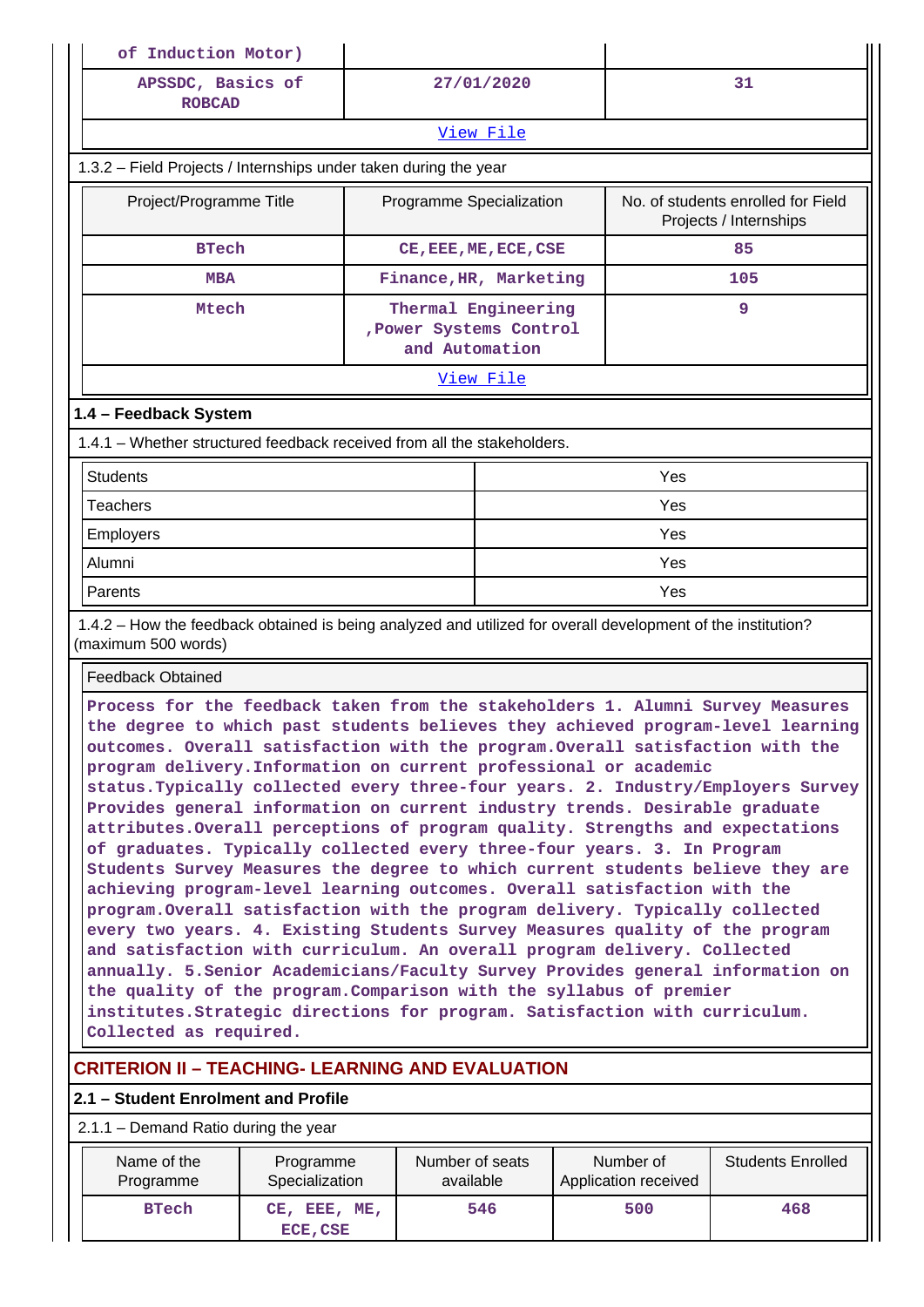| Mtech                                                                                                                                                     | PSCA, TE                                                                                                                                                                                                                                                                                                                                                                                                                                                                                                                                                                                                                                                                                                                                                                                                                                                                                                                                                                                                                                                                                                                                                                                                                                                                                                                                                                                                                                                                                                                                                                                                                                                                                                                                                                                                                                                                                                                                                                                                                                                                                                                                                                                                                                                                                                                                                                                                                                                                                                                                                                                                                                                                                                                                                                                                                                                                                                                                                                                                                                                                                                                               |                                                              | 48                                                                                               |  | 20                                                                                               |  | 19                                                          |
|-----------------------------------------------------------------------------------------------------------------------------------------------------------|----------------------------------------------------------------------------------------------------------------------------------------------------------------------------------------------------------------------------------------------------------------------------------------------------------------------------------------------------------------------------------------------------------------------------------------------------------------------------------------------------------------------------------------------------------------------------------------------------------------------------------------------------------------------------------------------------------------------------------------------------------------------------------------------------------------------------------------------------------------------------------------------------------------------------------------------------------------------------------------------------------------------------------------------------------------------------------------------------------------------------------------------------------------------------------------------------------------------------------------------------------------------------------------------------------------------------------------------------------------------------------------------------------------------------------------------------------------------------------------------------------------------------------------------------------------------------------------------------------------------------------------------------------------------------------------------------------------------------------------------------------------------------------------------------------------------------------------------------------------------------------------------------------------------------------------------------------------------------------------------------------------------------------------------------------------------------------------------------------------------------------------------------------------------------------------------------------------------------------------------------------------------------------------------------------------------------------------------------------------------------------------------------------------------------------------------------------------------------------------------------------------------------------------------------------------------------------------------------------------------------------------------------------------------------------------------------------------------------------------------------------------------------------------------------------------------------------------------------------------------------------------------------------------------------------------------------------------------------------------------------------------------------------------------------------------------------------------------------------------------------------------|--------------------------------------------------------------|--------------------------------------------------------------------------------------------------|--|--------------------------------------------------------------------------------------------------|--|-------------------------------------------------------------|
| <b>MBA</b>                                                                                                                                                | HR,<br>MARKETING,<br><b>FINANACE</b>                                                                                                                                                                                                                                                                                                                                                                                                                                                                                                                                                                                                                                                                                                                                                                                                                                                                                                                                                                                                                                                                                                                                                                                                                                                                                                                                                                                                                                                                                                                                                                                                                                                                                                                                                                                                                                                                                                                                                                                                                                                                                                                                                                                                                                                                                                                                                                                                                                                                                                                                                                                                                                                                                                                                                                                                                                                                                                                                                                                                                                                                                                   |                                                              | 120                                                                                              |  | 140                                                                                              |  | 118                                                         |
|                                                                                                                                                           |                                                                                                                                                                                                                                                                                                                                                                                                                                                                                                                                                                                                                                                                                                                                                                                                                                                                                                                                                                                                                                                                                                                                                                                                                                                                                                                                                                                                                                                                                                                                                                                                                                                                                                                                                                                                                                                                                                                                                                                                                                                                                                                                                                                                                                                                                                                                                                                                                                                                                                                                                                                                                                                                                                                                                                                                                                                                                                                                                                                                                                                                                                                                        |                                                              | View File                                                                                        |  |                                                                                                  |  |                                                             |
| 2.2 - Catering to Student Diversity                                                                                                                       |                                                                                                                                                                                                                                                                                                                                                                                                                                                                                                                                                                                                                                                                                                                                                                                                                                                                                                                                                                                                                                                                                                                                                                                                                                                                                                                                                                                                                                                                                                                                                                                                                                                                                                                                                                                                                                                                                                                                                                                                                                                                                                                                                                                                                                                                                                                                                                                                                                                                                                                                                                                                                                                                                                                                                                                                                                                                                                                                                                                                                                                                                                                                        |                                                              |                                                                                                  |  |                                                                                                  |  |                                                             |
| 2.2.1 - Student - Full time teacher ratio (current year data)                                                                                             |                                                                                                                                                                                                                                                                                                                                                                                                                                                                                                                                                                                                                                                                                                                                                                                                                                                                                                                                                                                                                                                                                                                                                                                                                                                                                                                                                                                                                                                                                                                                                                                                                                                                                                                                                                                                                                                                                                                                                                                                                                                                                                                                                                                                                                                                                                                                                                                                                                                                                                                                                                                                                                                                                                                                                                                                                                                                                                                                                                                                                                                                                                                                        |                                                              |                                                                                                  |  |                                                                                                  |  |                                                             |
| Year                                                                                                                                                      | Number of<br>students enrolled<br>in the institution<br>(UG)                                                                                                                                                                                                                                                                                                                                                                                                                                                                                                                                                                                                                                                                                                                                                                                                                                                                                                                                                                                                                                                                                                                                                                                                                                                                                                                                                                                                                                                                                                                                                                                                                                                                                                                                                                                                                                                                                                                                                                                                                                                                                                                                                                                                                                                                                                                                                                                                                                                                                                                                                                                                                                                                                                                                                                                                                                                                                                                                                                                                                                                                           | Number of<br>students enrolled<br>in the institution<br>(PG) | Number of<br>fulltime teachers<br>available in the<br>institution<br>teaching only UG<br>courses |  | Number of<br>fulltime teachers<br>available in the<br>institution<br>teaching only PG<br>courses |  | Number of<br>teachers<br>teaching both UG<br>and PG courses |
| 2019                                                                                                                                                      | 1269                                                                                                                                                                                                                                                                                                                                                                                                                                                                                                                                                                                                                                                                                                                                                                                                                                                                                                                                                                                                                                                                                                                                                                                                                                                                                                                                                                                                                                                                                                                                                                                                                                                                                                                                                                                                                                                                                                                                                                                                                                                                                                                                                                                                                                                                                                                                                                                                                                                                                                                                                                                                                                                                                                                                                                                                                                                                                                                                                                                                                                                                                                                                   | 281                                                          | 95                                                                                               |  | 14                                                                                               |  | 4                                                           |
| 2.3 - Teaching - Learning Process                                                                                                                         |                                                                                                                                                                                                                                                                                                                                                                                                                                                                                                                                                                                                                                                                                                                                                                                                                                                                                                                                                                                                                                                                                                                                                                                                                                                                                                                                                                                                                                                                                                                                                                                                                                                                                                                                                                                                                                                                                                                                                                                                                                                                                                                                                                                                                                                                                                                                                                                                                                                                                                                                                                                                                                                                                                                                                                                                                                                                                                                                                                                                                                                                                                                                        |                                                              |                                                                                                  |  |                                                                                                  |  |                                                             |
| 2.3.1 – Percentage of teachers using ICT for effective teaching with Learning Management Systems (LMS), E-<br>learning resources etc. (current year data) |                                                                                                                                                                                                                                                                                                                                                                                                                                                                                                                                                                                                                                                                                                                                                                                                                                                                                                                                                                                                                                                                                                                                                                                                                                                                                                                                                                                                                                                                                                                                                                                                                                                                                                                                                                                                                                                                                                                                                                                                                                                                                                                                                                                                                                                                                                                                                                                                                                                                                                                                                                                                                                                                                                                                                                                                                                                                                                                                                                                                                                                                                                                                        |                                                              |                                                                                                  |  |                                                                                                  |  |                                                             |
| Number of<br><b>Teachers on Roll</b>                                                                                                                      | Number of<br>teachers using<br>ICT (LMS, e-<br>Resources)                                                                                                                                                                                                                                                                                                                                                                                                                                                                                                                                                                                                                                                                                                                                                                                                                                                                                                                                                                                                                                                                                                                                                                                                                                                                                                                                                                                                                                                                                                                                                                                                                                                                                                                                                                                                                                                                                                                                                                                                                                                                                                                                                                                                                                                                                                                                                                                                                                                                                                                                                                                                                                                                                                                                                                                                                                                                                                                                                                                                                                                                              | <b>ICT Tools and</b><br>resources<br>available               | Number of ICT<br>enabled<br>Classrooms                                                           |  | Numberof smart<br>classrooms                                                                     |  | E-resources and<br>techniques used                          |
| 113                                                                                                                                                       | 70                                                                                                                                                                                                                                                                                                                                                                                                                                                                                                                                                                                                                                                                                                                                                                                                                                                                                                                                                                                                                                                                                                                                                                                                                                                                                                                                                                                                                                                                                                                                                                                                                                                                                                                                                                                                                                                                                                                                                                                                                                                                                                                                                                                                                                                                                                                                                                                                                                                                                                                                                                                                                                                                                                                                                                                                                                                                                                                                                                                                                                                                                                                                     | 20                                                           | 13                                                                                               |  | 1                                                                                                |  | 5                                                           |
|                                                                                                                                                           |                                                                                                                                                                                                                                                                                                                                                                                                                                                                                                                                                                                                                                                                                                                                                                                                                                                                                                                                                                                                                                                                                                                                                                                                                                                                                                                                                                                                                                                                                                                                                                                                                                                                                                                                                                                                                                                                                                                                                                                                                                                                                                                                                                                                                                                                                                                                                                                                                                                                                                                                                                                                                                                                                                                                                                                                                                                                                                                                                                                                                                                                                                                                        |                                                              | View File of ICT Tools and resources                                                             |  |                                                                                                  |  |                                                             |
|                                                                                                                                                           |                                                                                                                                                                                                                                                                                                                                                                                                                                                                                                                                                                                                                                                                                                                                                                                                                                                                                                                                                                                                                                                                                                                                                                                                                                                                                                                                                                                                                                                                                                                                                                                                                                                                                                                                                                                                                                                                                                                                                                                                                                                                                                                                                                                                                                                                                                                                                                                                                                                                                                                                                                                                                                                                                                                                                                                                                                                                                                                                                                                                                                                                                                                                        |                                                              |                                                                                                  |  | <u>View File of E-resources and techniques used</u>                                              |  |                                                             |
| 2.3.2 - Students mentoring system available in the institution? Give details. (maximum 500 words)                                                         |                                                                                                                                                                                                                                                                                                                                                                                                                                                                                                                                                                                                                                                                                                                                                                                                                                                                                                                                                                                                                                                                                                                                                                                                                                                                                                                                                                                                                                                                                                                                                                                                                                                                                                                                                                                                                                                                                                                                                                                                                                                                                                                                                                                                                                                                                                                                                                                                                                                                                                                                                                                                                                                                                                                                                                                                                                                                                                                                                                                                                                                                                                                                        |                                                              |                                                                                                  |  |                                                                                                  |  |                                                             |
|                                                                                                                                                           | Yes. The Institute has the mechanism to mentor the students by assigning 15 -20 students to each member of<br>the faculty who serves as mentors. First year students will have mentors from the department of Science and<br>Humanities and second, third, fourth year students will have mentors from the parent department. Departmental<br>faculties will continue to be mentors for the same group of students till their graduation. Maintain a detail<br>progressive record of the students. Maintain a brief but clear record of all discussions with students. HOD: The<br>HOD will meet all mentors of his/her department at atleast twice a month to review proper implementation of the<br>system and advice mentors wherever necessary, HOD will also participate in the process of mentoring by taking<br>with minimum two students randomly from each mentee group inorder to minimize dropouts and maximize<br>academic performance through personal counseling, and helping students to relieve all their tension and worries,<br>record the minutes in a book. Contact parents/guardians if situation demands e.g. academic irregularities,<br>unauthorized absenteeism, negative behavioural changes and interpersonal relations, detrimental activities etc.<br>The following are the activities normally being carried out to support the mentees for their professional and<br>career accomplishments. • Mentoring is a unique scheme to support the students to improve their learning and<br>leadership skills, motivating them towards their future career development • Therefore, the college has<br>introduced mentoring to motivate students to excel in curricular, co-curricular and extracurricular activities. • This<br>scheme aims at the following objectives: 1. To resolve the academic, non - academic and personal problems<br>issue of the students 2. To identify problems of the students and to communicate them to the concerned<br>authorities 3. To help the mentee understand the challenges and opportunities in the college to make a smooth<br>campus life 4. To guide the slow learners and encourage the advanced learners. Potential and enthusiastic<br>students are mentored for presenting papers and posters in technical symposia, developing models and Apps,<br>participating in Hackathons. 5. Junior students will be guided and mentored by senior students on co-curricular<br>and extra-curricular aspects. Faculty advisors will motivate and guide students to organize service activities. • To<br>attain above mentioned objectives mentor mentee scheme was established. The head of the institution, IQAC<br>coordinator and senior faculty monitoring on the mentoring . Compassion and modesty are most essential<br>qualities of a mentor. • The mentor is expected to understand the problems of the mentee and should take<br>preventive measures to resolve the issues . Mentors have been given rights to bring the problems to the notice<br>of the HOD. Mentor regularly interacts with the mentees • The duties of the mentors are as follows: 1. The |                                                              |                                                                                                  |  |                                                                                                  |  |                                                             |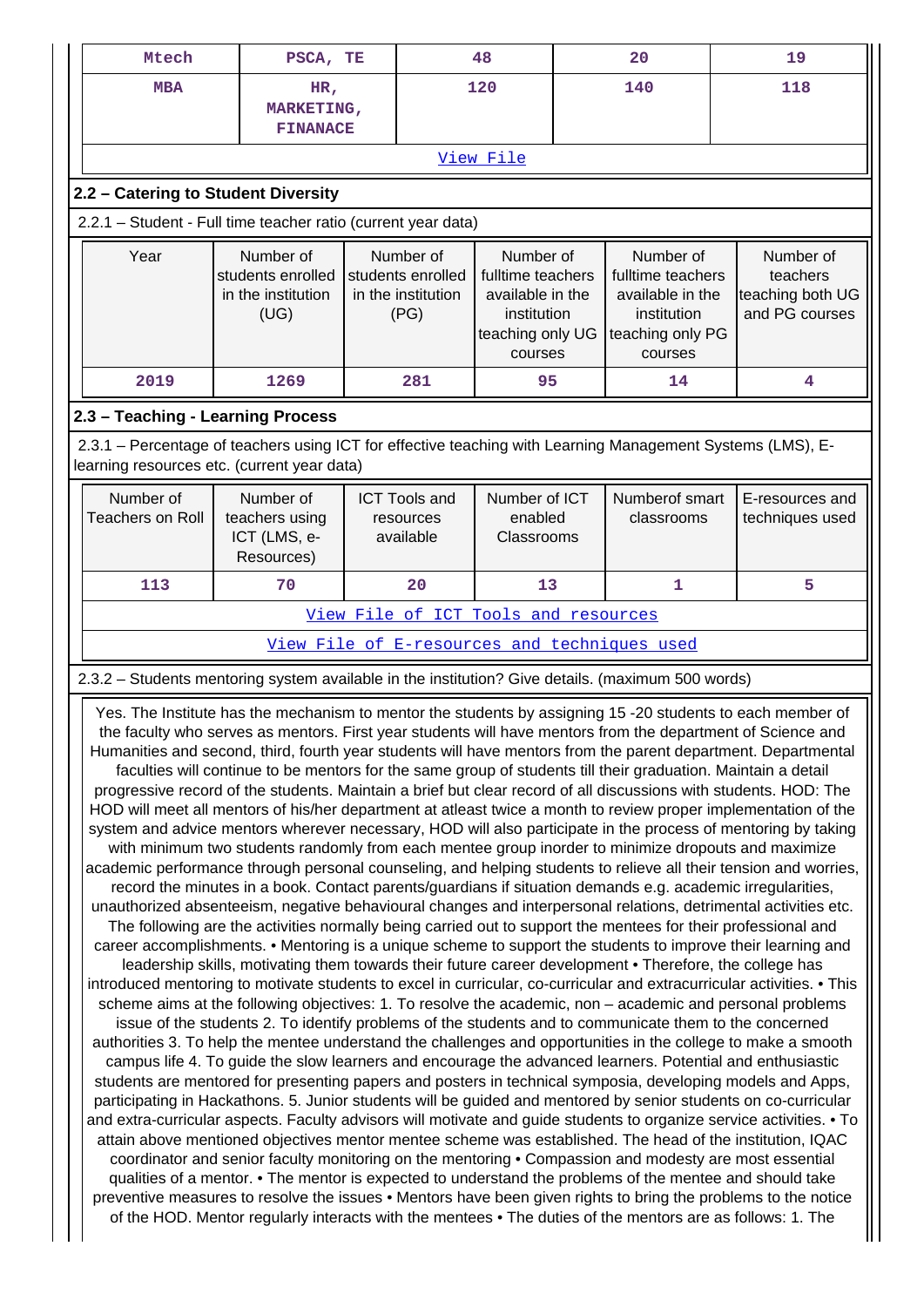mentor should maintain the record of mentee 2. The problems of the mentee to be brought to the notice of the HOD. • The mentor should counsel their mentees The mentor should keep the record of their mentees and at the end of the academic year the record should be submitted to the Principal.

| Number of students enrolled in the<br>institution                                                                                                                                              |                         |                                                                                                            | Number of fulltime teachers |           |                        | Mentor: Mentee Ratio                                     |  |                                                                                                             |  |
|------------------------------------------------------------------------------------------------------------------------------------------------------------------------------------------------|-------------------------|------------------------------------------------------------------------------------------------------------|-----------------------------|-----------|------------------------|----------------------------------------------------------|--|-------------------------------------------------------------------------------------------------------------|--|
| 1540                                                                                                                                                                                           |                         |                                                                                                            |                             | 113       |                        |                                                          |  | 1:14                                                                                                        |  |
| 2.4 - Teacher Profile and Quality                                                                                                                                                              |                         |                                                                                                            |                             |           |                        |                                                          |  |                                                                                                             |  |
| 2.4.1 - Number of full time teachers appointed during the year                                                                                                                                 |                         |                                                                                                            |                             |           |                        |                                                          |  |                                                                                                             |  |
| No. of sanctioned                                                                                                                                                                              | No. of filled positions |                                                                                                            | Vacant positions            |           |                        | Positions filled during                                  |  | No. of faculty with                                                                                         |  |
| positions                                                                                                                                                                                      |                         |                                                                                                            |                             |           |                        | the current year                                         |  | Ph.D                                                                                                        |  |
| 113                                                                                                                                                                                            | 113                     |                                                                                                            |                             | 28        |                        | 28                                                       |  | 22                                                                                                          |  |
| 2.4.2 - Honours and recognition received by teachers (received awards, recognition, fellowships at State, National,<br>International level from Government, recognised bodies during the year) |                         |                                                                                                            |                             |           |                        |                                                          |  |                                                                                                             |  |
| Year of Award                                                                                                                                                                                  |                         | Name of full time teachers<br>receiving awards from<br>state level, national level,<br>international level |                             |           | Designation            |                                                          |  | Name of the award,<br>fellowship, received from<br>Government or recognized<br>bodies                       |  |
| 2019                                                                                                                                                                                           |                         |                                                                                                            | Mr.G.Rajasekharam           |           | Associate<br>Professor | Puraskar awarded<br>from Indian<br>Servers, Hyderabad    |  | Utama Acharaya                                                                                              |  |
| 2019                                                                                                                                                                                           |                         | Mr. A. Matha<br>Prasad                                                                                     |                             |           | Assistant<br>Professor | Young<br>Faculty-2019 Award<br>from CEGR<br>organization |  |                                                                                                             |  |
|                                                                                                                                                                                                |                         |                                                                                                            |                             | View File |                        |                                                          |  |                                                                                                             |  |
| 2.5 - Evaluation Process and Reforms                                                                                                                                                           |                         |                                                                                                            |                             |           |                        |                                                          |  |                                                                                                             |  |
| 2.5.1 – Number of days from the date of semester-end/ year- end examination till the declaration of results during<br>the year                                                                 |                         |                                                                                                            |                             |           |                        |                                                          |  |                                                                                                             |  |
| Programme Name                                                                                                                                                                                 | Programme Code          |                                                                                                            | Semester/year               |           |                        | semester-end/year-<br>end examination                    |  | Last date of the last $ $ Date of declaration of $ $<br>results of semester-<br>end/year-end<br>examination |  |
| <b>BTech</b>                                                                                                                                                                                   | UG                      |                                                                                                            |                             | 3/2       |                        | 05/11/2020                                               |  | 31/12/2020                                                                                                  |  |
| <b>BTech</b>                                                                                                                                                                                   | <b>UG</b>               |                                                                                                            |                             | 4/2       |                        | 19/09/2020                                               |  | 10/10/2020                                                                                                  |  |
| <b>BTech</b>                                                                                                                                                                                   | <b>UG</b>               |                                                                                                            |                             | 2/1       |                        | 06/11/2019                                               |  | 02/01/2020                                                                                                  |  |
| <b>BTech</b>                                                                                                                                                                                   | <b>UG</b>               |                                                                                                            |                             | 3/1       |                        | 07/11/2019                                               |  | 10/01/2020                                                                                                  |  |
| <b>BTech</b>                                                                                                                                                                                   | UG                      |                                                                                                            |                             | 4/1       |                        | 08/11/2019                                               |  | 03/12/2019                                                                                                  |  |
| Mtech                                                                                                                                                                                          | $_{\rm PG}$             |                                                                                                            |                             | 1/1       |                        | 24/02/2020                                               |  | 19/08/2020                                                                                                  |  |
| <b>BTech</b>                                                                                                                                                                                   | <b>UG</b>               |                                                                                                            |                             | 1/1       |                        | 29/01/2020                                               |  | 23/06/2020                                                                                                  |  |
| <b>MBA</b>                                                                                                                                                                                     | $_{\rm PG}$             |                                                                                                            |                             | 1/1       |                        | 17/02/2020                                               |  | 19/08/2020                                                                                                  |  |
| <b>MBA</b>                                                                                                                                                                                     | $_{\rm PG}$             |                                                                                                            |                             | 2/1       |                        | 02/12/2019                                               |  | 16/03/2020                                                                                                  |  |
|                                                                                                                                                                                                |                         |                                                                                                            |                             | View File |                        |                                                          |  |                                                                                                             |  |
| 2.5.2 - Reforms initiated on Continuous Internal Evaluation(CIE) system at the institutional level (250 words)                                                                                 |                         |                                                                                                            |                             |           |                        |                                                          |  |                                                                                                             |  |

**As per the academic regulations issued by the affiliating university Jawaharlal**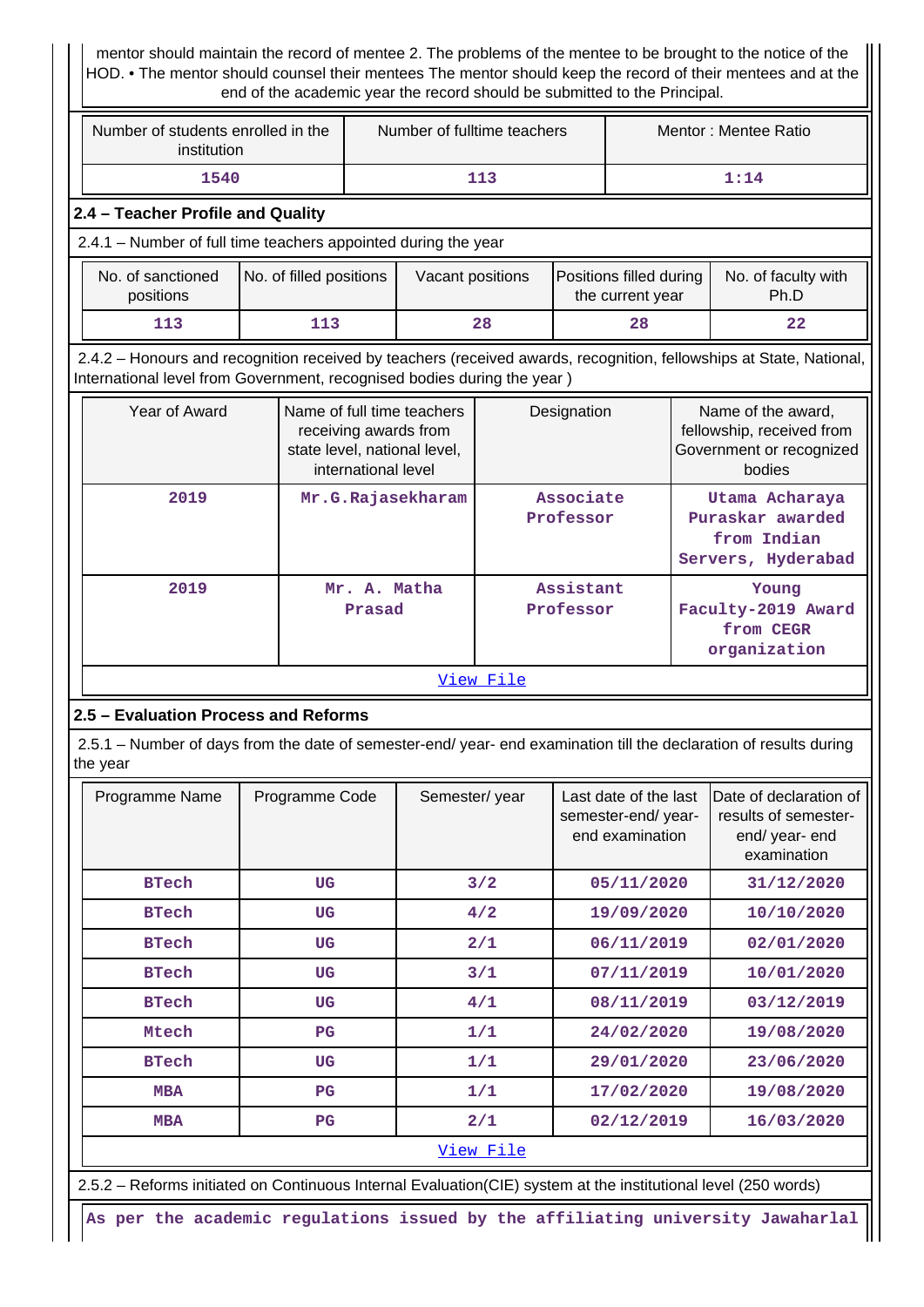**Nehru Technological University,Kakinada we have developed a mechanism for continuous internal evaluation and assessment procedures. For theory subjects the distribution shall be 30 marks for Internal Evaluation And 70 mark for the End – Examinations, during the semester there shall be 2 tests. The weightage of Internal marks for 30 consists of Descriptive – 15, Assignment – 05 Objective -10 . Internal Marks can be calculated with 80 percentage weightage for best of the two Mids and 20 percentage weightage for other Mid Exam as the syllabus is framed for 6 units, the 1st mid examination (both Objective and Subjective) is conducted in 1-3 units and second test in 4-6 units of each subject in a semester. Once the internal examinations were completed the faculty evaluates the answer scripts, distribute them to the students for doubt clarifications or re-correction. The faculty submits the re-corrected scripts to the examination branch and marks are displayed on the notice board and in ECAP. Then the HODs conducts a meeting at department level related to the students performance and gives a necessary action plan for further improvement. For laboratory evaluation for undergraduates,the institute conducts two lab internals for 25 marks each. Out of 25 marks, 10 marks for the practical exam, 15 marks were allotted on day-to-day performance and record submission in the laboratory. End semester examination for a laboratory is conducted for 50 marks which is conducted under the supervision of internal lab examiner and external lab examiner as assigned by the university.**

 2.5.3 – Academic calendar prepared and adhered for conduct of Examination and other related matters (250 words)

 **The academic calendar issued by the affiliating university forms the basis for designing the college academic calendar and Department wise academic calendar . To improve the academic standards special hours are incorporated in the college schedule to accommodate the needs to slow learners and advanced learners while creating an environment for all-round development. The academic year schedule is provided by the university in advance and allows scope for incorporation of attributes for progression. Before the scheduled dates prescribed by the University for Internal/mid Examinations the faculty submit the question papers and scheme of valuation to the examination cell. The exams are conducted by the examination cell as per rules set by the affiliating university. Online examinations are also conducted on the same day by downloading the question paper from the university exam portal adhering to the time frame set by the university. As the above mentioned activities are only during specified periods, the other days are allocated to instruction of classes as per subject and no of hours of instruction prescribed by the university and quality initiatives. The calendar year is divided into two semesters, odd semester starting from June to October and even semester from November to April. All activities are planned well within the calendar months incorporating schedule for classes, examinations, labs, seminar, conferences, workshops, training and projects, placement drives along with extracurricular activities.**

## **2.6 – Student Performance and Learning Outcomes**

 2.6.1 – Program outcomes, program specific outcomes and course outcomes for all programs offered by the institution are stated and displayed in website of the institution (to provide the weblink)

 [http://nsrit.edu.in/dept.php?d\\_id=1,http://www.nsrit.edu.in/dept.php?d\\_id=3,htt](http://nsrit.edu.in/dept.php?d_id=1,http://www.nsrit.edu.in/dept.php?d_id=3,http://www.nsrit.edu.in/dept.php?d_id=2,http://nsrit.edu.in/dept.php?d_id=4,http://nsrit.edu.in/dept.php?d_id=5,http://www.nsrit.edu.in/dept.php?d_id=9) [p://www.nsrit.edu.in/dept.php?d\\_id=2,http://nsrit.edu.in/dept.php?d\\_id=4,http:/](http://nsrit.edu.in/dept.php?d_id=1,http://www.nsrit.edu.in/dept.php?d_id=3,http://www.nsrit.edu.in/dept.php?d_id=2,http://nsrit.edu.in/dept.php?d_id=4,http://nsrit.edu.in/dept.php?d_id=5,http://www.nsrit.edu.in/dept.php?d_id=9) [/nsrit.edu.in/dept.php?d\\_id=5,http://www.nsrit.edu.in/dept.php?d\\_id=9](http://nsrit.edu.in/dept.php?d_id=1,http://www.nsrit.edu.in/dept.php?d_id=3,http://www.nsrit.edu.in/dept.php?d_id=2,http://nsrit.edu.in/dept.php?d_id=4,http://nsrit.edu.in/dept.php?d_id=5,http://www.nsrit.edu.in/dept.php?d_id=9)

2.6.2 – Pass percentage of students

| Programme<br>Code | Programme<br>Name | Programme<br>Specialization | Number of<br>students<br>appeared in the<br>final year | Number of<br>students passed<br>in final year<br>examination | <b>Pass Percentage</b> |
|-------------------|-------------------|-----------------------------|--------------------------------------------------------|--------------------------------------------------------------|------------------------|
|                   |                   |                             |                                                        |                                                              |                        |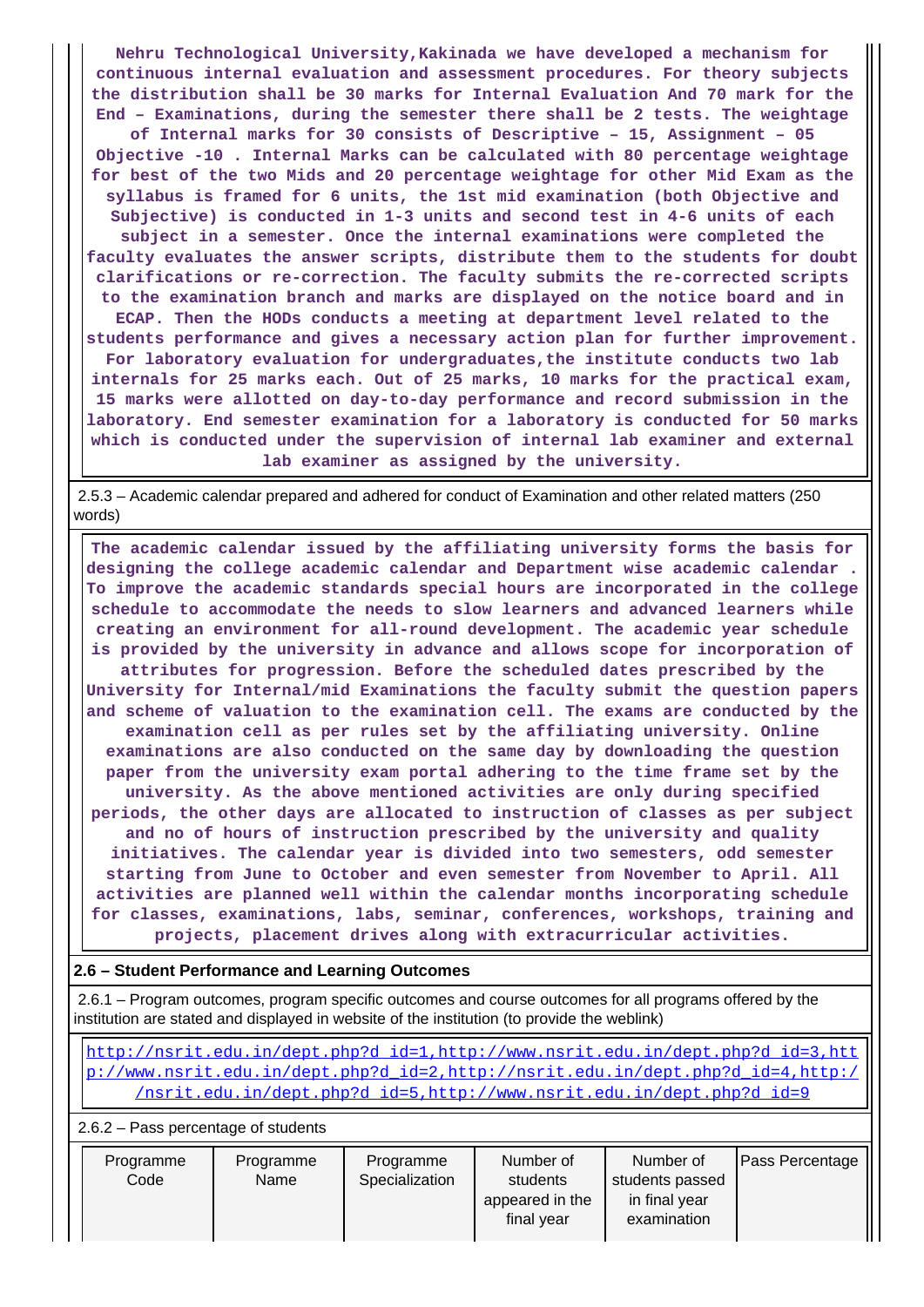|                                                                                                                                                                           |              |                                                                                                  | examination                                          |  |     |            |  |  |  |
|---------------------------------------------------------------------------------------------------------------------------------------------------------------------------|--------------|--------------------------------------------------------------------------------------------------|------------------------------------------------------|--|-----|------------|--|--|--|
| <b>UG</b>                                                                                                                                                                 | <b>BTech</b> | CE, EEE,<br>ME, ECE, CSE                                                                         | 219                                                  |  | 177 | 80.82      |  |  |  |
| $_{\rm PG}$                                                                                                                                                               | <b>MBA</b>   | HR,<br>MARKETING,<br><b>FINANACE</b>                                                             | 52                                                   |  | 43  | 82.69      |  |  |  |
|                                                                                                                                                                           |              |                                                                                                  | View File                                            |  |     |            |  |  |  |
| 2.7 - Student Satisfaction Survey                                                                                                                                         |              |                                                                                                  |                                                      |  |     |            |  |  |  |
| 2.7.1 - Student Satisfaction Survey (SSS) on overall institutional performance (Institution may design the<br>questionnaire) (results and details be provided as weblink) |              |                                                                                                  |                                                      |  |     |            |  |  |  |
|                                                                                                                                                                           |              | http://nsrit.edu.in/NSRIT SSS 2019-2020.pdf                                                      |                                                      |  |     |            |  |  |  |
| <b>CRITERION III - RESEARCH, INNOVATIONS AND EXTENSION</b>                                                                                                                |              |                                                                                                  |                                                      |  |     |            |  |  |  |
| 3.1 - Resource Mobilization for Research                                                                                                                                  |              |                                                                                                  |                                                      |  |     |            |  |  |  |
| 3.1.1 – Research funds sanctioned and received from various agencies, industry and other organisations                                                                    |              |                                                                                                  |                                                      |  |     |            |  |  |  |
| Nature of the Project                                                                                                                                                     | Duration     | Name of the funding<br>Total grant<br>Amount received<br>sanctioned<br>during the year<br>agency |                                                      |  |     |            |  |  |  |
| Minor<br>Projects                                                                                                                                                         | 90           |                                                                                                  | 1.5<br>Econ<br>Cylinders<br>Private<br>limited, VSKP |  | 1.5 |            |  |  |  |
| Minor<br>Projects                                                                                                                                                         | 90           | 2.5<br>Satyadev<br>Precision<br>Engineering<br>WorksVSKP                                         |                                                      |  | 2.5 |            |  |  |  |
| Minor<br>Projects                                                                                                                                                         | 10           |                                                                                                  | <b>MSME</b>                                          |  | 0.7 | 0.7        |  |  |  |
|                                                                                                                                                                           |              |                                                                                                  | View File                                            |  |     |            |  |  |  |
| 3.2 - Innovation Ecosystem                                                                                                                                                |              |                                                                                                  |                                                      |  |     |            |  |  |  |
| 3.2.1 – Workshops/Seminars Conducted on Intellectual Property Rights (IPR) and Industry-Academia Innovative<br>practices during the year                                  |              |                                                                                                  |                                                      |  |     |            |  |  |  |
| Title of workshop/seminar                                                                                                                                                 |              | Name of the Dept.                                                                                |                                                      |  |     | Date       |  |  |  |
| Six Days student Training<br>workshop on ROBOCad<br>Designing conducted by<br><b>APSSDC</b>                                                                               |              | Mechanical Engineering                                                                           |                                                      |  |     | 27/01/2020 |  |  |  |
| Two Days National Level<br>workshop on Engineering<br>Trends in CBM collabrated<br>with NSTL and orgnized by<br><b>NSRIT</b>                                              |              | Mechanical Engineering                                                                           |                                                      |  |     | 29/11/2019 |  |  |  |
| Revit-Structure Conducted<br>by APSSDC                                                                                                                                    |              | Civil Engineering                                                                                |                                                      |  |     | 16/09/2019 |  |  |  |
| Four Days Workshop on<br>Amazon Web Services<br>Conducted by APSSDC                                                                                                       |              | Computer Science And<br>Engineering                                                              |                                                      |  |     | 15/07/2019 |  |  |  |
| Three Days Workshop on                                                                                                                                                    |              | Computer Science And                                                                             |                                                      |  |     | 06/09/2019 |  |  |  |

**Engineering**

**Cyber Security conducted**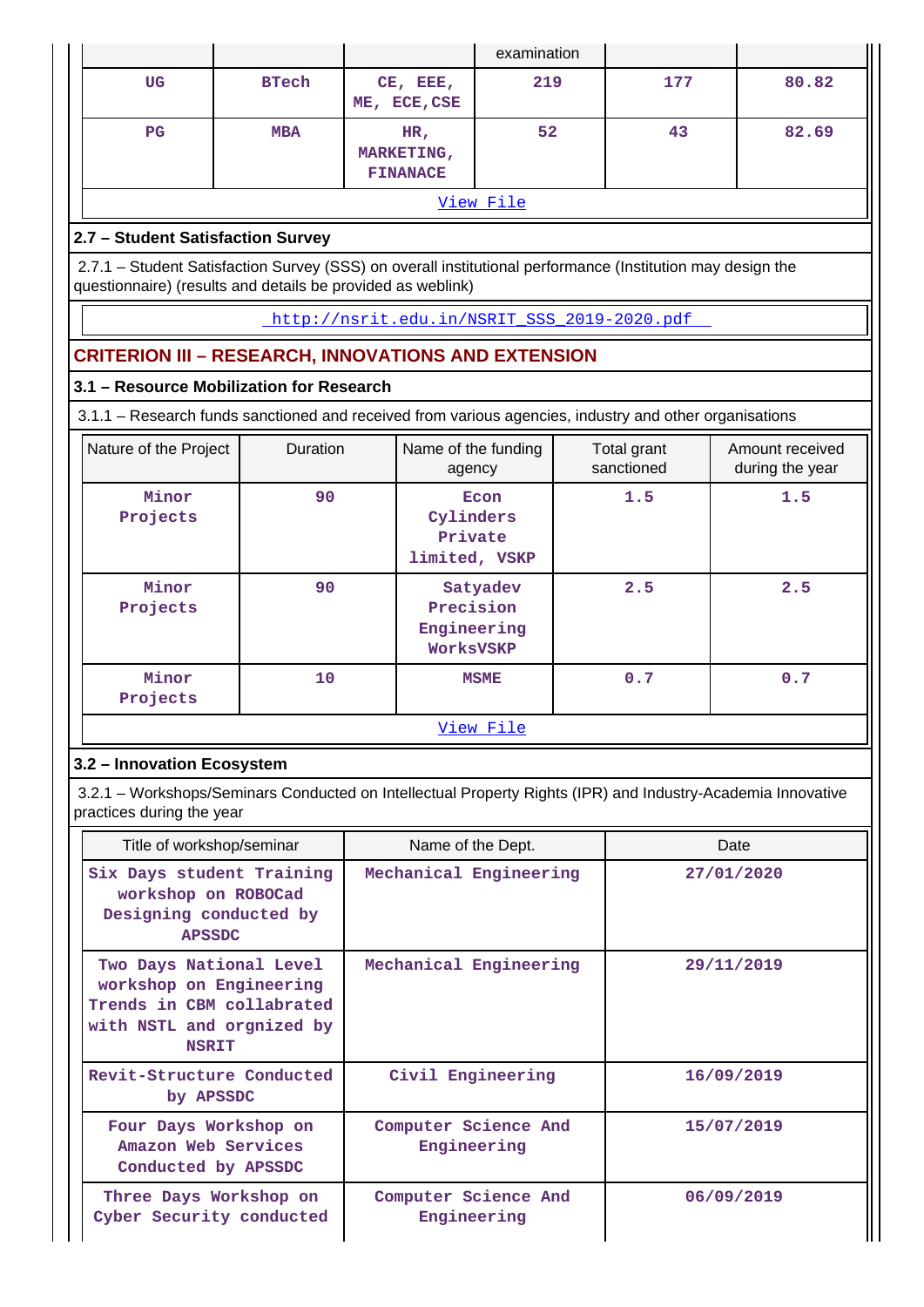| by APSSDC                                                                                            |                                             |                                                                                              |                                                                |  |                                                                                                                                                                                                                                                                  |                          |
|------------------------------------------------------------------------------------------------------|---------------------------------------------|----------------------------------------------------------------------------------------------|----------------------------------------------------------------|--|------------------------------------------------------------------------------------------------------------------------------------------------------------------------------------------------------------------------------------------------------------------|--------------------------|
| 3.2.2 - Awards for Innovation won by Institution/Teachers/Research scholars/Students during the year |                                             |                                                                                              |                                                                |  |                                                                                                                                                                                                                                                                  |                          |
| Title of the innovation                                                                              | Name of Awardee                             | Awarding Agency                                                                              |                                                                |  | Date of award                                                                                                                                                                                                                                                    | Category                 |
| Microcontroller<br>tongue operated<br>system for an<br>ambulation<br>device and<br>method            | Dr. R P Das                                 |                                                                                              | <b>IPR</b>                                                     |  | 04/10/2019                                                                                                                                                                                                                                                       | National                 |
| System And<br>Method To<br>Preserve<br>Lifetime<br>Personal<br>Healthcare<br>Bigdata Records         | Dr. T Satish                                |                                                                                              | <b>IPR</b><br>30/01/2020                                       |  |                                                                                                                                                                                                                                                                  | National                 |
|                                                                                                      |                                             |                                                                                              | View File                                                      |  |                                                                                                                                                                                                                                                                  |                          |
| 3.2.3 - No. of Incubation centre created, start-ups incubated on campus during the year              |                                             |                                                                                              |                                                                |  |                                                                                                                                                                                                                                                                  |                          |
| Incubation<br>Center                                                                                 | Name                                        | Sponsered By                                                                                 | Name of the<br>Start-up                                        |  | Nature of Start-<br>up                                                                                                                                                                                                                                           | Date of<br>Commencement  |
| $\mathbf 1$<br>$\overline{\mathbf{2}}$                                                               | <b>ROBOGEN</b><br>The TEAM<br><b>CHERRY</b> | U<br>Siddhartha<br>Reddy<br>(11NU1A03B2)<br>NSRIT,<br><b>SWEKEN</b><br>Software<br>Pvt. Ltd. | ROBOGEN (A<br><b>P00RNAP0052)</b><br>The TEAM<br><b>CHERRY</b> |  | Andhra<br>Pradesh<br>Innovation<br>and Startup<br>Policy<br>2014-2020<br><b>AMAZON</b><br><b>CHEERY</b><br><b>SHOPPING</b><br>APP, AMAZON<br><b>CHERRY</b><br><b>BROWSER</b><br>APP, College<br>gate pass<br>system, Web<br>Design, Blog<br>content<br>Creation, | 05/01/2019<br>14/08/2019 |
| 3.3 - Research Publications and Awards                                                               |                                             |                                                                                              | View File                                                      |  | Google<br>Search<br>Engine                                                                                                                                                                                                                                       |                          |
| 3.3.1 – Incentive to the teachers who receive recognition/awards                                     |                                             |                                                                                              |                                                                |  |                                                                                                                                                                                                                                                                  |                          |
| <b>State</b>                                                                                         |                                             | National                                                                                     |                                                                |  |                                                                                                                                                                                                                                                                  | International            |
| 28500                                                                                                |                                             | 0                                                                                            |                                                                |  |                                                                                                                                                                                                                                                                  | $\mathbf 0$              |
| 3.3.2 - Ph. Ds awarded during the year (applicable for PG College, Research Center)                  | Name of the Department                      |                                                                                              |                                                                |  | Number of PhD's Awarded                                                                                                                                                                                                                                          |                          |
|                                                                                                      |                                             |                                                                                              |                                                                |  |                                                                                                                                                                                                                                                                  |                          |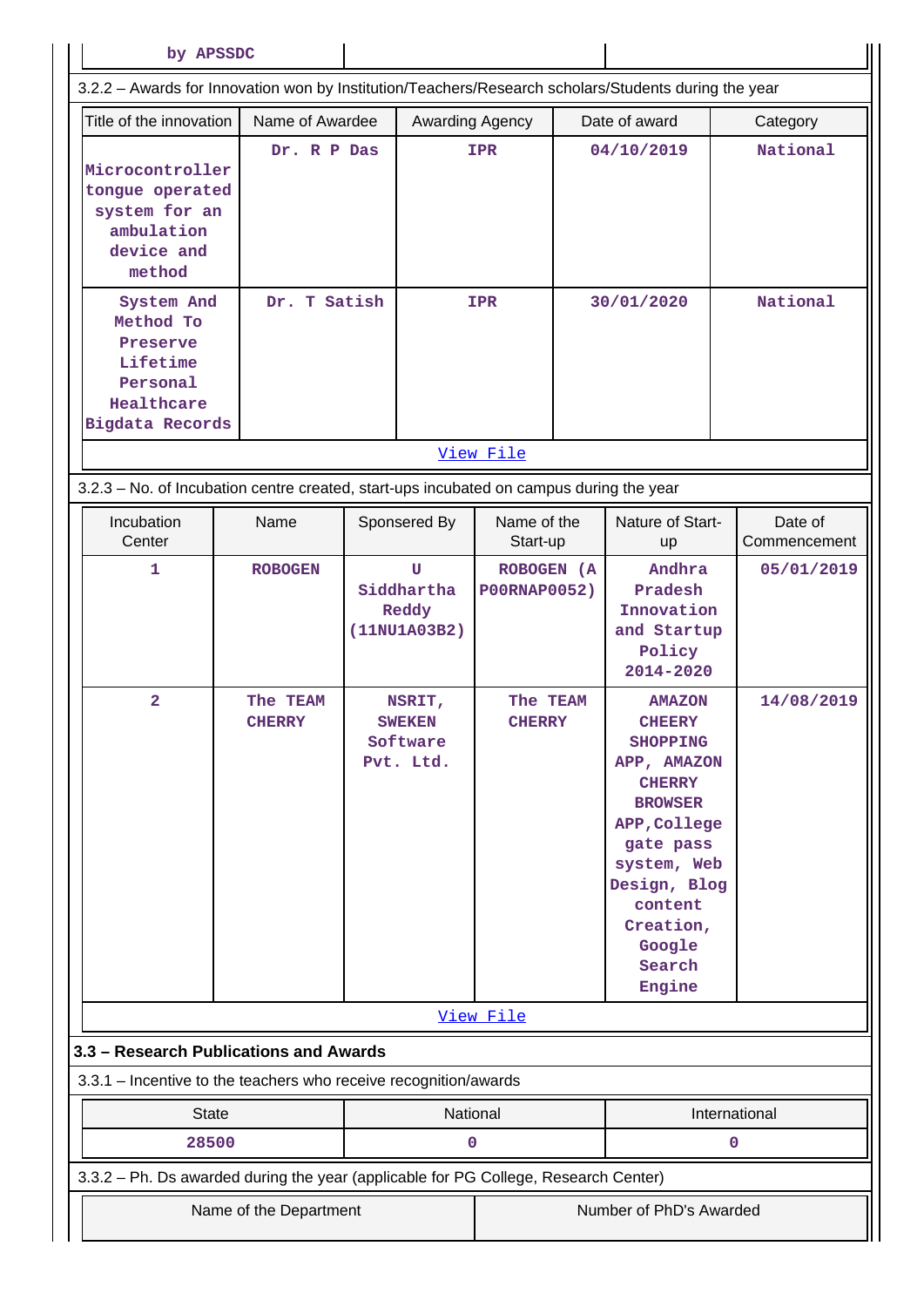|                                                                                                                                                                       |                                      | Computer Science and Engineering                |                        | 1                     |                       |                                                                    |                                                      |  |  |
|-----------------------------------------------------------------------------------------------------------------------------------------------------------------------|--------------------------------------|-------------------------------------------------|------------------------|-----------------------|-----------------------|--------------------------------------------------------------------|------------------------------------------------------|--|--|
|                                                                                                                                                                       | Engineering                          | Electrical and Electronics                      |                        |                       |                       | 1                                                                  |                                                      |  |  |
|                                                                                                                                                                       | Engineering                          | Electronics and Communication                   |                        |                       |                       | 1                                                                  |                                                      |  |  |
|                                                                                                                                                                       | Science and Humanities               |                                                 |                        |                       |                       | $\mathbf{1}$                                                       |                                                      |  |  |
| 3.3.3 - Research Publications in the Journals notified on UGC website during the year                                                                                 |                                      |                                                 |                        |                       |                       |                                                                    |                                                      |  |  |
| <b>Type</b>                                                                                                                                                           |                                      | Department                                      |                        |                       | Number of Publication |                                                                    | Average Impact Factor (if<br>any)                    |  |  |
| International                                                                                                                                                         |                                      | Computer Science<br>and Engineering             |                        |                       | $22 \,$               |                                                                    | 2.45                                                 |  |  |
| International                                                                                                                                                         |                                      | Electronics and<br>Communication<br>Engineering |                        |                       | 9                     |                                                                    | 1.84                                                 |  |  |
| International                                                                                                                                                         |                                      | Mechanical<br>Engineering                       |                        |                       | 7                     |                                                                    | 1.65                                                 |  |  |
| International                                                                                                                                                         |                                      | Electrical and<br>Electronics<br>Engineering    |                        |                       | 4                     |                                                                    | 2.3                                                  |  |  |
| International                                                                                                                                                         |                                      | Civil Engineering                               |                        |                       | $\overline{a}$        |                                                                    | 2.4                                                  |  |  |
| International                                                                                                                                                         |                                      | Science and<br>Humanities                       |                        |                       | 5<br>2.3              |                                                                    |                                                      |  |  |
|                                                                                                                                                                       |                                      |                                                 |                        | View File             |                       |                                                                    |                                                      |  |  |
| 3.3.4 - Books and Chapters in edited Volumes / Books published, and papers in National/International Conference<br>Proceedings per Teacher during the year            |                                      |                                                 |                        |                       |                       |                                                                    |                                                      |  |  |
|                                                                                                                                                                       | Department                           |                                                 |                        | Number of Publication |                       |                                                                    |                                                      |  |  |
|                                                                                                                                                                       | Science and Humanities               |                                                 |                        | 1                     |                       |                                                                    |                                                      |  |  |
|                                                                                                                                                                       | Civil Engineering                    |                                                 |                        | 1                     |                       |                                                                    |                                                      |  |  |
|                                                                                                                                                                       | Engineering                          | Electrical and Electronics                      |                        |                       |                       | 1                                                                  |                                                      |  |  |
|                                                                                                                                                                       | Mechanical Engineering               |                                                 |                        |                       |                       | 3                                                                  |                                                      |  |  |
|                                                                                                                                                                       | Engineering                          | Electronics and Communication                   |                        |                       |                       | 1                                                                  |                                                      |  |  |
|                                                                                                                                                                       | <b>MBA</b>                           |                                                 |                        |                       |                       | 1                                                                  |                                                      |  |  |
|                                                                                                                                                                       |                                      |                                                 |                        | View File             |                       |                                                                    |                                                      |  |  |
| 3.3.5 - Bibliometrics of the publications during the last Academic year based on average citation index in Scopus/<br>Web of Science or PubMed/ Indian Citation Index |                                      |                                                 |                        |                       |                       |                                                                    |                                                      |  |  |
| Title of the<br>Paper                                                                                                                                                 | Name of<br>Author                    | Title of journal                                | Year of<br>publication |                       | <b>Citation Index</b> | Institutional<br>affiliation as<br>mentioned in<br>the publication | Number of<br>citations<br>excluding self<br>citation |  |  |
| A new<br>design<br>method for<br>higher                                                                                                                               | Dr. R.<br>S. R.<br>Krishnam<br>Naidu | <b>SPRINGER</b>                                 |                        | 2020                  | 5                     | NS Raju<br>Institute<br>of<br>Technology                           | 20                                                   |  |  |

Ш

**order**

 $\mathbf{I}$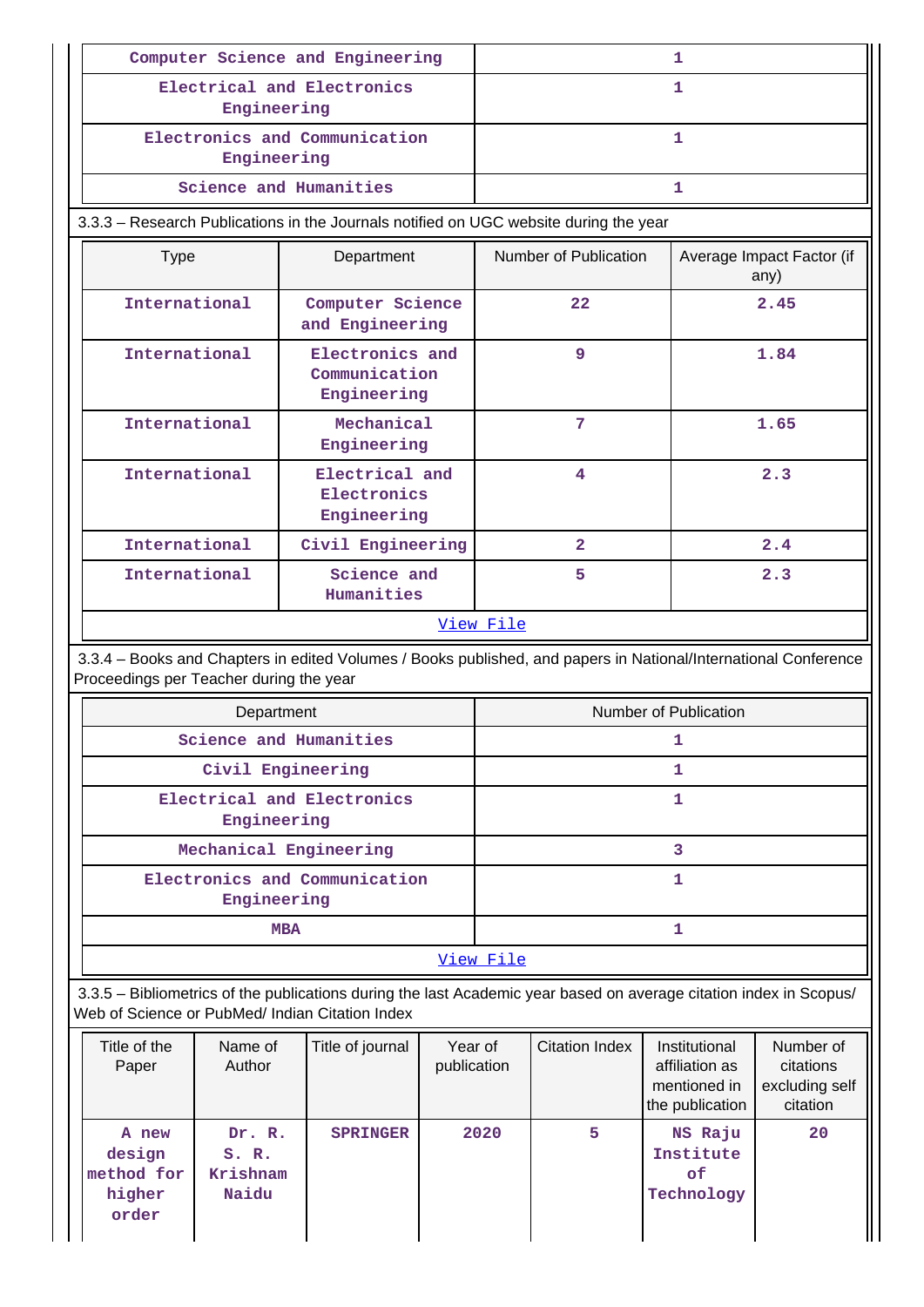| discrete<br>systems<br>using<br>polynomial<br>differenti<br>ation<br>Technique                                                                                                                                                 |                        |                                                      |      |                |                                          |                   |
|--------------------------------------------------------------------------------------------------------------------------------------------------------------------------------------------------------------------------------|------------------------|------------------------------------------------------|------|----------------|------------------------------------------|-------------------|
| Reactions<br>of Polyhom<br>ofunctiona<br>1 Organic<br>Compounds<br>3. Kinetics<br>of<br>Hydrolysis<br>of $1, 2-bis$<br>(salicylid<br>inimino)<br>Ethane                                                                        | Dr. V.<br>Krishna      | Natl.<br>Acad.<br>Sci.<br>India,<br>Sect. A<br>Phys. | 2020 | 3              | NS Raju<br>Institute<br>of<br>Technology | $22 \overline{)}$ |
| Efficacy<br>of a<br>cobalt- in<br>corporated<br>mesoporous<br>silica<br>toward<br>photo degr<br>adationofA<br>lizarinRed<br>S and its<br>kinetic<br>study                                                                      | Dr. V.<br>Krishna      | <b>J</b> Chines<br>Society                           | 2020 | $\overline{2}$ | NS Raju<br>Institute<br>of<br>Technology | 28                |
| Thermo-M<br>echanical<br>Treated<br>High<br>Strength<br>AA-7xxx<br>Aluminium<br>Alloy by<br>Cold and C<br>ryo-<br>Rolling<br>Study<br>their<br>Mechanical<br>Properties<br>Corrosion<br>and Micros<br>tructure C<br>orrelation | Dr. V.V.<br>Ravi Kumar | Materials<br>Science<br>Forum                        | 2019 | 8              | NS Raju<br>Institute<br>of<br>Technology | 32                |
| Investig<br>ations on<br>strain dis                                                                                                                                                                                            | Dr. V.V.<br>Ravi Kumar | Anti-<br>Corrosion<br>Methods                        | 2019 | 9              | NS Raju<br>Institute<br>of               | 34                |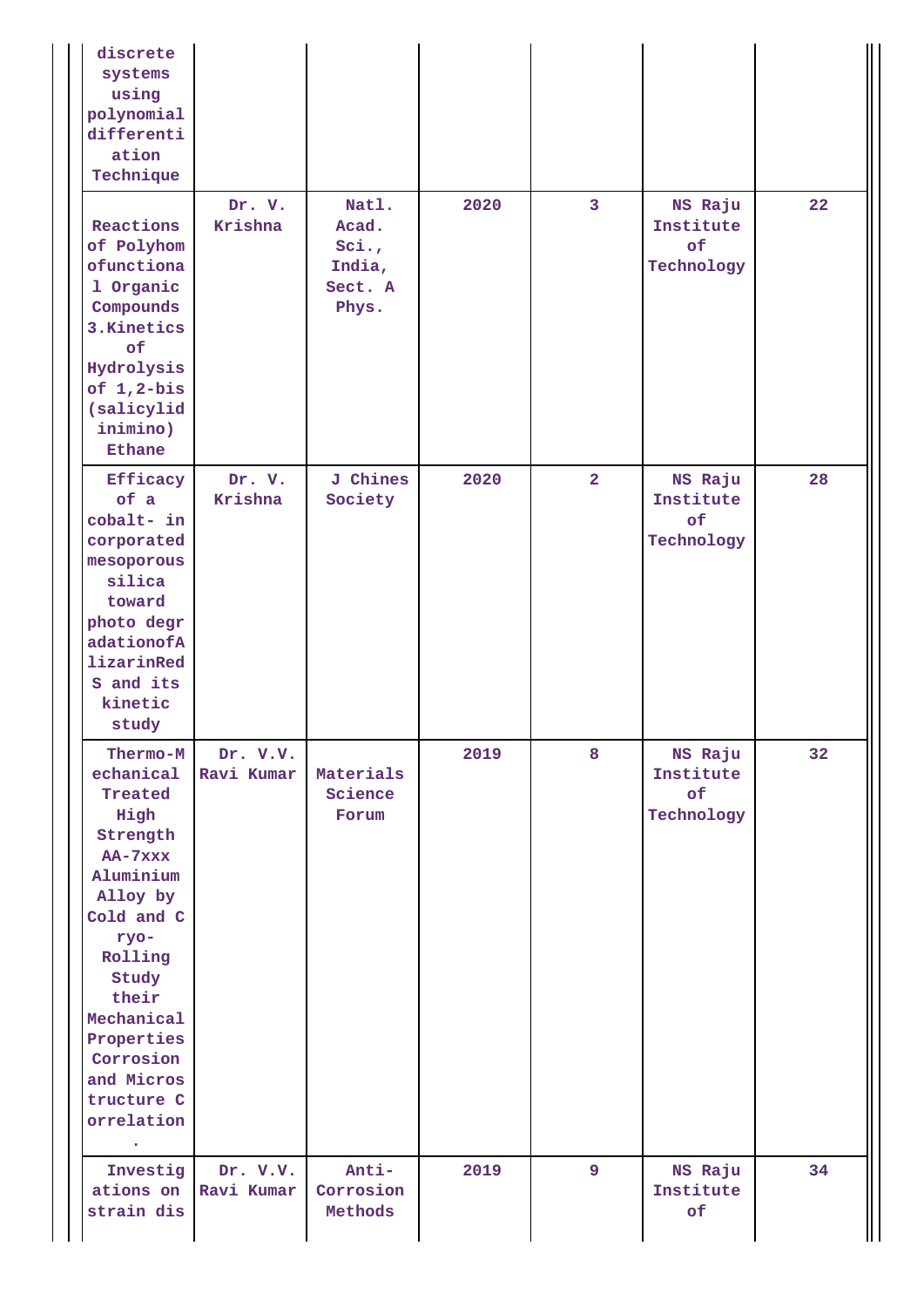| tribution,<br>stress bas<br>edfracture<br>limit and<br>corrosion<br>behaviour<br>of<br>titanium<br>grade-2<br>sheet<br>during<br>single<br>point incr<br>emental<br>forming.                                       |                               | and<br>materials |      |                  | Technology                               |    |
|--------------------------------------------------------------------------------------------------------------------------------------------------------------------------------------------------------------------|-------------------------------|------------------|------|------------------|------------------------------------------|----|
| Implemen<br>tation of<br>multi-<br>objective<br>improved d<br>ifferentia<br>1 search<br>algorithm<br>for<br>optimal<br>parameter<br>selection<br>of stepped<br>frequency<br>pulse<br>train for<br>modern<br>radars | Dr.<br>K.Ravi<br>Kumar        | <b>IJRTE</b>     | 2020 | 5                | NS Raju<br>Institute<br>of<br>Technology | 26 |
| An Image<br>Denoising<br>Frame work<br>Based on<br>Patch<br>Grouping<br>in Complex<br>Wavelet<br>domain                                                                                                            | Dr. B.<br>Chinna Rao          | <b>IJATCSE</b>   | 2019 | 7 <sup>1</sup>   | NS Raju<br>Institute<br>of<br>Technology | 24 |
| Fuzzy<br><b>Based</b><br>Adaptive T<br>hresholdin<br>g                                                                                                                                                             | Dr.<br><b>B.Chinna</b><br>Rao | <b>IJSTR</b>     | 2019 | $6 \overline{6}$ | NS Raju<br>Institute<br>of<br>Technology | 21 |
| Edge-<br>Aware<br>Patch Grou<br>pingforIma<br>ge De-<br>noising in<br>the<br>Complex<br>Wave Let                                                                                                                   | Dr.<br><b>B.Chinna</b><br>Rao | <b>SCOPUS</b>    | 2019 | 5                | NS Raju<br>Institute<br>of<br>Technology | 18 |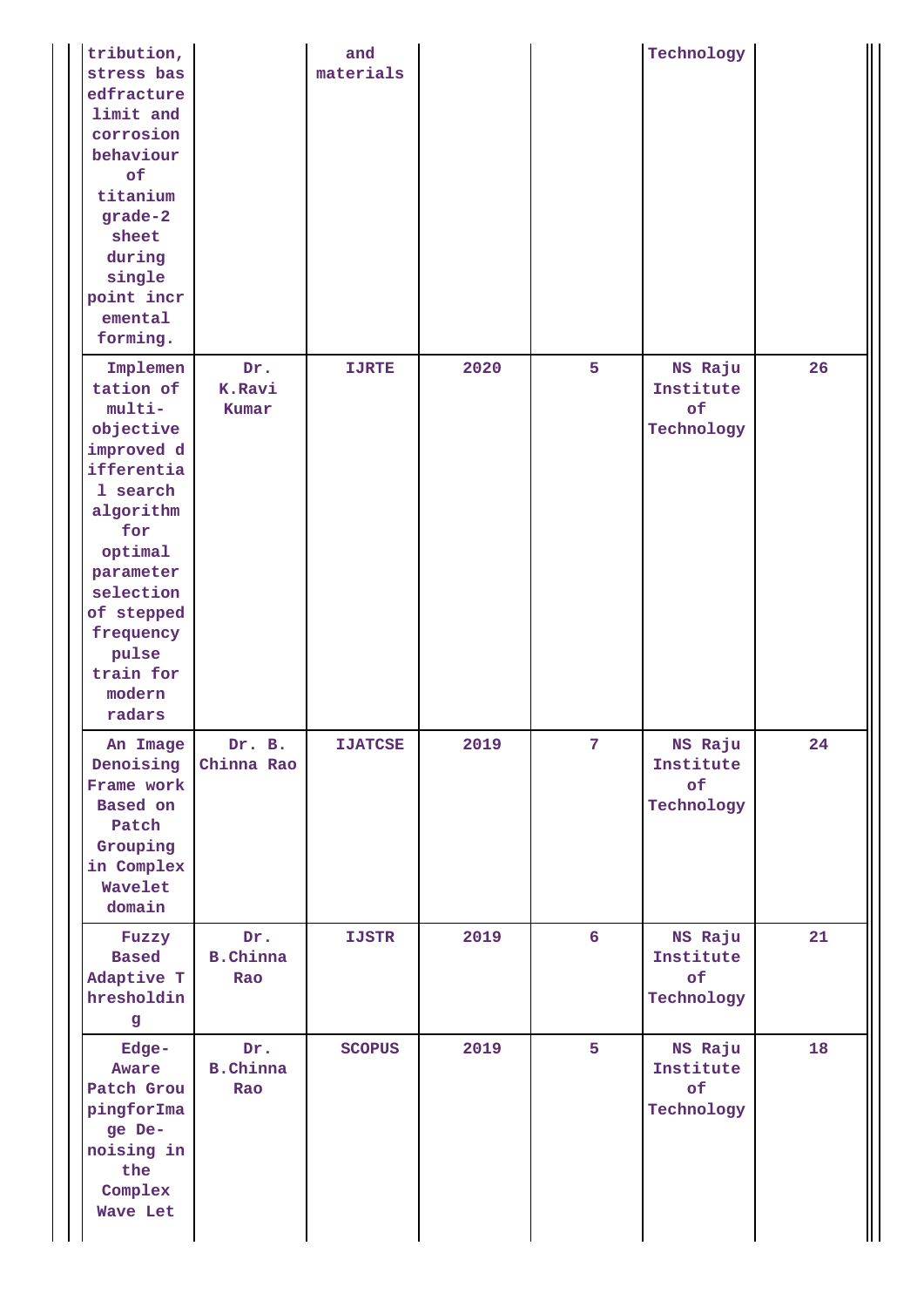| Domain                                                                                                                                                                                                                          |                            |                                                        |                        |         |                                                      |                                                                    |
|---------------------------------------------------------------------------------------------------------------------------------------------------------------------------------------------------------------------------------|----------------------------|--------------------------------------------------------|------------------------|---------|------------------------------------------------------|--------------------------------------------------------------------|
| Cryptogr<br>apy Based<br>Misbehavio<br>r<br>Detection<br>For0pportu<br>nstic<br>Network<br>System                                                                                                                               | Dr.G.Sat<br>yanarayana     | <b>IJMETMR</b>                                         | 2020                   | 28      | NS Raju<br>Institute<br>of<br>Technology             | 22                                                                 |
|                                                                                                                                                                                                                                 |                            |                                                        | View File              |         |                                                      |                                                                    |
| 3.3.6 - h-Index of the Institutional Publications during the year. (based on Scopus/ Web of science)                                                                                                                            |                            |                                                        |                        |         |                                                      |                                                                    |
| Title of the<br>Paper                                                                                                                                                                                                           | Name of<br>Author          | Title of journal                                       | Year of<br>publication | h-index | Number of<br>citations<br>excluding self<br>citation | Institutional<br>affiliation as<br>mentioned in<br>the publication |
| <b>Effect</b><br>of functio<br>nalization<br>and concen<br>tration of<br>carbon<br>nanotubes<br>on mechani<br>cal, wear<br>and<br>fatigue<br>behaviors<br>of polyoxy<br>methylene/<br>carbon<br>nanotube n<br>anocomposi<br>tes | Dr. P N<br><b>E</b> Naveen | Bulletin<br>of<br>Materials<br>Science                 | 2019                   | 4       | 77                                                   | NS Raju<br>Institute<br>of<br>Technology                           |
| Tensile<br>and wear<br>behaviour<br>of precipi<br>tation<br>hardened<br>AA7xxx<br>$(A1-12)$<br>$Zn-3$<br>$Mg-2.5$ Cu)<br>alloy                                                                                                  | Dr. V V<br>Ravi Kumar      | <b>NISCAIR-</b><br>CSIR,<br>India                      | 2019                   | 3       | 22                                                   | NS Raju<br>Institute<br>of<br>Technology                           |
| Forming<br>of AA2xxx<br>and AA7xxx<br>Sheet<br>Alloys<br>their<br>Studies on<br>Microstruc<br>tural and<br>Mechanical                                                                                                           | Dr. V V<br>Ravi Kumar      | Trans<br>Tech Publi<br>cations<br>Ltd, Switz<br>erland | 2019                   | 3       | 22                                                   | NS Raju<br>Institute<br>of<br>Technology                           |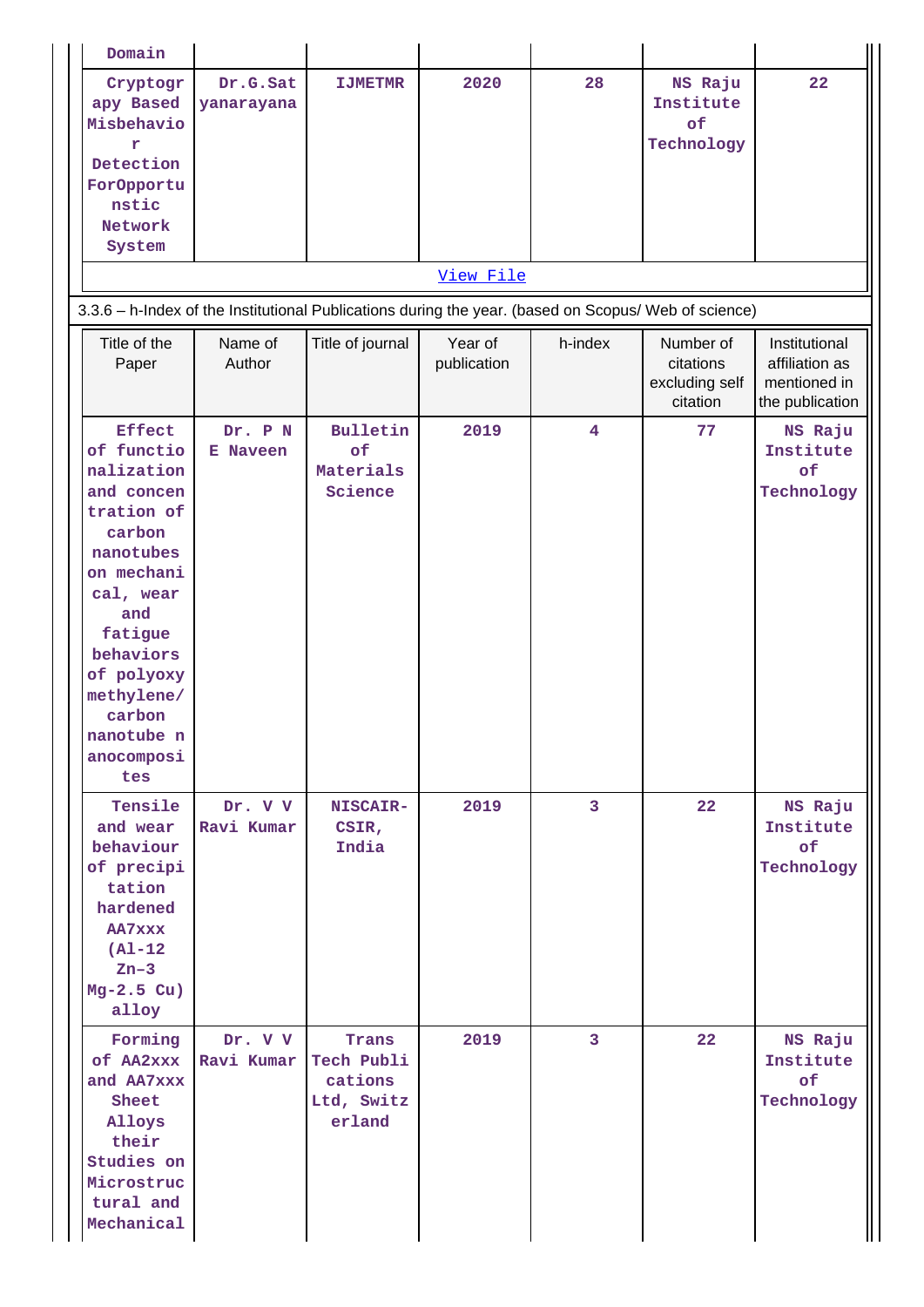| Properties<br>of Cold<br>Cryo<br>Rolled<br>Aluminum<br>Alloys                                                                                                                                                                  |                                                   |                                                        |      |                |                   |                                                 |
|--------------------------------------------------------------------------------------------------------------------------------------------------------------------------------------------------------------------------------|---------------------------------------------------|--------------------------------------------------------|------|----------------|-------------------|-------------------------------------------------|
| Thermo-M<br>echanical<br>Treated<br>High<br>Strength<br>AA-7xxx<br>Aluminium<br>Alloy by<br>Cold and C<br>ryo-<br>Rolling<br>Study<br>their<br>Mechanical<br>Properties<br>Corrosion<br>and Micros<br>tructure C<br>orrelation | Mr. J<br>Suresh<br>kumar Dr.<br>V V Ravi<br>Kumar | Trans<br>Tech Publi<br>cations<br>Ltd, Switz<br>erland | 2019 | $\overline{3}$ | 15 <sub>1</sub>   | NS Raju<br>Institute<br>of<br>Technology        |
| Coding<br>theory on<br>Pell-Lucas<br>p numbers                                                                                                                                                                                 | Mr. G<br>Vara<br>Prasad                           | Journal<br>of<br>Physics:<br>Conference<br>Series      | 2019 | $\overline{2}$ | 15                | NS Raju<br>Institute<br>of<br>Technology        |
| Investig<br>ations on<br>the void c<br>oalescence<br>and<br>corrosion<br>behaviour<br>of<br>titanium<br>grade 4<br>sheets<br>during<br>single<br>point incr<br>emental<br>forming<br>process                                   | Dr. V V<br>Ravi Kumar                             | Anti-<br>Corrosion<br>Methods<br>and<br>Materials      | 2019 | $\overline{3}$ | $22 \overline{)}$ | NS Raju<br>Institute<br>$\circ$ £<br>Technology |
| Economic<br>design of<br>X? charts<br>with<br>multiple<br>assignable<br>causes<br>using<br>genetic                                                                                                                             | Dr. P N<br>E Naveen                               | <b>AIP</b><br>Conference<br>Proceeding<br>S            | 2019 | $\overline{4}$ | 77                | NS Raju<br>Institute<br>of<br>Technology        |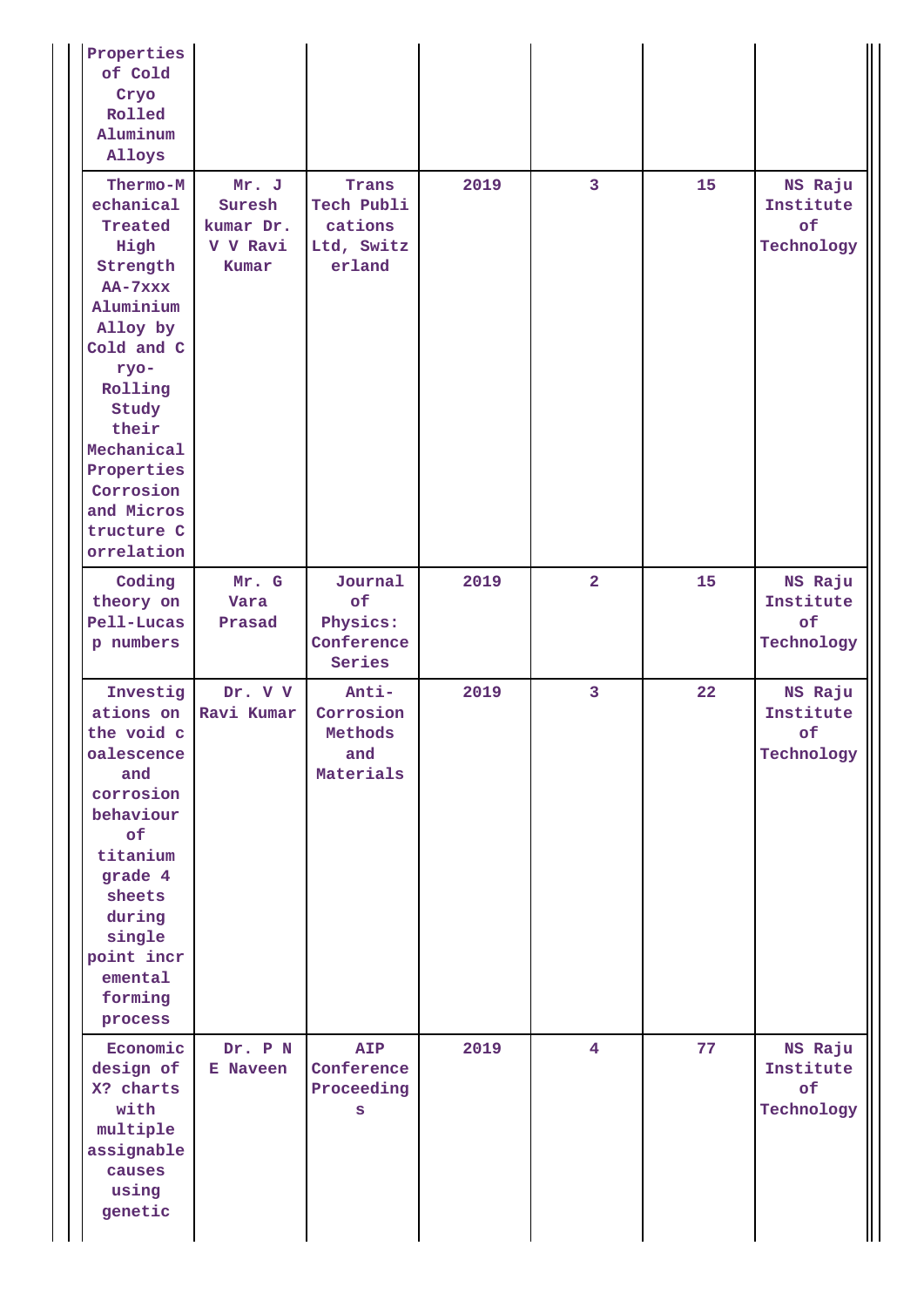| algorithm                                                                                                                                                                                                          |                       |                                                   |          |           |                                                          |    |                                                          |                                          |
|--------------------------------------------------------------------------------------------------------------------------------------------------------------------------------------------------------------------|-----------------------|---------------------------------------------------|----------|-----------|----------------------------------------------------------|----|----------------------------------------------------------|------------------------------------------|
| Investig<br>ations on<br>strain dis<br>tribution,<br>stress-<br>based<br>fracture<br>limit and<br>corrosion<br>behaviour<br>of<br>titanium<br>Grade 2<br>sheets<br>during<br>single<br>point incr<br>emental       | Dr. V V<br>Ravi Kumar | Anti-<br>Corrosion<br>Methods<br>and<br>Materials |          | 2020      | $\overline{3}$                                           | 22 |                                                          | NS Raju<br>Institute<br>of<br>Technology |
| forming                                                                                                                                                                                                            |                       |                                                   |          |           |                                                          |    |                                                          |                                          |
|                                                                                                                                                                                                                    |                       |                                                   |          | View File |                                                          |    |                                                          |                                          |
| 3.3.7 - Faculty participation in Seminars/Conferences and Symposia during the year:                                                                                                                                |                       |                                                   |          |           |                                                          |    |                                                          |                                          |
| Number of Faculty                                                                                                                                                                                                  |                       | International                                     | National |           | <b>State</b>                                             |    |                                                          | Local                                    |
| Attended/Semi<br>nars/Workshops                                                                                                                                                                                    |                       | <b>Nill</b>                                       |          | 60<br>5   |                                                          |    |                                                          | 7                                        |
| Presented<br>papers                                                                                                                                                                                                |                       | 8                                                 |          | 5         | <b>Nill</b>                                              |    |                                                          | <b>Nill</b>                              |
|                                                                                                                                                                                                                    |                       |                                                   |          | View File |                                                          |    |                                                          |                                          |
| 3.4 - Extension Activities                                                                                                                                                                                         |                       |                                                   |          |           |                                                          |    |                                                          |                                          |
| 3.4.1 – Number of extension and outreach programmes conducted in collaboration with industry, community and<br>Non- Government Organisations through NSS/NCC/Red cross/Youth Red Cross (YRC) etc., during the year |                       |                                                   |          |           |                                                          |    |                                                          |                                          |
| Title of the activities                                                                                                                                                                                            |                       | Organising unit/agency/<br>collaborating agency   |          |           | Number of teachers<br>participated in such<br>activities |    | Number of students<br>participated in such<br>activities |                                          |
| Motivation to<br>children (Social<br>Service to gain<br>knowledge, morals<br>and ethics),<br>Municipal Primary<br>School,<br>Nakkavanipalem,<br>Visakhapatnam                                                      |                       | <b>NSRIT Helping</b><br>hands                     |          |           | 1                                                        |    |                                                          | 4                                        |
| Sri Krishna<br>Janmashtami<br>celebrations<br>(Classical and<br>devotional singing)                                                                                                                                |                       | <b>NSRIT Helping</b><br>hands                     |          |           | 1                                                        |    |                                                          | $\overline{7}$                           |
| International Day<br>of yoga                                                                                                                                                                                       |                       | <b>NSRIT NSS</b>                                  |          |           | $\overline{2}$                                           |    |                                                          | 100                                      |
| Independence Day                                                                                                                                                                                                   |                       | NSRIT NSS                                         |          |           | $\overline{a}$                                           |    | 6                                                        |                                          |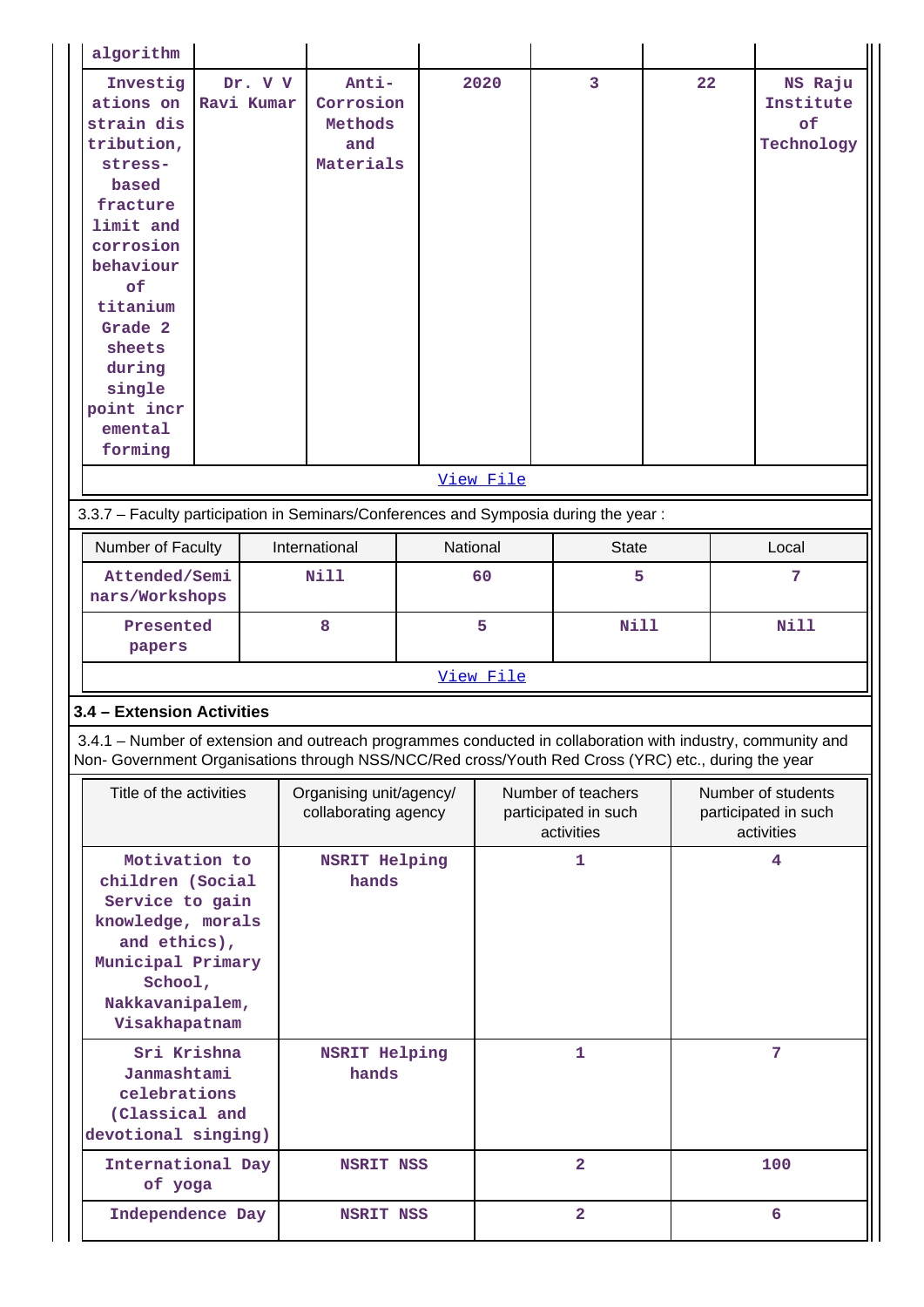| World Energy<br>Conservation Day                                                                                                                                                                                        | <b>NSRIT NSS</b>                                   |                             |               | $\overline{\mathbf{2}}$                                 | 50                                                      |
|-------------------------------------------------------------------------------------------------------------------------------------------------------------------------------------------------------------------------|----------------------------------------------------|-----------------------------|---------------|---------------------------------------------------------|---------------------------------------------------------|
| NSRIT NSS unit<br>participated 71st<br>Republic day<br>Celebrations at<br>JNTU Kakinada.                                                                                                                                | JNTUK / NSRIT NSS                                  |                             |               | 1                                                       | 9                                                       |
| NSS UNIT Special<br>camp program at<br>Sontyam Village,<br>Anandapuram mandal,<br>Visakhapatnam                                                                                                                         | <b>NSRIT NSS</b>                                   |                             |               | $\overline{2}$                                          | 50                                                      |
| National Voters<br>Day                                                                                                                                                                                                  | <b>NSRIT NSS</b>                                   |                             |               | $\overline{2}$                                          | 50                                                      |
| <b>Blood</b> donation<br>program                                                                                                                                                                                        | A.S. Raja / NSRIT<br><b>NSS</b>                    |                             |               | $\overline{\mathbf{2}}$                                 | 100                                                     |
| R-3 Project,<br>Donated 60 books to<br>reduce, recycle and<br>reuse through<br>Akshaya Patra<br>unlimited food for<br>education (AIKYA<br>united to serve, A<br>Youth Initiative of<br>The Akshaya Patra<br>Foundation) | <b>NSRIT Helping</b><br>hands                      |                             |               | $\mathbf{1}$                                            | 12                                                      |
|                                                                                                                                                                                                                         |                                                    |                             |               |                                                         |                                                         |
|                                                                                                                                                                                                                         |                                                    |                             | View File     |                                                         |                                                         |
| 3.4.2 - Awards and recognition received for extension activities from Government and other recognized bodies<br>during the year                                                                                         |                                                    |                             |               |                                                         |                                                         |
| Name of the activity                                                                                                                                                                                                    | Award/Recognition                                  |                             |               | <b>Awarding Bodies</b>                                  | Number of students<br><b>Benefited</b>                  |
| Social awareness<br>Environmental<br>development in<br>Sontyam                                                                                                                                                          | Recognition                                        |                             |               | Sontyam Gram<br>Panchyathi                              | 50                                                      |
| <b>Blood</b> donation<br><b>CAMP</b>                                                                                                                                                                                    | Recognition                                        |                             |               | A.S. Raja / NSRIT<br><b>NSS</b>                         | 100                                                     |
|                                                                                                                                                                                                                         |                                                    |                             | View File     |                                                         |                                                         |
| 3.4.3 - Students participating in extension activities with Government Organisations, Non-Government<br>Organisations and programmes such as Swachh Bharat, Aids Awareness, Gender Issue, etc. during the year          |                                                    |                             |               |                                                         |                                                         |
| Name of the scheme                                                                                                                                                                                                      | Organising unit/Agen<br>cy/collaborating<br>agency | Name of the activity        |               | Number of teachers<br>participated in such<br>activites | Number of students<br>participated in such<br>activites |
| <b>NSS</b>                                                                                                                                                                                                              | <b>NSRIT</b>                                       | Day of Yoga                 | International | 35                                                      | 200                                                     |
| <b>NSS</b>                                                                                                                                                                                                              | Andhra<br>University                               | <b>Awareness</b><br>Program | Cyber Mythri  | 10                                                      | 42                                                      |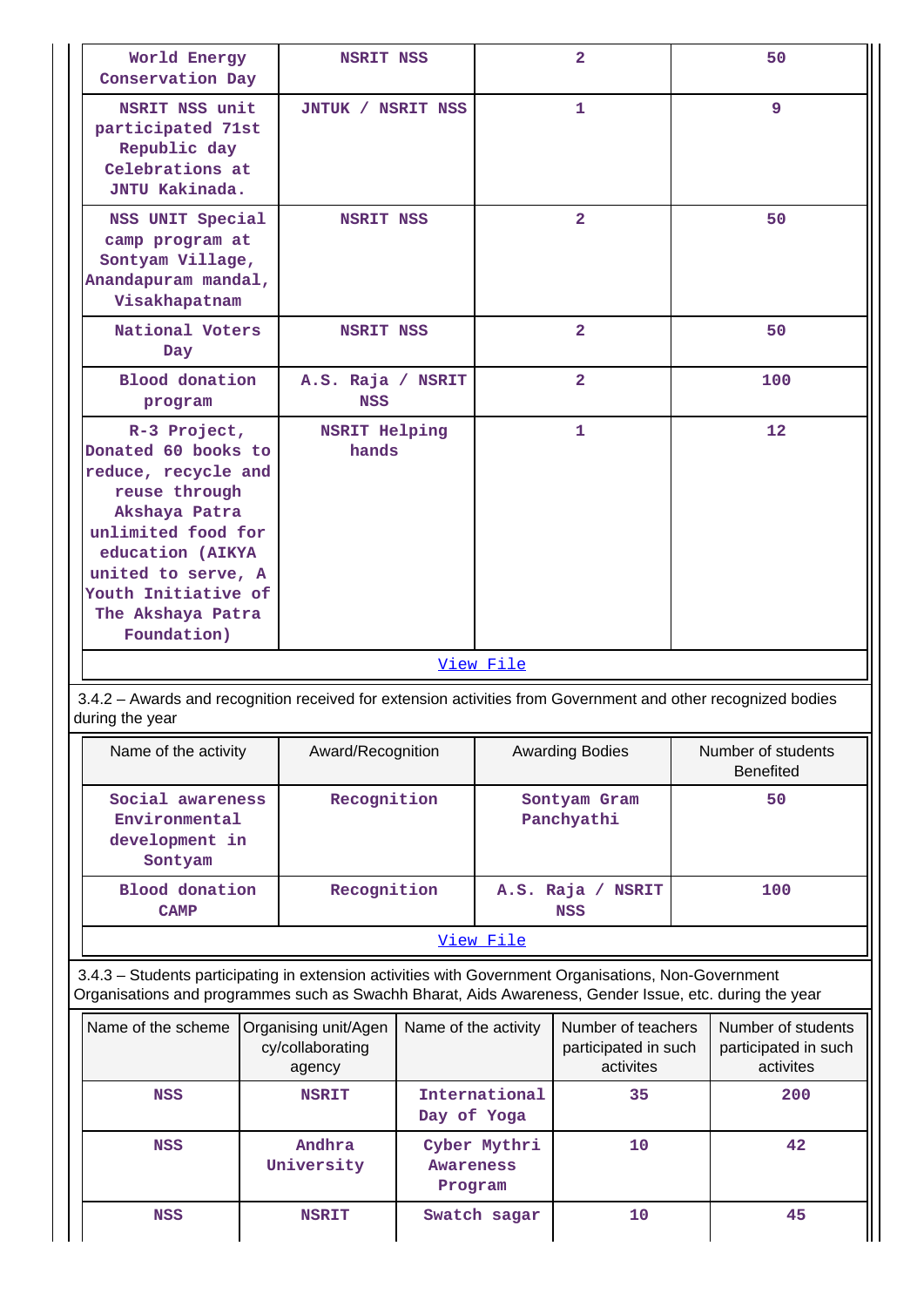|                                                                                                                                                          |                                  |                          |                       | Program R.K.                                                                                      | Beach                       |    |                    |                  |             |
|----------------------------------------------------------------------------------------------------------------------------------------------------------|----------------------------------|--------------------------|-----------------------|---------------------------------------------------------------------------------------------------|-----------------------------|----|--------------------|------------------|-------------|
| <b>NSS</b>                                                                                                                                               |                                  | <b>NSRIT</b>             |                       |                                                                                                   | Health camp                 | 5  |                    |                  | 50          |
| <b>NSS</b>                                                                                                                                               |                                  | <b>NSRIT</b>             |                       | Social<br>awareness<br>Environmental<br>development                                               |                             | 20 |                    |                  | 50          |
|                                                                                                                                                          |                                  |                          |                       |                                                                                                   | View File                   |    |                    |                  |             |
| 3.5 - Collaborations                                                                                                                                     |                                  |                          |                       |                                                                                                   |                             |    |                    |                  |             |
| 3.5.1 - Number of Collaborative activities for research, faculty exchange, student exchange during the year                                              |                                  |                          |                       |                                                                                                   |                             |    |                    |                  |             |
| Nature of activity                                                                                                                                       |                                  |                          | Participant           |                                                                                                   | Source of financial support |    |                    |                  | Duration    |
| <b>AICTE Faculty</b><br>Development<br>Program, "Data<br>Aggregation Scheme<br>in e-Health Cloud<br>With Privacy<br>Preserving"                          |                                  |                          |                       | Dr G Satyanaryana                                                                                 | <b>AICTE</b>                |    |                    | 14               |             |
| <b>AICTE Faculty</b><br>Development<br>Program, "Data<br>Aggregation Scheme<br>in e-Health Cloud<br>With Privacy<br>Preserving"                          |                                  |                          | Mr. G<br>Rajashekaram |                                                                                                   | <b>AICTE</b>                |    |                    | 14               |             |
| <b>AICTE Faculty</b><br>Development<br>Program, "Data<br>Aggregation Scheme<br>in e-Health Cloud<br>With Privacy<br>Preserving"                          |                                  | Mr. M.Ch.Jagan<br>Sekhar |                       |                                                                                                   | <b>AICTE</b>                |    |                    | 14               |             |
|                                                                                                                                                          |                                  |                          |                       |                                                                                                   | View File                   |    |                    |                  |             |
| 3.5.2 - Linkages with institutions/industries for internship, on-the- job training, project work, sharing of research<br>facilities etc. during the year |                                  |                          |                       |                                                                                                   |                             |    |                    |                  |             |
| Nature of linkage                                                                                                                                        | Title of the<br>linkage          |                          |                       | Name of the<br>partnering<br>institution/<br>industry<br>/research lab<br>with contact<br>details | <b>Duration From</b>        |    | <b>Duration To</b> |                  | Participant |
| On Job<br>Training                                                                                                                                       |                                  | Delote                   |                       | Internship                                                                                        | 13/12/2019                  |    | 05/02/2020         |                  | 01          |
| On Job<br>Training                                                                                                                                       | Connecting<br>point<br>solutions |                          |                       | Internship                                                                                        | 26/07/2019                  |    |                    | 25/11/2020<br>11 |             |
| On Job<br>Training                                                                                                                                       | S.C.Railway,<br>Kharagpur        |                          |                       | Project                                                                                           | 21/01/2020                  |    | 02/03/2020         |                  | 02          |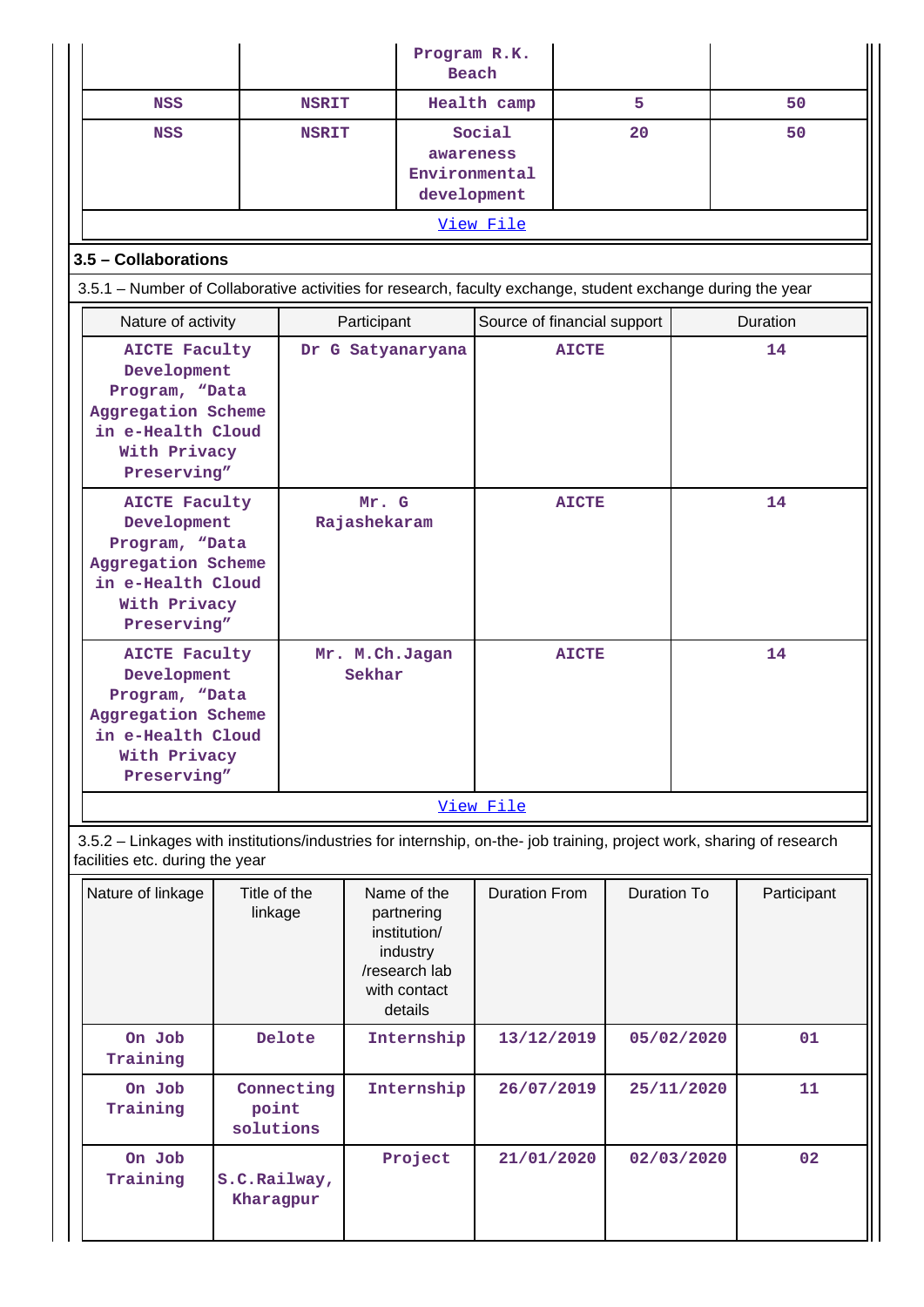| On Job<br>Training                                                                                                                                   | Vizag                         | RINL,      | Sinter<br>Plant                                                                                                                                                  | 09/12/2019                                                                                                             | 10/02/2020 |            | 04                                                        |
|------------------------------------------------------------------------------------------------------------------------------------------------------|-------------------------------|------------|------------------------------------------------------------------------------------------------------------------------------------------------------------------|------------------------------------------------------------------------------------------------------------------------|------------|------------|-----------------------------------------------------------|
| On Job<br>Training                                                                                                                                   | Technologies                  | <b>GSY</b> | <b>GSY</b><br>Technologies                                                                                                                                       | 01/07/2019                                                                                                             |            | 01/06/2020 | 35                                                        |
| On Job<br>Training                                                                                                                                   | Applied<br>Robotic<br>Control |            | APSSDC/<br>German<br>center for<br>Engineering<br>and<br>Management<br>studies UG<br>Hachen and<br>European<br>center for<br>Mechatronics<br>APS GmbH<br>Aachen. | 01/07/2019<br>View File                                                                                                |            | 01/03/2020 | 11                                                        |
|                                                                                                                                                      |                               |            |                                                                                                                                                                  | 3.5.3 - MoUs signed with institutions of national, international importance, other universities, industries, corporate |            |            |                                                           |
| houses etc. during the year                                                                                                                          |                               |            |                                                                                                                                                                  |                                                                                                                        |            |            |                                                           |
| Organisation                                                                                                                                         |                               |            | Date of MoU signed                                                                                                                                               | Purpose/Activities                                                                                                     |            |            | Number of<br>students/teachers<br>participated under MoUs |
| National Research<br>Development<br>Corporation (NRDC)                                                                                               |                               |            | 01/04/2019                                                                                                                                                       | Research and<br>Development                                                                                            |            |            | 50                                                        |
| GCGEMS - GC<br>German center for<br>Engineering and<br>Management studies<br>UG Hachen and<br>European center for<br>Mechatronics APS<br>GmbH Aachen |                               |            | 15/02/2019                                                                                                                                                       | Skill Training                                                                                                         |            |            | 50                                                        |
| Centre of<br>Excellence in<br>Maritime<br>Shipbuilding (CEMS)                                                                                        |                               |            | 25/09/2019                                                                                                                                                       | Skill Training                                                                                                         |            |            | 60                                                        |
| Andhra Pradesh<br>State Skill<br>Development<br>Corporation<br>(APSSDC)                                                                              |                               | 21/06/2019 |                                                                                                                                                                  | Skill Development                                                                                                      |            |            | 120                                                       |
| Studenting Era to<br>facilitate students<br>service                                                                                                  |                               |            | 08/05/2019                                                                                                                                                       | Training services<br>for students                                                                                      |            |            | 60                                                        |
|                                                                                                                                                      |                               |            |                                                                                                                                                                  | View File                                                                                                              |            |            |                                                           |
|                                                                                                                                                      |                               |            |                                                                                                                                                                  | <b>CRITERION IV - INFRASTRUCTURE AND LEARNING RESOURCES</b>                                                            |            |            |                                                           |
| 4.1 - Physical Facilities                                                                                                                            |                               |            |                                                                                                                                                                  |                                                                                                                        |            |            |                                                           |
| 4.1.1 - Budget allocation, excluding salary for infrastructure augmentation during the year                                                          |                               |            |                                                                                                                                                                  |                                                                                                                        |            |            |                                                           |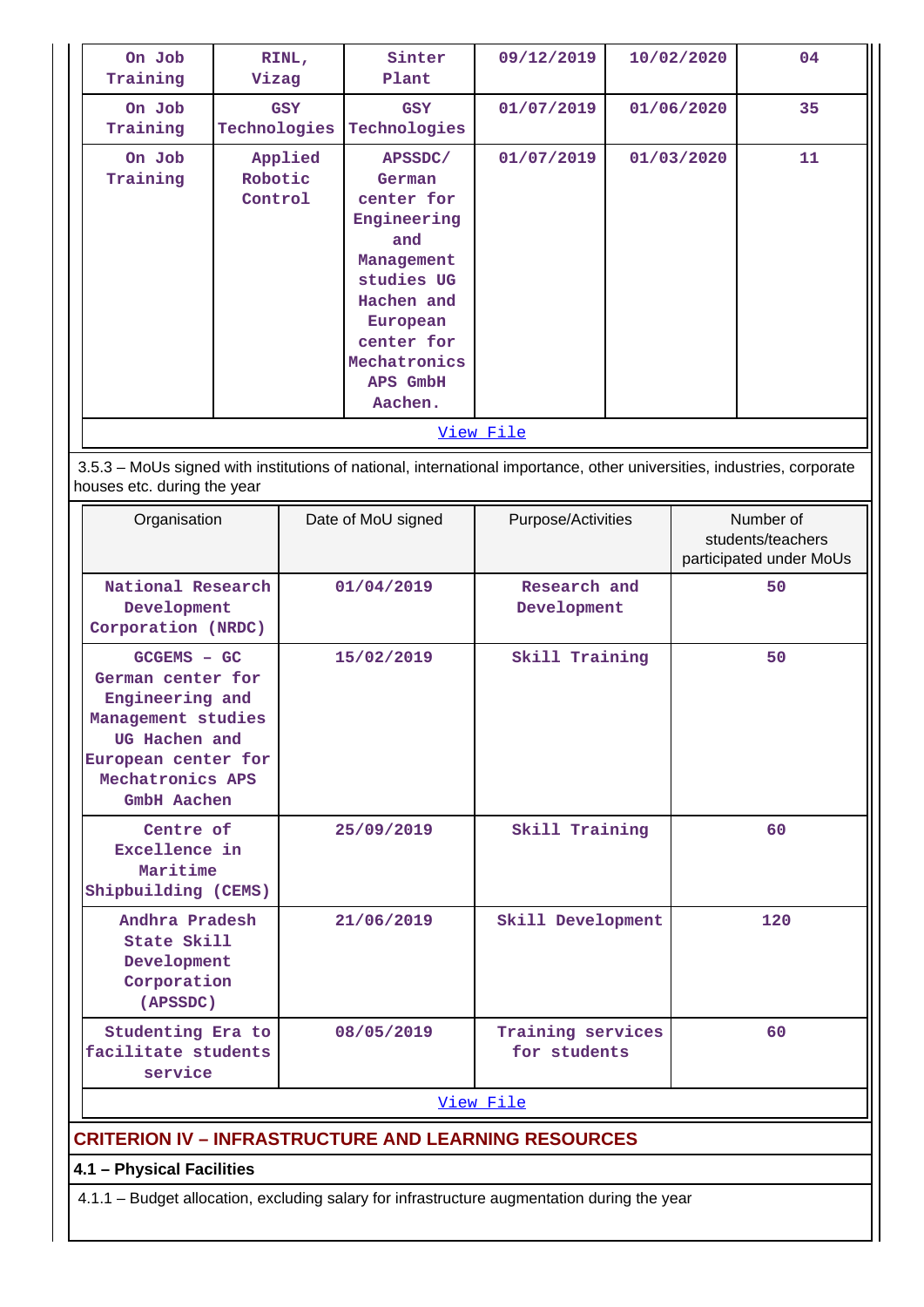| Budget allocated for infrastructure augmentation                   |                                                                              |                                                                                                                                                                                                                |                                             |                                | Budget utilized for infrastructure development |             |                                 |  |
|--------------------------------------------------------------------|------------------------------------------------------------------------------|----------------------------------------------------------------------------------------------------------------------------------------------------------------------------------------------------------------|---------------------------------------------|--------------------------------|------------------------------------------------|-------------|---------------------------------|--|
| 13000000                                                           |                                                                              |                                                                                                                                                                                                                |                                             |                                | 12753263                                       |             |                                 |  |
|                                                                    | 4.1.2 - Details of augmentation in infrastructure facilities during the year |                                                                                                                                                                                                                |                                             |                                |                                                |             |                                 |  |
|                                                                    | <b>Facilities</b>                                                            |                                                                                                                                                                                                                |                                             | <b>Existing or Newly Added</b> |                                                |             |                                 |  |
|                                                                    |                                                                              | Classrooms with Wi-Fi OR LAN                                                                                                                                                                                   |                                             |                                |                                                | Newly Added |                                 |  |
|                                                                    |                                                                              | Value of the equipment purchased<br>during the year (rs. in lakhs)                                                                                                                                             |                                             |                                |                                                | Newly Added |                                 |  |
|                                                                    |                                                                              | Video Centre                                                                                                                                                                                                   |                                             |                                |                                                | Newly Added |                                 |  |
|                                                                    |                                                                              | Seminar halls with ICT facilities                                                                                                                                                                              |                                             |                                |                                                | Newly Added |                                 |  |
|                                                                    |                                                                              | Classrooms with LCD facilities                                                                                                                                                                                 |                                             |                                |                                                | Newly Added |                                 |  |
|                                                                    |                                                                              | Seminar Halls                                                                                                                                                                                                  |                                             |                                |                                                | Newly Added |                                 |  |
|                                                                    |                                                                              | Laboratories                                                                                                                                                                                                   |                                             |                                |                                                | Newly Added |                                 |  |
|                                                                    |                                                                              | Class rooms                                                                                                                                                                                                    |                                             |                                |                                                | Newly Added |                                 |  |
|                                                                    |                                                                              | Campus Area                                                                                                                                                                                                    |                                             |                                |                                                | Existing    |                                 |  |
|                                                                    |                                                                              |                                                                                                                                                                                                                |                                             | View File                      |                                                |             |                                 |  |
| 4.2 - Library as a Learning Resource                               |                                                                              |                                                                                                                                                                                                                |                                             |                                |                                                |             |                                 |  |
|                                                                    |                                                                              | 4.2.1 - Library is automated {Integrated Library Management System (ILMS)}                                                                                                                                     |                                             |                                |                                                |             |                                 |  |
| Name of the ILMS<br>software                                       |                                                                              |                                                                                                                                                                                                                | Nature of automation (fully<br>or patially) |                                | Version                                        |             | Year of automation              |  |
| <b>ENGINEERING</b><br><b>COLLEGES AUTOMATION</b><br>PACKAGE (ECAP) |                                                                              | Fully                                                                                                                                                                                                          |                                             | 2019                           |                                                |             | 2016                            |  |
| <b>BEES</b>                                                        |                                                                              | Fully                                                                                                                                                                                                          |                                             |                                | 2008                                           |             | 2008                            |  |
| 4.2.2 - Library Services                                           |                                                                              |                                                                                                                                                                                                                |                                             |                                |                                                |             |                                 |  |
| Library<br>Service Type                                            |                                                                              | Existing                                                                                                                                                                                                       |                                             | Newly Added                    |                                                |             | Total                           |  |
| Text<br><b>Books</b>                                               | 13440                                                                        | 4625224                                                                                                                                                                                                        |                                             | 683                            | 355993                                         | 14123       | 4981217                         |  |
| Reference<br><b>Books</b>                                          | 1492                                                                         | 513405                                                                                                                                                                                                         |                                             | 75                             | 39091                                          | 1567        | 552496                          |  |
| e-Books                                                            | 3855                                                                         | 20200                                                                                                                                                                                                          |                                             | <b>Nill</b>                    | <b>Nill</b>                                    | 3855        | 20200                           |  |
| Journals                                                           | 80                                                                           | 100006                                                                                                                                                                                                         |                                             | Nill                           | Nill                                           | 80          | 100006                          |  |
| $e-$<br>Journals                                                   | 2381                                                                         | 20200                                                                                                                                                                                                          |                                             | <b>Nill</b>                    | <b>Nill</b>                                    | 2381        | 20200                           |  |
| CD &<br>Video                                                      | 3712<br><b>Nill</b>                                                          |                                                                                                                                                                                                                |                                             | <b>Nill</b>                    | <b>Nill</b>                                    | 3712        | Nill                            |  |
|                                                                    |                                                                              |                                                                                                                                                                                                                |                                             | View File                      |                                                |             |                                 |  |
| (Learning Management System (LMS) etc                              |                                                                              | 4.2.3 - E-content developed by teachers such as: e-PG- Pathshala, CEC (under e-PG- Pathshala CEC (Under<br>Graduate) SWAYAM other MOOCs platform NPTEL/NMEICT/any other Government initiatives & institutional |                                             |                                |                                                |             |                                 |  |
|                                                                    | Name of the Teacher<br>Name of the Module                                    |                                                                                                                                                                                                                |                                             |                                | Platform on which module<br>is developed       |             | Date of launching e-<br>content |  |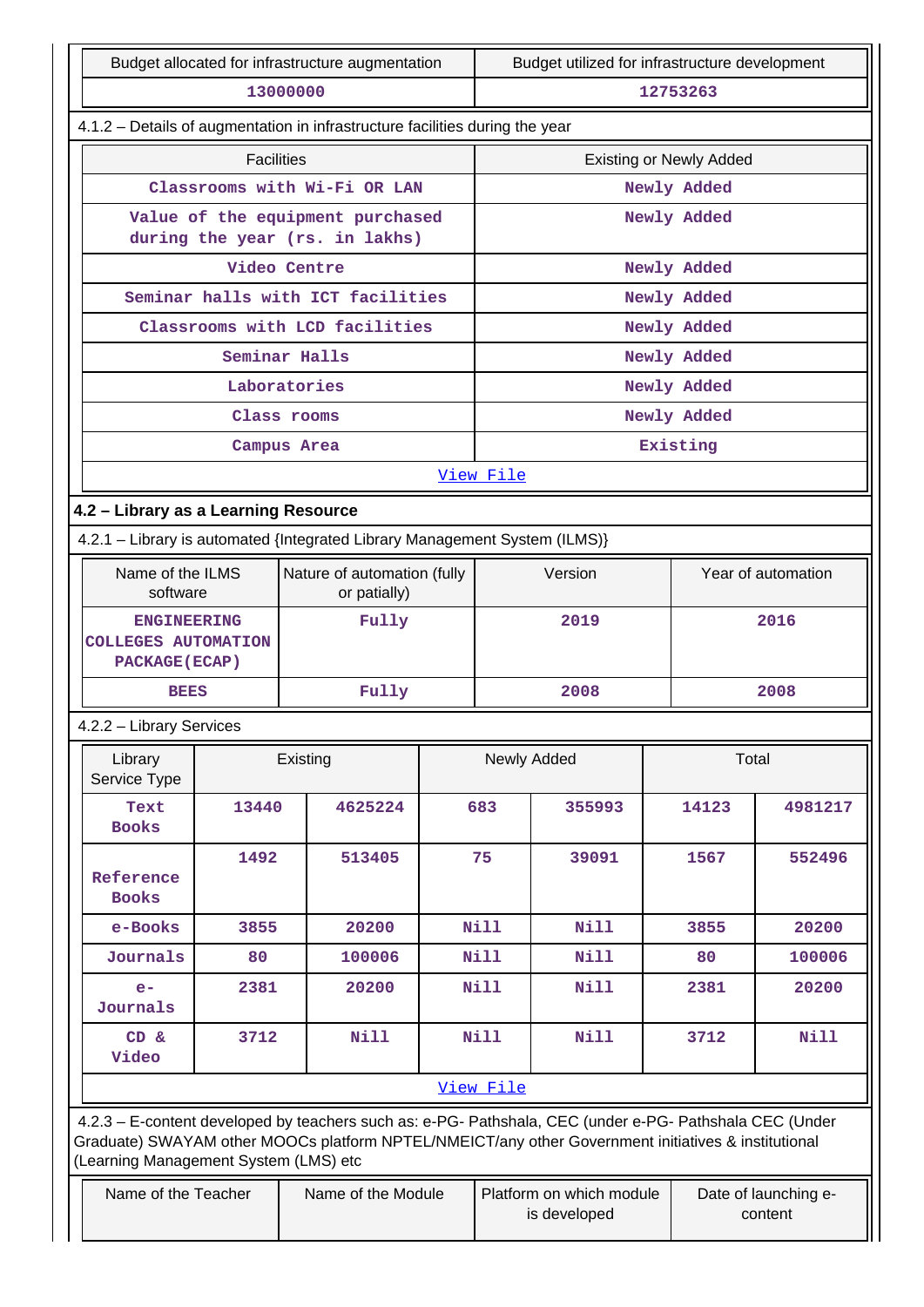| Mr. G.<br>Srinivasarao                                                              |                            |                 |                                           | Routing Protocols                                         |                            | Learning<br>(LMS)                      | Management System |                    | 15/12/2019                                          |               |
|-------------------------------------------------------------------------------------|----------------------------|-----------------|-------------------------------------------|-----------------------------------------------------------|----------------------------|----------------------------------------|-------------------|--------------------|-----------------------------------------------------|---------------|
|                                                                                     | Mr. K. Shankar             |                 |                                           | Compiler Design                                           |                            | Learning<br>(LMS)                      | Management System |                    | 20/09/2019                                          |               |
| Rao                                                                                 | Mr. T. Narayana            |                 |                                           | Quantitative<br>Analysis for<br><b>Business Decisions</b> |                            | Learning<br>(LMS)                      | Management System |                    | 16/12/2019                                          |               |
| latha                                                                               | Mrs. A. Madhavi            |                 |                                           | Managerial<br>Economics                                   |                            | Learning<br>(LMS)                      | Management System |                    | 21/09/2019                                          |               |
| Mrs. K.V.E.<br>Sarojini                                                             |                            |                 |                                           | Switching Theory<br>and Logic Design                      |                            | Learning<br>(LMS)                      | Management System |                    | 27/09/2019                                          |               |
| Swamy                                                                               | Mr. R. Kumara              |                 |                                           | Electronic<br>Devices and<br>Circuits                     |                            | Learning<br>(LMS)                      | Management System |                    | 27/09/2019                                          |               |
|                                                                                     | Mr. P. Kiran               |                 | <b>Finite Element</b><br>Methods          |                                                           |                            | Learning<br>Management System<br>(LMS) |                   |                    | 10/06/2019                                          |               |
| Prasad                                                                              | Mr. Kona Ram               |                 | Elective-II:<br>Design for<br>Manufacture |                                                           |                            | Learning<br>(LMS)                      | Management System |                    | 10/06/2019                                          |               |
| Kumari                                                                              | Mrs. J. Santoshi           |                 |                                           | Applet<br>Programming                                     |                            | Learning<br>(LMS)                      | Management System |                    | 16/12/2019                                          |               |
|                                                                                     | Mrs. P. Kavya              |                 |                                           | Multi Processor<br>Multi Core Systems                     |                            | Learning<br>(LMS)                      | Management System |                    | 16/12/2019                                          |               |
|                                                                                     |                            |                 |                                           |                                                           |                            | View File                              |                   |                    |                                                     |               |
| 4.3 - IT Infrastructure                                                             |                            |                 |                                           |                                                           |                            |                                        |                   |                    |                                                     |               |
| 4.3.1 - Technology Upgradation (overall)                                            |                            |                 |                                           |                                                           |                            |                                        |                   |                    |                                                     |               |
| <b>Type</b>                                                                         | <b>Total Co</b><br>mputers | Computer<br>Lab |                                           | Internet                                                  | <b>Browsing</b><br>centers | Computer<br>Centers                    | Office            | Departme<br>nts    | Available<br><b>Bandwidt</b><br>h (MBPS/<br>GBPS)   | <b>Others</b> |
| Existin<br>g                                                                        | 583                        | 10              |                                           | 50                                                        | $\mathbf 1$                | 1                                      | 1                 | 7                  | 50                                                  | $\mathbf 0$   |
| Added                                                                               | 34                         | $\overline{2}$  |                                           | 50                                                        | 1                          | 1                                      | $\mathbf 0$       | $\overline{2}$     | 50                                                  | $\mathbf 0$   |
| Total                                                                               | 617                        | 12              |                                           | 100                                                       | $\overline{\mathbf{2}}$    | $\overline{\mathbf{2}}$                | $\mathbf{1}$      | 9                  | 100                                                 | $\mathbf 0$   |
| 4.3.2 - Bandwidth available of internet connection in the Institution (Leased line) |                            |                 |                                           |                                                           |                            |                                        |                   |                    |                                                     |               |
|                                                                                     |                            |                 |                                           |                                                           |                            | 100 MBPS/ GBPS                         |                   |                    |                                                     |               |
| 4.3.3 - Facility for e-content                                                      |                            |                 |                                           |                                                           |                            |                                        |                   |                    |                                                     |               |
|                                                                                     |                            |                 |                                           | Name of the e-content development facility                |                            |                                        |                   | recording facility | Provide the link of the videos and media centre and |               |
|                                                                                     |                            |                 |                                           | Mechanical Engineering                                    |                            |                                        |                   |                    |                                                     |               |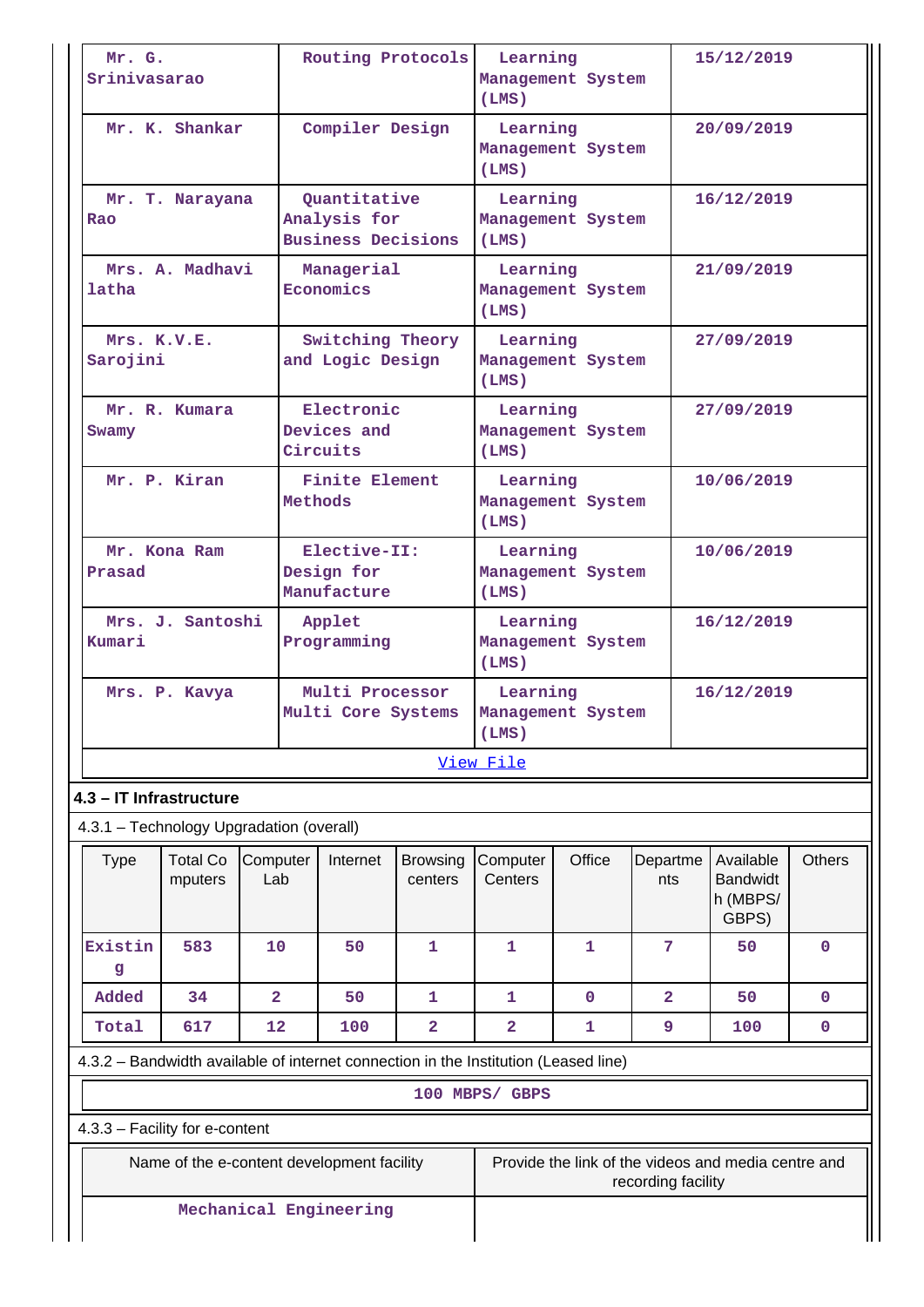|                                              | http://www.nsrit.edu.in/dept eresource.<br>php?d_id=2   |
|----------------------------------------------|---------------------------------------------------------|
| Computer Science and Engineering             | http://www.nsrit.edu.in/dept eresource.<br>php?d id=5   |
| Electronics and Communication<br>Engineering | http://www.nsrit.edu.in/dept eresource.<br>php?d_id=4   |
| Electrical and Electronics<br>Engineering    | http://www.nsrit.edu.in/dept eresource.<br>$php?d$ id=3 |
| Civil Engineering                            | http://www.nsrit.edu.in/dept_eresource.<br>php?d id=1   |
| Master of Business Administration            | http://www.nsrit.edu.in/dept eresource.<br>php?d id=9   |
| Science and Humanities                       | http://www.nsrit.edu.in/dept eresource.<br>php?d id=8   |

## **4.4 – Maintenance of Campus Infrastructure**

 4.4.1 – Expenditure incurred on maintenance of physical facilities and academic support facilities, excluding salary component, during the year

| Assigned Budget on<br>academic facilities | Expenditure incurred on<br>maintenance of academic<br>facilities | Assigned budget on<br>physical facilities | Expenditure incurredon<br>maintenance of physical<br>facilites |
|-------------------------------------------|------------------------------------------------------------------|-------------------------------------------|----------------------------------------------------------------|
| 5000000                                   | 4834982                                                          | 1800000                                   | 1756051                                                        |

 4.4.2 – Procedures and policies for maintaining and utilizing physical, academic and support facilities - laboratory, library, sports complex, computers, classrooms etc. (maximum 500 words) (information to be available in institutional Website, provide link)

 **• The college ensures optimal allocation and utilization of the available financial recourses for maintenance and upkeep of different facilities by holding regular meetings of various committees constituted for this purpose. • Laboratory Record of maintenance account is maintained by lab technicians and supervised by HODs of the concerned departments. • Other measures to maintain laboratories are as follows: The calibration, repairing, and maintenance of sophisticated lab equipment are done by the technicians of related owner enterprises. • Library The requirement and list of books are taken from the concerned departments and HoDs are involved in the process. The finalized list of required books is duly approved and signed by the Principal. • Suggestion box is installed inside the reading room to take user's feedback. • Their continuous feedback helps a lot in introducing new ideas regarding library enrichment. To ensure the return of books, 'no dues' from the library is mandatory for students before appearing in the exam. • The proper account of visitors (students and staff) on daily basis is maintained. Other issues such as weeding out of old titles, schedule of issue/ return of books, etc are chalked out / resolved by the library committee. Sports: Regarding the maintenance of indoor, Volley Ball court / TT Courts /Gym on the college sports in charge consult coaches. In their guidance accommodates are arranged. • Computers centralized computer laboratory established and more funds are used to maintain computers in the college. Maintenance though AMC is done regularly and no repairable systems are disposed off. • Classrooms at the departmental**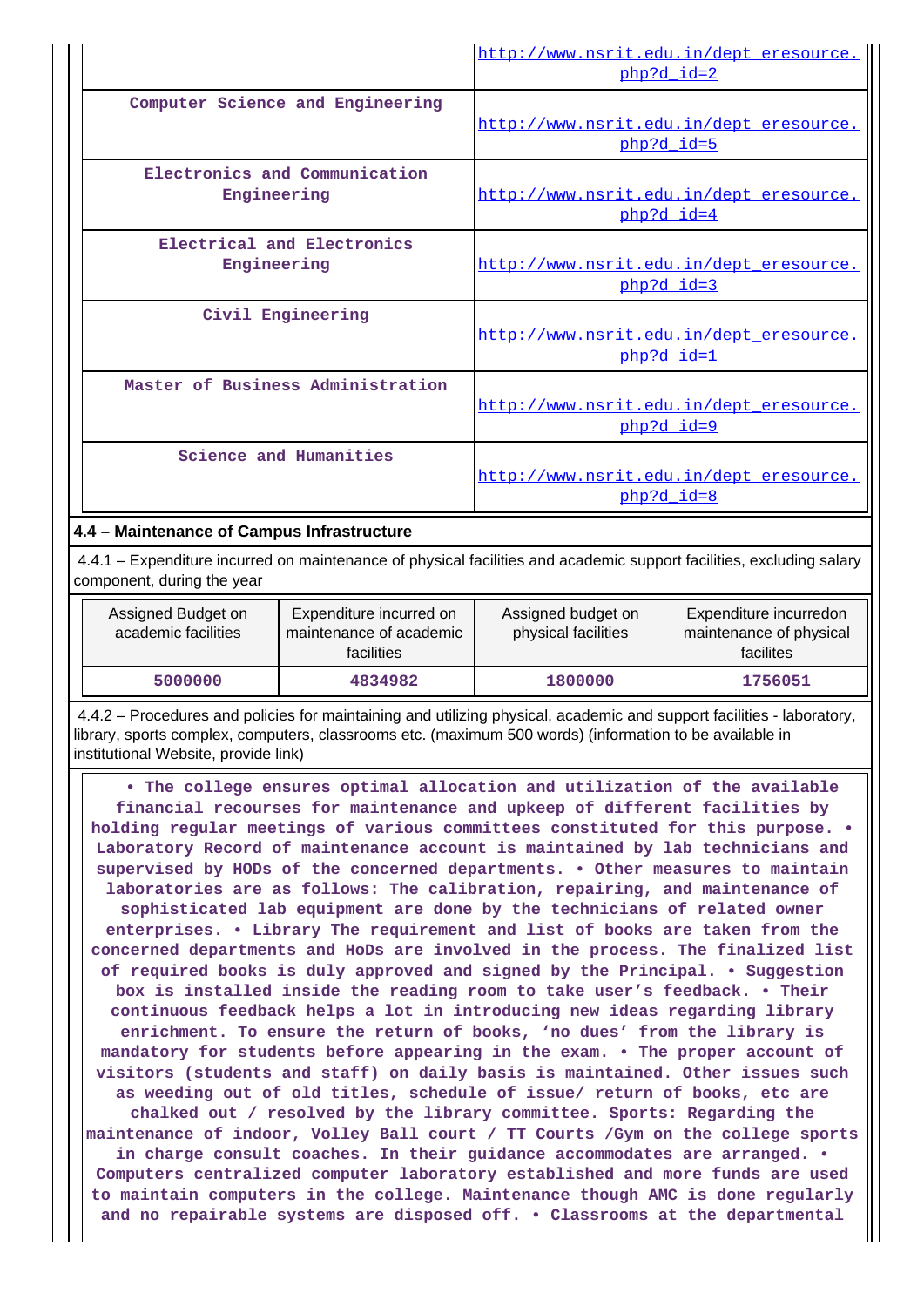**level, HoDs submit their requirements to the principal regarding classroom furniture and others. The college development fund is utilized for the maintenance and minor repair of furniture and other electrical equipment. • With the help of the full-time sweepers cleanliness of classrooms is maintained. They are well equipped with modern tools for cleaning such as mops, gloves, and vacuum cleaners. • A complaint register is maintained in the office in which students, as well as faculty, can register their problems which are resolved within a set time frame. • Students are sensitized regarding cleanliness and motivated for energy conservation by careful use of electricity in classrooms. NSRIT has its own workshop where few furniture repairs are done without any charges. • There are technicians, masons, plumbers, carpenters deputed by management who ensure the maintenance of classrooms and related infrastructure.**

#### [http://www.nsrit.edu.in/cf\\_computer.php](http://www.nsrit.edu.in/cf_computer.php)

#### **CRITERION V – STUDENT SUPPORT AND PROGRESSION**

#### **5.1 – Student Support**

5.1.1 – Scholarships and Financial Support

|                                         | Name/Title of the scheme           | Number of students | Amount in Rupees |  |  |  |
|-----------------------------------------|------------------------------------|--------------------|------------------|--|--|--|
| Financial Support<br>from institution   | Institution<br>Welfare Scholarship | 1179               | 9721300          |  |  |  |
| Financial Support<br>from Other Sources |                                    |                    |                  |  |  |  |
| a) National                             | Jagananna Vidya<br>Deevena         | 1169               | 47091000         |  |  |  |
| b)International                         | <b>NA</b>                          | Nill               | 0                |  |  |  |
| View File                               |                                    |                    |                  |  |  |  |

 5.1.2 – Number of capability enhancement and development schemes such as Soft skill development, Remedial coaching, Language lab, Bridge courses, Yoga, Meditation, Personal Counselling and Mentoring etc.,

| Name of the capability<br>enhancement scheme | Date of implemetation | Number of students<br>enrolled | Agencies involved                         |
|----------------------------------------------|-----------------------|--------------------------------|-------------------------------------------|
| Language lab                                 | 26/08/2019            | 363                            | Faculty of the<br>Concerned<br>Department |
| Nationla Yoga Day                            | 21/06/2019            | 100                            | NSRIT NSS Unit                            |
| Soft skill<br>development                    | 18/11/2019            | 922                            | Mentors of the<br>Concerned<br>Department |
| Personal<br>Counselling                      | 10/06/2019            | 112                            | Mentors of the<br>Concerned<br>Department |
| Bridge courses                               | 18/11/2019            | 985                            | Mentors of the<br>Concerned<br>Department |
| Bridge courses                               | 10/06/2019            | 1218                           | Mentors of the<br>Concerned<br>Department |
| Mentoring                                    | 18/11/2019            | 1379                           | Mentors of the<br>Concerned<br>Department |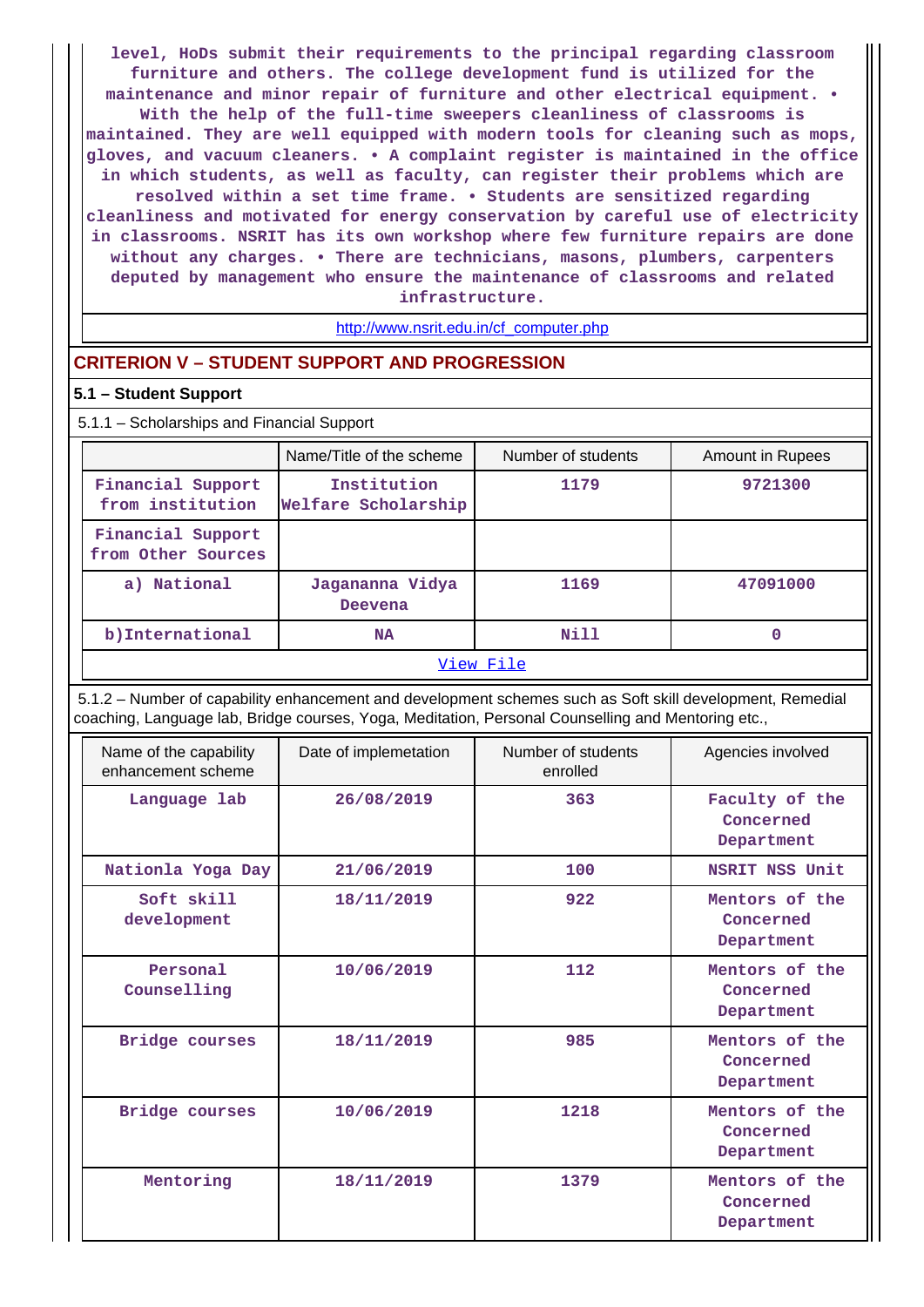| Mentoring                                                                                                                                                      |                                           |            | 10/06/2019                                                           | 1379                                                                        |                                                              | Mentors of the<br>Concerned<br>Department |                               |
|----------------------------------------------------------------------------------------------------------------------------------------------------------------|-------------------------------------------|------------|----------------------------------------------------------------------|-----------------------------------------------------------------------------|--------------------------------------------------------------|-------------------------------------------|-------------------------------|
| Remedial Classes                                                                                                                                               |                                           |            | 20/08/2019                                                           | 463                                                                         |                                                              | Faculty of the<br>Concerned<br>Department |                               |
| Remedial Classes                                                                                                                                               |                                           |            | 02/03/2020                                                           | 306                                                                         |                                                              | Faculty of the<br>Concerned<br>Department |                               |
|                                                                                                                                                                |                                           |            |                                                                      | View File                                                                   |                                                              |                                           |                               |
| 5.1.3 – Students benefited by guidance for competitive examinations and career counselling offered by the<br>institution during the year                       |                                           |            |                                                                      |                                                                             |                                                              |                                           |                               |
| Year                                                                                                                                                           | Name of the<br>scheme                     |            | Number of<br>benefited<br>students for<br>competitive<br>examination | Number of<br>benefited<br>students by<br>career<br>counseling<br>activities | Number of<br>students who<br>have passedin<br>the comp. exam |                                           | Number of<br>studentsp placed |
| 2019                                                                                                                                                           | CRT for II<br>B.Tech. and<br>III B. Tech. |            | 693                                                                  | 693                                                                         |                                                              | Nill                                      | Nill                          |
| 2019                                                                                                                                                           | B.Tech.                                   | CRT for IV | 229                                                                  | 229                                                                         | 12                                                           |                                           | 193                           |
|                                                                                                                                                                |                                           |            |                                                                      | View File                                                                   |                                                              |                                           |                               |
| 5.1.4 – Institutional mechanism for transparency, timely redressal of student grievances, Prevention of sexual<br>harassment and ragging cases during the year |                                           |            |                                                                      |                                                                             |                                                              |                                           |                               |
| Total grievances received                                                                                                                                      |                                           |            | Number of grievances redressed                                       | Avg. number of days for grievance<br>redressal                              |                                                              |                                           |                               |
|                                                                                                                                                                | 27                                        |            |                                                                      | 27                                                                          |                                                              |                                           | 7                             |
| 5.2 - Student Progression                                                                                                                                      |                                           |            |                                                                      |                                                                             |                                                              |                                           |                               |
| 5.2.1 - Details of campus placement during the year                                                                                                            |                                           |            |                                                                      |                                                                             |                                                              |                                           |                               |
|                                                                                                                                                                | On campus                                 |            |                                                                      |                                                                             | Off campus                                                   |                                           |                               |
| Nameof<br>organizations<br>visited                                                                                                                             | Number of<br>students<br>participated     |            | Number of<br>stduents placed                                         | Nameof<br>organizations<br>visited                                          | Number of<br>students<br>participated                        |                                           | Number of<br>stduents placed  |
| <b>VVDN TECHN</b><br>OLOGIES,<br><b>JARO</b><br>EDUCATION,<br>RIDSYS,                                                                                          |                                           | 1160       | 107                                                                  | TCS, CHEGG<br>INDIAS, NCR<br>Campus<br>Codewars19,<br>WIPRO,                |                                                              | 890                                       | 86                            |

**VIRTUSA Neural Hack Season – 3, IBM INDIA, SYNTEL ATOS, MINDTREE, TECH MAHINDRA, ROBOTICS (ARC)**

**AIMIL, OG HEALTH CARE (Aquila CPMS), SAVANTIS SOLUTION LLC, TILICO LABS, WONJIN AUTOPARTS INDIA PVT**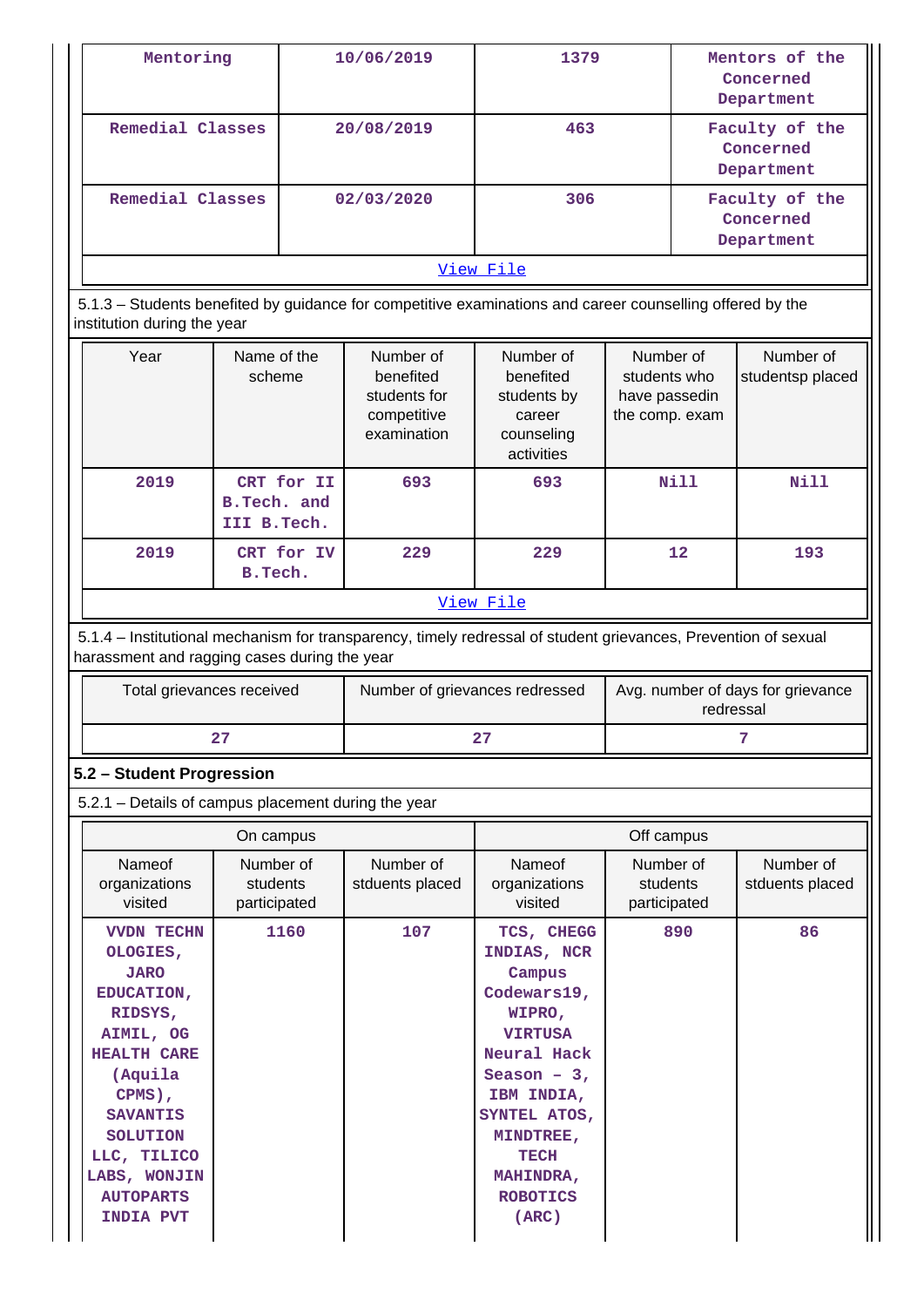| LTD<br>(ONEGENE),<br><b>SWEKEN TECHN</b><br>OLOGIES,<br>RAAM GROUP,<br>COLIDAR,<br><b>MIRACLE</b><br><b>SOFTWARE</b><br>SYSTEMS,<br><b>GRIFEO</b> |                                                                                                          |                             | (Vespa,<br>Royal<br>Enfield,<br>ISUZU, TVS),<br>BYJUS,<br>INFOSYS,<br><b>HOBEL</b><br><b>BALLOWS,</b><br><b>BIGWORKS,</b><br>TVS SUNDRAM<br><b>FASTENERS</b><br><b>LTD</b><br>View File |                                                                                   |                                                      |  |
|---------------------------------------------------------------------------------------------------------------------------------------------------|----------------------------------------------------------------------------------------------------------|-----------------------------|-----------------------------------------------------------------------------------------------------------------------------------------------------------------------------------------|-----------------------------------------------------------------------------------|------------------------------------------------------|--|
|                                                                                                                                                   | 5.2.2 - Student progression to higher education in percentage during the year                            |                             |                                                                                                                                                                                         |                                                                                   |                                                      |  |
| Year                                                                                                                                              | Number of<br>students<br>enrolling into<br>higher education                                              | Programme<br>graduated from | Depratment<br>graduated from                                                                                                                                                            | Name of<br>institution joined                                                     | Name of<br>programme<br>admitted to                  |  |
| 2019                                                                                                                                              | 3                                                                                                        | B. Tech.                    | Computer<br>Science and<br>Engineering<br>Engineering                                                                                                                                   | University<br>of<br>Cincinnati                                                    | <b>GRE</b><br>Qualified,<br>IELTS, GATE<br>Qualified |  |
| 2019                                                                                                                                              | $\mathbf{1}$                                                                                             | B.Tech.                     | Mechanical<br>Engineering                                                                                                                                                               | <b>SKEMA</b><br><b>Business</b><br>School,<br>Italy                               | <b>MBA</b>                                           |  |
| 2019                                                                                                                                              | 5                                                                                                        | B.Tech.                     | Electronics<br>and Communic<br>ation<br>Engineering                                                                                                                                     | NSRIT,<br>Visakaha<br>Institute Of<br>Engineering<br>and<br>Technology,<br>Narava | MBA,<br>M.Tech.,<br><b>VLSI</b>                      |  |
| 2019                                                                                                                                              | 1                                                                                                        | B. Tech.                    | Electrical<br>and<br>Electronics<br>Engineering                                                                                                                                         | <b>NSRIT</b>                                                                      | M. Tech.,<br><b>PSCA</b>                             |  |
|                                                                                                                                                   |                                                                                                          |                             | View File                                                                                                                                                                               |                                                                                   |                                                      |  |
| (eg:NET/SET/SLET/GATE/GMAT/CAT/GRE/TOFEL/Civil Services/State Government Services)                                                                | 5.2.3 - Students qualifying in state/ national/ international level examinations during the year         |                             |                                                                                                                                                                                         |                                                                                   |                                                      |  |
|                                                                                                                                                   | Items                                                                                                    |                             |                                                                                                                                                                                         | Number of students selected/ qualifying                                           |                                                      |  |
|                                                                                                                                                   | <b>GATE</b>                                                                                              |                             |                                                                                                                                                                                         | 2                                                                                 |                                                      |  |
|                                                                                                                                                   | Any Other                                                                                                |                             |                                                                                                                                                                                         | 9                                                                                 |                                                      |  |
|                                                                                                                                                   | <b>GRE</b>                                                                                               |                             | View File                                                                                                                                                                               | 1                                                                                 |                                                      |  |
|                                                                                                                                                   | 5.2.4 - Sports and cultural activities / competitions organised at the institution level during the year |                             |                                                                                                                                                                                         |                                                                                   |                                                      |  |
| Activity                                                                                                                                          |                                                                                                          | Level                       |                                                                                                                                                                                         |                                                                                   |                                                      |  |
| $06 - 01 - 2020$                                                                                                                                  | Sakshi Cricket Premier<br>League (SPL) on                                                                |                             | District Level                                                                                                                                                                          |                                                                                   | Number of Participants<br>30                         |  |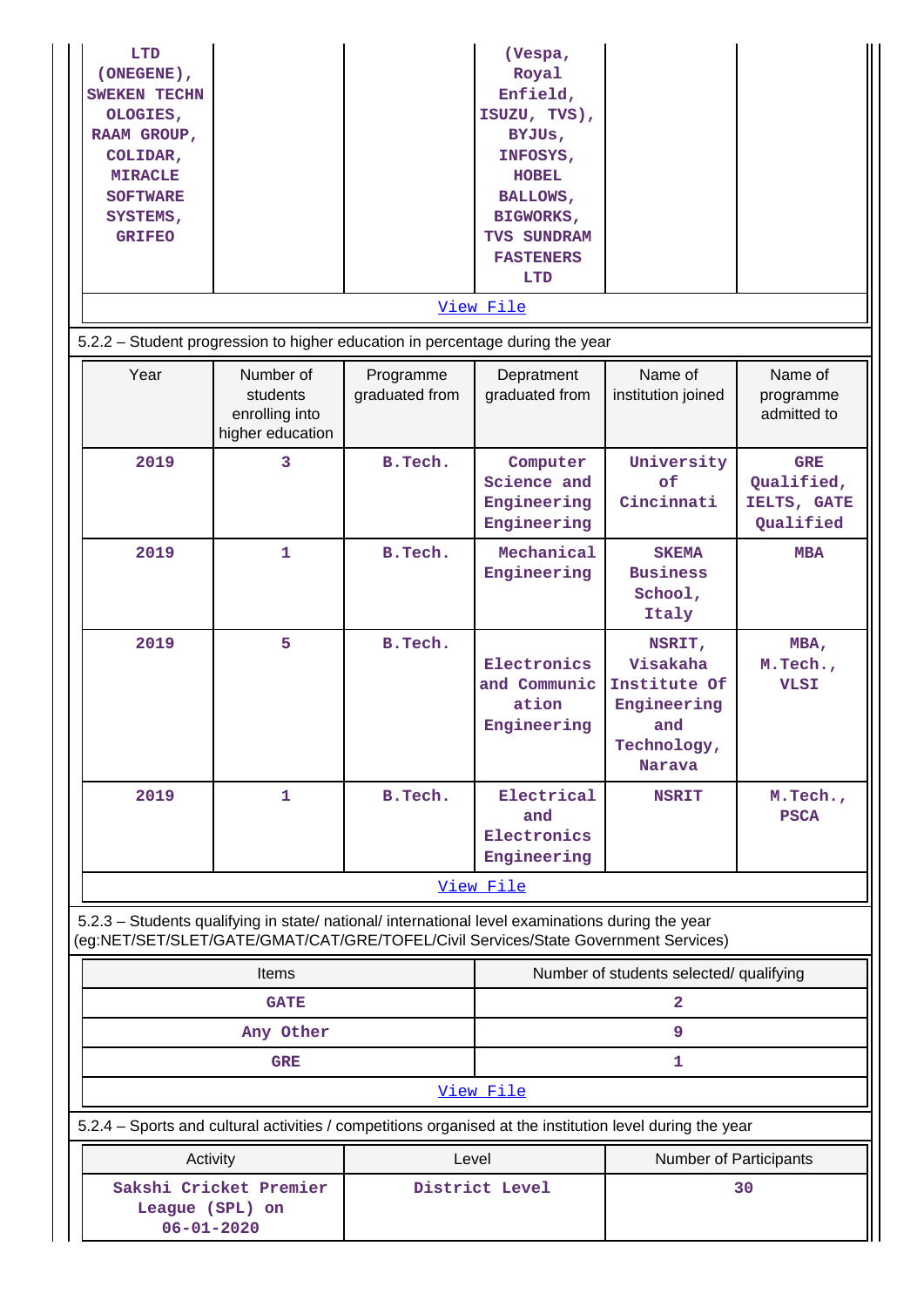|                                                                                                                                                           | <b>EENADU Cricket</b><br>Tournament on 19-12-2019                                                                                                                                                                                                                                          |                           | District Level                    |                                     | 30                                                                                                                  |                        |  |
|-----------------------------------------------------------------------------------------------------------------------------------------------------------|--------------------------------------------------------------------------------------------------------------------------------------------------------------------------------------------------------------------------------------------------------------------------------------------|---------------------------|-----------------------------------|-------------------------------------|---------------------------------------------------------------------------------------------------------------------|------------------------|--|
|                                                                                                                                                           | 8th JNTUK<br>Intercollegiate<br>Athletics (Men and Women)<br>Championship 07-12-2019<br>to $08 - 12 - 2019$                                                                                                                                                                                |                           | <b>JNTUK Intercollegiate</b>      |                                     | 10                                                                                                                  |                        |  |
|                                                                                                                                                           | Intramural Tournament<br>on 12-12-2019 to<br>14-12-2019 • Kabaddi •<br>Kho-Kho . Volley Ball .<br>Basket Ball . Throw Ball                                                                                                                                                                 |                           | College Level                     |                                     | 624                                                                                                                 |                        |  |
|                                                                                                                                                           | National Sports Day-<br>(29 August 2019) on<br>08-08-2019 to 10-08-2019<br>• Cricket • Volley Ball •<br>Throw Ball                                                                                                                                                                         |                           | College Level                     |                                     | 231                                                                                                                 |                        |  |
|                                                                                                                                                           | Annual Day                                                                                                                                                                                                                                                                                 |                           | Institute Level                   |                                     | 807                                                                                                                 |                        |  |
|                                                                                                                                                           | Sankranthi Samaskruthi                                                                                                                                                                                                                                                                     |                           | Institute Level                   |                                     | 148                                                                                                                 |                        |  |
|                                                                                                                                                           | Freshers Day                                                                                                                                                                                                                                                                               |                           | Institute Level                   |                                     | 265                                                                                                                 |                        |  |
|                                                                                                                                                           | Clubs (Technical Clubs:<br>Coding Club, Mobile App<br>Club, Embedded Club,<br>Robotics Club, Business<br>Club, Maths Club.<br>Creative Clubs:<br>Multimedia Club, Dance<br>Club, Music Club,<br>Photography Club,<br>Literary Club, Painting<br>Club, Movie Making Club<br>and Green Club) |                           | Institute Level                   |                                     | 1415                                                                                                                |                        |  |
|                                                                                                                                                           |                                                                                                                                                                                                                                                                                            |                           | View File                         |                                     |                                                                                                                     |                        |  |
| 5.3 - Student Participation and Activities                                                                                                                |                                                                                                                                                                                                                                                                                            |                           |                                   |                                     |                                                                                                                     |                        |  |
| level (award for a team event should be counted as one)                                                                                                   |                                                                                                                                                                                                                                                                                            |                           |                                   |                                     | 5.3.1 - Number of awards/medals for outstanding performance in sports/cultural activities at national/international |                        |  |
| Year                                                                                                                                                      | Name of the<br>award/medal                                                                                                                                                                                                                                                                 | National/<br>Internaional | Number of<br>awards for<br>Sports | Number of<br>awards for<br>Cultural | Student ID<br>number                                                                                                | Name of the<br>student |  |
| 2019                                                                                                                                                      | District<br>Level<br>Winners                                                                                                                                                                                                                                                               | National                  | 2                                 | 1                                   | 18NU1A0532                                                                                                          | K Sai<br>Kaivalya      |  |
|                                                                                                                                                           |                                                                                                                                                                                                                                                                                            |                           | <u>View File</u>                  |                                     |                                                                                                                     |                        |  |
| 5.3.2 - Activity of Student Council & representation of students on academic & administrative bodies/committees of<br>the institution (maximum 500 words) |                                                                                                                                                                                                                                                                                            |                           |                                   |                                     |                                                                                                                     |                        |  |

 **• At the beginning of every academic year, the institute constitutes the student council by following the norms laid down by the University. • A class representative from each class will be nominated as a member of the student council. The student members elect General Secretary, Cultural Secretary, Sports Secretary, and Girls representative for a term of one year. • The Student Council aims at the all-around development of students and organizes**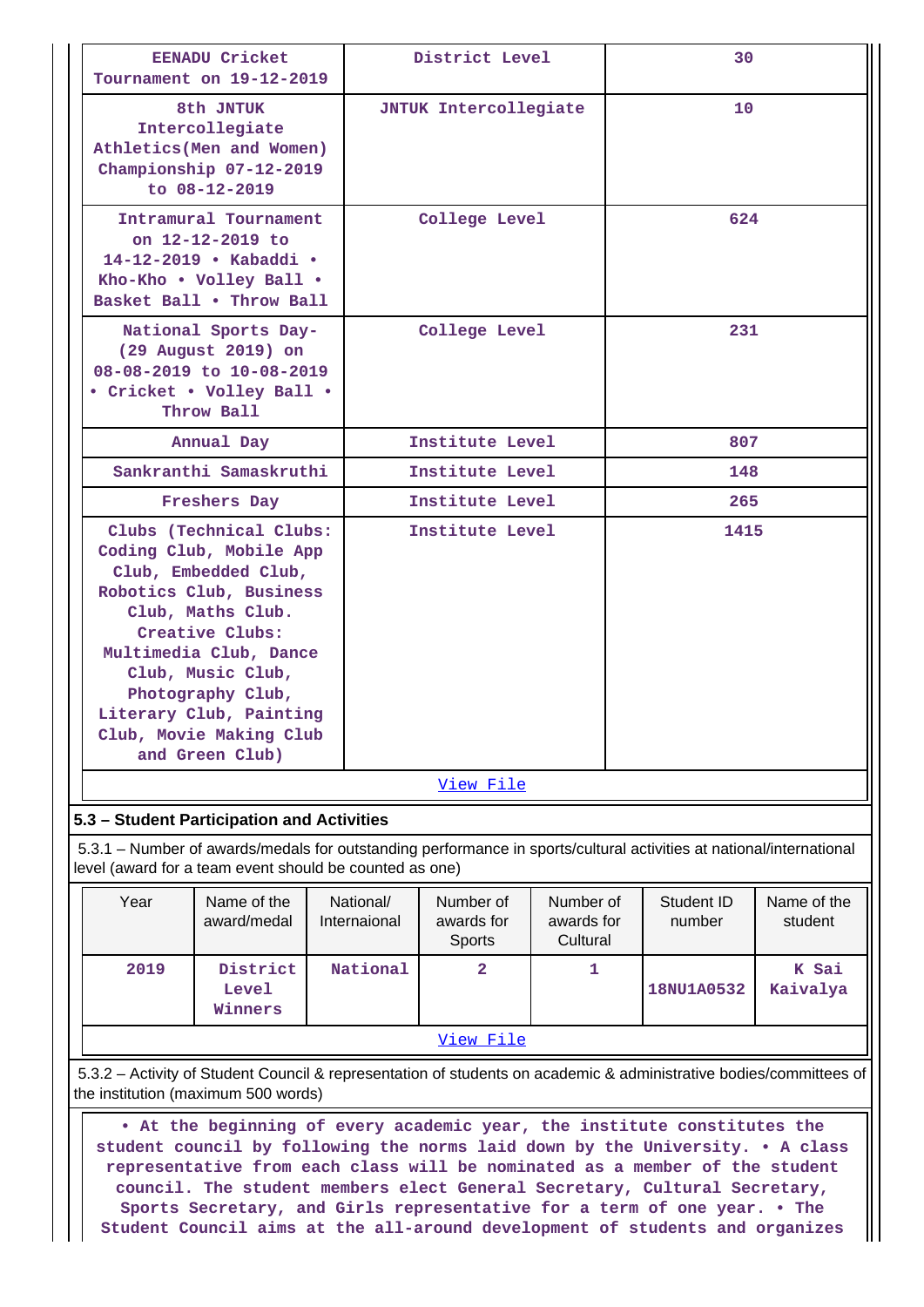**several academic, co-curricular, and extracurricular events throughout the year in association with the University and other organizations. Meetings of the student council are conducted at least once each term with student`s welfare officer, discipline, and anti-ragging committee. • The details of various academic and administrative committees under the student council are cultural committee, Technical Activities, Sports committee, NSS committee, News Letter committee, Departmental Student Associations, Ant-Ragging and Grievance and redressal committee . The functions and events conducted by the mentioned committees are as follows: 1. Grievance and redressal committee : This committee addresses complaints lodged by any student and effectively resolves the grievances of students. It maintains discipline among the students. It also empowered them to look into matters of harassment. 2. Ant-Ragging: This committee ensures zero ragging incidents in the institute and also spreads awareness among students against any type of ragging activities. 3.Cultural: This committee co-ordinates various cultural activities and events throughout the year. 4. Technical Activities: Every Department is having an active Student Chapter associated with the Institution of Engineers of India (IEI), Computer Society of India (CSI), Indian Society of Technical Education (ISTE),IEEE,IETE These chapters conduct various programs Expert lectures Industrial visits to name a few. Institute also organizes various student level events every year.**

#### **5.4 – Alumni Engagement**

5.4.1 – Whether the institution has registered Alumni Association?

 **Yes**

**Yes, NSRIT ALUMNI ASSOCIATION**

**5-91/SONTYAM/SONTYAM/PENDURTHI/VISAKHAPATNAM/ANDHRA PRADESH/INDIA Registered under the Andhra Pradesh Societies Registration Act.,2001 on 16.09.2019 Society Registration Number: 716 of 2019 Name of the Society: NSRIT ALUMNI ASSOCIATION Society Category: Welfare Associations. Alumni Functionalities 1. Re-establish full-fledged contact with the past students of NSRIT. 2.To establish a regular line of communication with the Alumni. 3.To promote and support various activities, both curricular and extracurricular, of the institute. 4.To conduct several programs under association for the benefit of the students.**

5.4.2 – No. of enrolled Alumni:

— <u>229</u> марта в област в област в 229 марта в област в 229 марта в област в 229

5.4.3 – Alumni contribution during the year (in Rupees) :

**22900**

5.4.4 – Meetings/activities organized by Alumni Association :

 **5th ANNUAL ALUMNI MEETING at TABLA,2nd Floor, APHB Commercial Complex, KPHB, Hyderabad on 8th September 2019,(Members attended ECE:10, EEE:9, CSE:9)**

#### **CRITERION VI – GOVERNANCE, LEADERSHIP AND MANAGEMENT**

#### **6.1 – Institutional Vision and Leadership**

 6.1.1 – Mention two practices of decentralization and participative management during the last year (maximum 500 words)

 **Vision: To promote societal empowerment and become an institution of excellence in the field of engineering education and research. Mission: 1. To develop the students into outstanding professionals through an innovative Teaching-Learning process. 2. To uphold research through long-term Academia-Industry interaction.**

**3. To inculcate ethical standards and moral values. Quality Policy: We at NSRIT, strive to bring out and nurture the talents and skills of youth with Quality Technical Education, motivate them to be self-disciplined, and develop**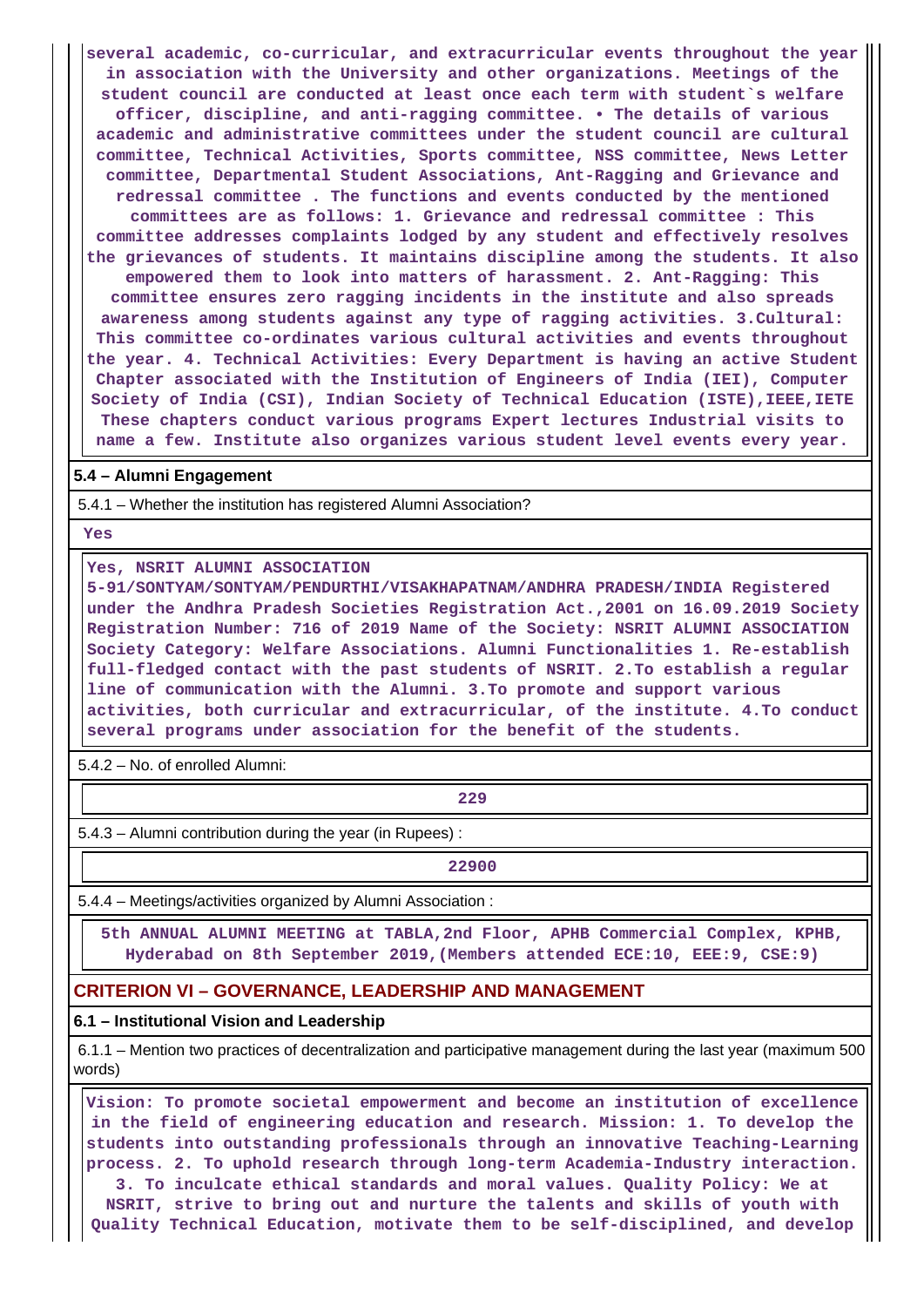**their competence to face the challenges of globalization. We shall achieve this by • Produce Industry-ready Professionals through training in Soft-Skills and Personality development. • Undertaking networking with Industry, Academic, and Research Institutions. • Promote Creativity and Innovation among students. • Ensure 100 Placements. • Conduct a Career -Vision program to facilitate the right career choice by students. • Encourage Entrepreneurship among students. • Motivate the students to participate in Co-curricular and Extra-curricular activities. • Train teachers in modern instructional methodologies to improve their teaching skills. • Motivate the faculty to publish papers in National/International Conferences and Journals. • Develop and promote Green Environment.**

6.1.2 – Does the institution have a Management Information System (MIS)?

# *Yes*

#### **6.2 – Strategy Development and Deployment**

6.2.1 – Quality improvement strategies adopted by the institution for each of the following (with in 100 words each):

| <b>Strategy Type</b>                 | Details                                                                                                                                                                                                                                                                                                                                                                                                                                                                                                                                                                                        |
|--------------------------------------|------------------------------------------------------------------------------------------------------------------------------------------------------------------------------------------------------------------------------------------------------------------------------------------------------------------------------------------------------------------------------------------------------------------------------------------------------------------------------------------------------------------------------------------------------------------------------------------------|
| Admission of Students                | The Principal of the College along<br>with the admission committee carries<br>out the admission process. Financial<br>help is offered through the flexibility<br>in payment of fees in easy installments<br>for needy students. The students are<br>guided to opt for the right choice of<br>branch combination at the time of<br>admission.                                                                                                                                                                                                                                                   |
| Industry Interaction / Collaboration | Enhancing Employability: MOUs with<br>few companies for the conduct of<br>Employability Enhancement Certificate<br>Courses have provided opportunities for<br>interaction with the industry.<br>Organizing industrial visits and<br>inviting resource persons from<br>industry: Scientists, entrepreneurs,<br>and industry experts are frequently<br>invited under various associations by<br>the Institution. Industry exposure<br>through Internship: Students from<br>various departments took up<br>internships.                                                                           |
| Human Resource Management            | All human resources available within<br>the College are deployed and engaged<br>according to one's aptitude and<br>abilities. Maintenance of Grievance<br>Redressal Cell, Anti Ragging Committee.<br>The management is committed to the<br>academic development of the college.<br>The administration is fully<br>decentralized and total functional<br>freedom is given to the head of the<br>respective department. Different<br>committees of teaching, nonteaching<br>faculties, and stakeholders are formed<br>which work under the guidance of the<br>IQAC. Periodical meetings of these |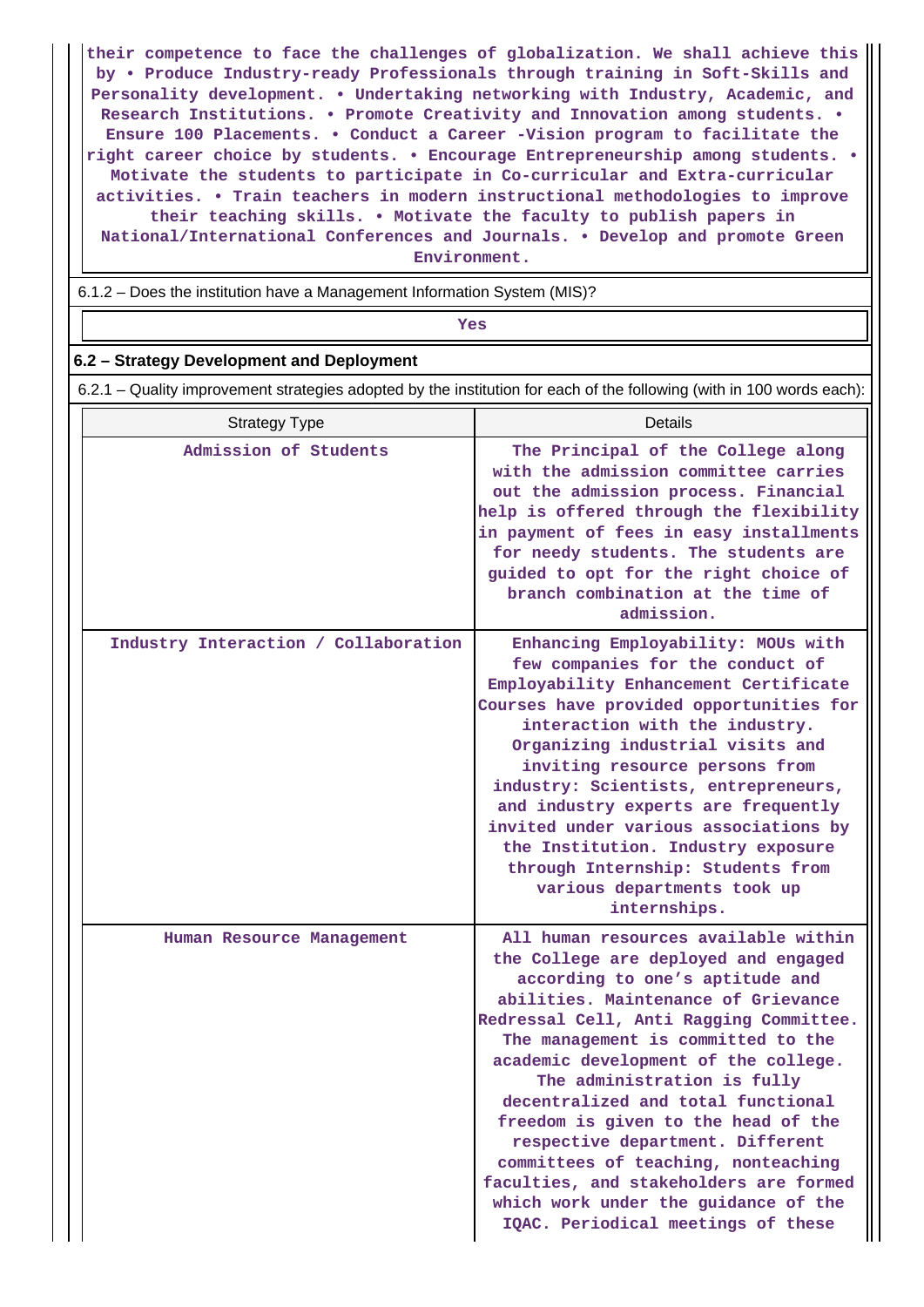|                                                               | committees are organized under the<br>chairmanship of the Principal to<br>discuss various issues and take<br>decisions accordingly. Feedback is<br>taken from the stakeholders regularly<br>and if needed the suggestions are<br>conveyed to the concerns.                                                                                                                                                                                                                                                                                                                                                                                                                                                                                                                                                                                                                                                                                                                                                                                                                                                                                                                                                                                                                                                                                                                                                                                                                                           |
|---------------------------------------------------------------|------------------------------------------------------------------------------------------------------------------------------------------------------------------------------------------------------------------------------------------------------------------------------------------------------------------------------------------------------------------------------------------------------------------------------------------------------------------------------------------------------------------------------------------------------------------------------------------------------------------------------------------------------------------------------------------------------------------------------------------------------------------------------------------------------------------------------------------------------------------------------------------------------------------------------------------------------------------------------------------------------------------------------------------------------------------------------------------------------------------------------------------------------------------------------------------------------------------------------------------------------------------------------------------------------------------------------------------------------------------------------------------------------------------------------------------------------------------------------------------------------|
| Library, ICT and Physical<br>Infrastructure / Instrumentation | The college has well-established<br>infrastructure, library facilities, and<br>instruments. The physical<br>infrastructure caters to the diverse<br>needs of each course. LCD Projectors<br>are installed in all classrooms. Wi-Fi<br>is available throughout the campus. The<br>College library is enabled with free Wi-<br>Fi facility of 100 Mbps for the use of<br>e-resources within the campus. New<br>books are added every year for the<br>requirement of the teaching-learning<br>process. The library is well<br>established with a reading room,<br>reference book section, a number of<br>books, and an OPAC facility. E-journals<br>subscription, Reading facility with<br>unlimited browsing ICT: Usage of<br>teaching and learning process LCD<br>projectors are installed in Audio<br>Visual Room and Conference Hall.<br>Procurement of more LCD projector and<br>laptop for the same purpose. Physical<br>Infrastructure: More fans were<br>installed and the conventional<br>blackboards were replaced with<br>whiteboards, a water cooler was<br>procured. Laboratories are well<br>equipped with infrastructure and<br>instrumentation. Principal cabin,<br>faculty cabin, administrative offices,<br>college office, seminar hall,<br>Gymnasium, canteen, RO Plant, Accounts,<br>Solar system, numbers of classroom,<br>smart classroom and all departments are<br>well established. There is a ladies<br>room, a separate hostel facility for<br>boys and Girls, etc. is well |
| Research and Development                                      | established.<br>The college has a Research Committee<br>which monitors the research activities<br>on campus and encourages the faculties                                                                                                                                                                                                                                                                                                                                                                                                                                                                                                                                                                                                                                                                                                                                                                                                                                                                                                                                                                                                                                                                                                                                                                                                                                                                                                                                                             |
|                                                               | to submit proposals for MRPs. The<br>Teachers are motivated to participate<br>in conferences, workshops, and training<br>programs, Encouraging Faculties to<br>enroll for Ph.D., permitted time off,<br>facilitated to avail travel grant and<br>FDP (UGC), apply for research grants<br>minor/ major research projects. Plans                                                                                                                                                                                                                                                                                                                                                                                                                                                                                                                                                                                                                                                                                                                                                                                                                                                                                                                                                                                                                                                                                                                                                                       |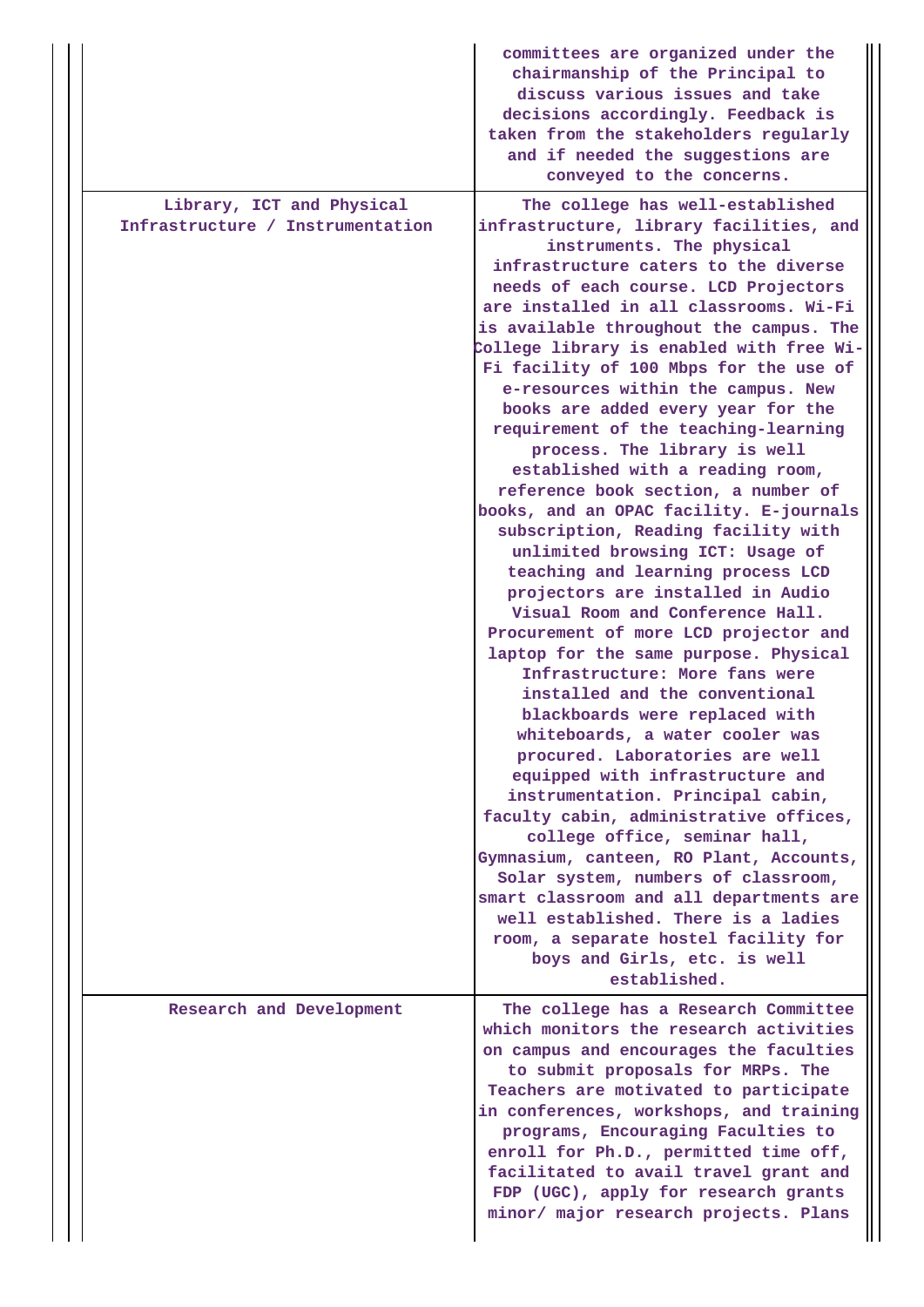|                                                                | are there for In-house Journal for each<br>department                                                                                                                                                                                                                                                                                                                                                                                                                                                                                                                                                                    |
|----------------------------------------------------------------|--------------------------------------------------------------------------------------------------------------------------------------------------------------------------------------------------------------------------------------------------------------------------------------------------------------------------------------------------------------------------------------------------------------------------------------------------------------------------------------------------------------------------------------------------------------------------------------------------------------------------|
| Examination and Evaluation                                     | The College follows the semester<br>system as per the directives of the<br>JNTUK, Kakinada. The College also<br>complemented continuous assessment of<br>student's performance through Two<br>Internal examinations in each semester<br>based on theory and MCQ's pattern are<br>conducted, assignments, project works,<br>attendance, seminars, end semester<br>exam, etc. with the traditional written<br>examination. The external evaluation<br>process is done in accordance                                                                                                                                        |
| Teaching and Learning                                          | 1) Various committees are formed for<br>operations incorporation of the<br>Institutions. 2) To promote extensive<br>use of ICT in all academics and<br>administrative transactions. 3) To<br>provide facilities to students to<br>encourage their participation in extra<br>and co-curricular activities. 4) To<br>develop the infrastructure other<br>facilities as per the need. Per day 8<br>hours timetable (ACADEMIC audit as per<br>schedules, Question Banks, Assignments,<br>Tutorials, Backup, and remedial<br>classes) (Blooms Taxonomy, MOOCS,<br>MATRIXING, implementing) seminars, e-<br>classroom teaching |
| Curriculum Development                                         | For the smooth flow of the syllabus,<br>teachers are made to submit their<br>lesson plans for every semester. The<br>IQAC ensures quality in Curriculum<br>development through regular meetings<br>among the teaching staff regarding<br>academic affairs and collecting<br>feedback from various stakeholders.                                                                                                                                                                                                                                                                                                          |
| 6.2.2 - Implementation of e-governance in areas of operations: |                                                                                                                                                                                                                                                                                                                                                                                                                                                                                                                                                                                                                          |
| E-governace area                                               | Details                                                                                                                                                                                                                                                                                                                                                                                                                                                                                                                                                                                                                  |
| Student Admission and Support                                  | eOnline registration by students                                                                                                                                                                                                                                                                                                                                                                                                                                                                                                                                                                                         |

| Student Admission and Support | .Online registration by students<br>during admissions has helped us create<br>an accessible student database. .The<br>system also helps save time and the<br>whole process reduces paper usage. ECAP<br>is also used for the following for<br>generating merit lists, attendance<br>system, The student online database is<br>also used for library transactions. |
|-------------------------------|-------------------------------------------------------------------------------------------------------------------------------------------------------------------------------------------------------------------------------------------------------------------------------------------------------------------------------------------------------------------|
| Examination                   | .ECAP Software has been implemented<br>to ease the process of result<br>generation of the multiple examination<br>patterns in the new Credit based<br>Semester and Grading System of<br>evaluation. . ECAP generated student                                                                                                                                      |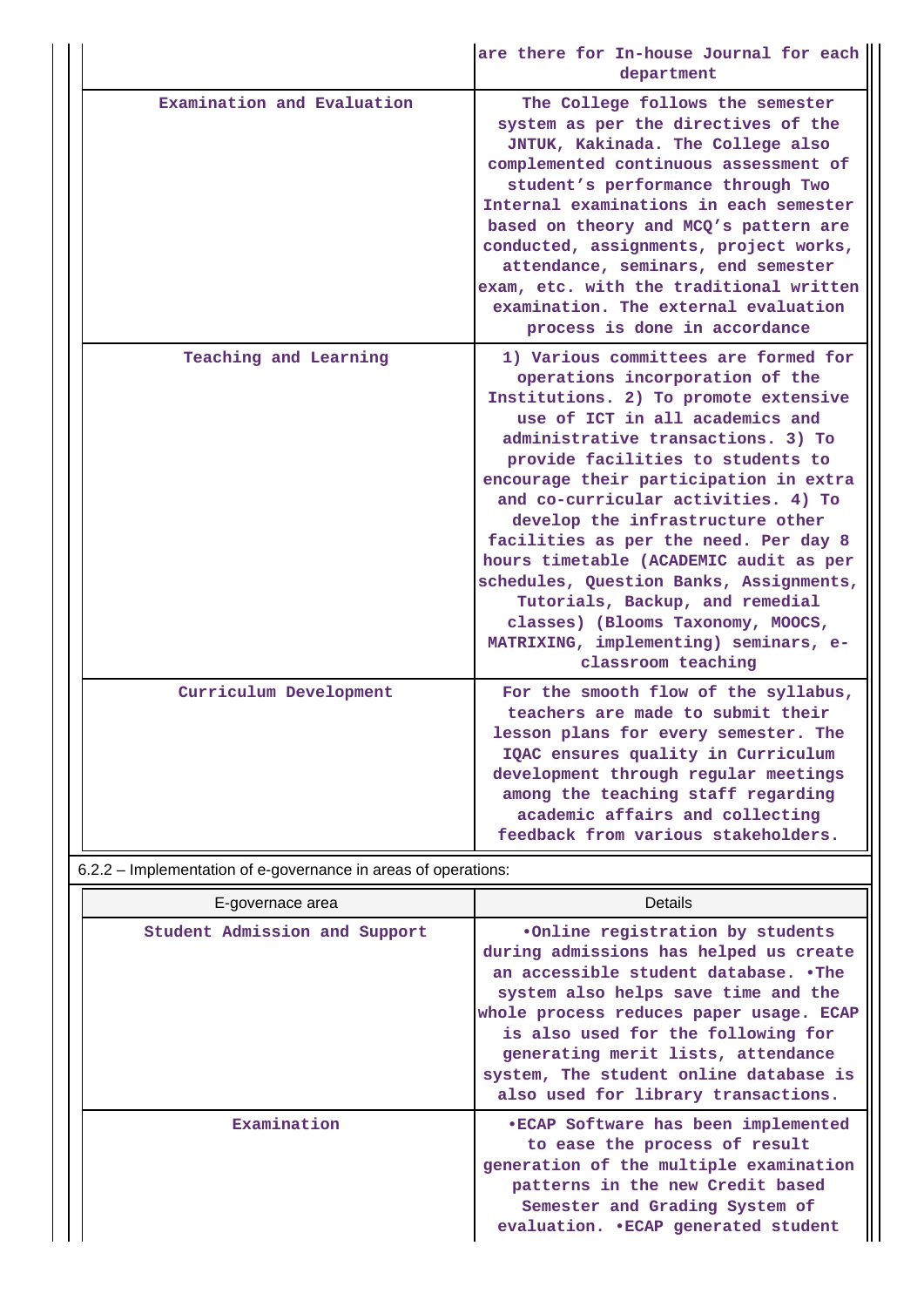|                          | database has been used for result<br>processing Computerized result analysis<br>to generate reports which help teachers<br>to plan remedial and additional<br>coaching of students to reduce the<br>failures, continuous monitoring of the<br>attendance, performance and progress of<br>the students.                                                                                                                                                                                                                                                                                                                                                                                                                                                                                                                                                                                                                                                                                                                                                                                                                                                                                                                                                                                                                                                                |
|--------------------------|-----------------------------------------------------------------------------------------------------------------------------------------------------------------------------------------------------------------------------------------------------------------------------------------------------------------------------------------------------------------------------------------------------------------------------------------------------------------------------------------------------------------------------------------------------------------------------------------------------------------------------------------------------------------------------------------------------------------------------------------------------------------------------------------------------------------------------------------------------------------------------------------------------------------------------------------------------------------------------------------------------------------------------------------------------------------------------------------------------------------------------------------------------------------------------------------------------------------------------------------------------------------------------------------------------------------------------------------------------------------------|
| Planning and Development | .The college uses electronic system<br>for planning and development. The<br>academic calendar is prepared and made<br>available to the students and staff<br>through college website. The college<br>has its own website<br>https://www.nsrit.edu.in/ The<br>College maintains and updates the<br>website regularly. The information<br>connected to the various activities of<br>college like admission notification,<br>examination schedule, academic<br>calendar, examination results, notices,<br>and reports and photographs of teacher<br>student activities, news related to the<br>activities, advertisements and latest<br>happenings are displayed regularly.<br>.There is also provision for providing<br>the feedback on curriculum to various<br>stakeholders like Students, Teachers,<br>Alumni, Parents and Teachers of other<br>institutes. . The HoD and staff provides<br>suggestions for overall planning of<br>activities and programmes through<br>email. .Time Table for teaching is<br>generated using ECAP software,<br>Attendance of students is monitored<br>using ECAP software. Student App by<br>ECAP-Using this customized app,<br>students can access their attendance<br>records and can also receive important<br>information/ notices given out by the<br>college. . We have an ICT enabled<br>seminar hall that facilitates video |
|                          | conferencing.                                                                                                                                                                                                                                                                                                                                                                                                                                                                                                                                                                                                                                                                                                                                                                                                                                                                                                                                                                                                                                                                                                                                                                                                                                                                                                                                                         |
| Administration           | .For establishment of Management<br>Information Systems (MIS), the college<br>has opted for some ECAP solutions which<br>have been highly beneficial for both<br>academic and administrative purposes.<br>.The software has modules including<br>Administration, Finance and Accounts,<br>Examination, Online Student<br>Registration, Online Student Admission<br>and Fees, Online Student Attendance,<br>Store and purchase management system.<br>.The website displays administrative<br>structure, Academic Calendar,<br>Curriculum with course outcomes,                                                                                                                                                                                                                                                                                                                                                                                                                                                                                                                                                                                                                                                                                                                                                                                                         |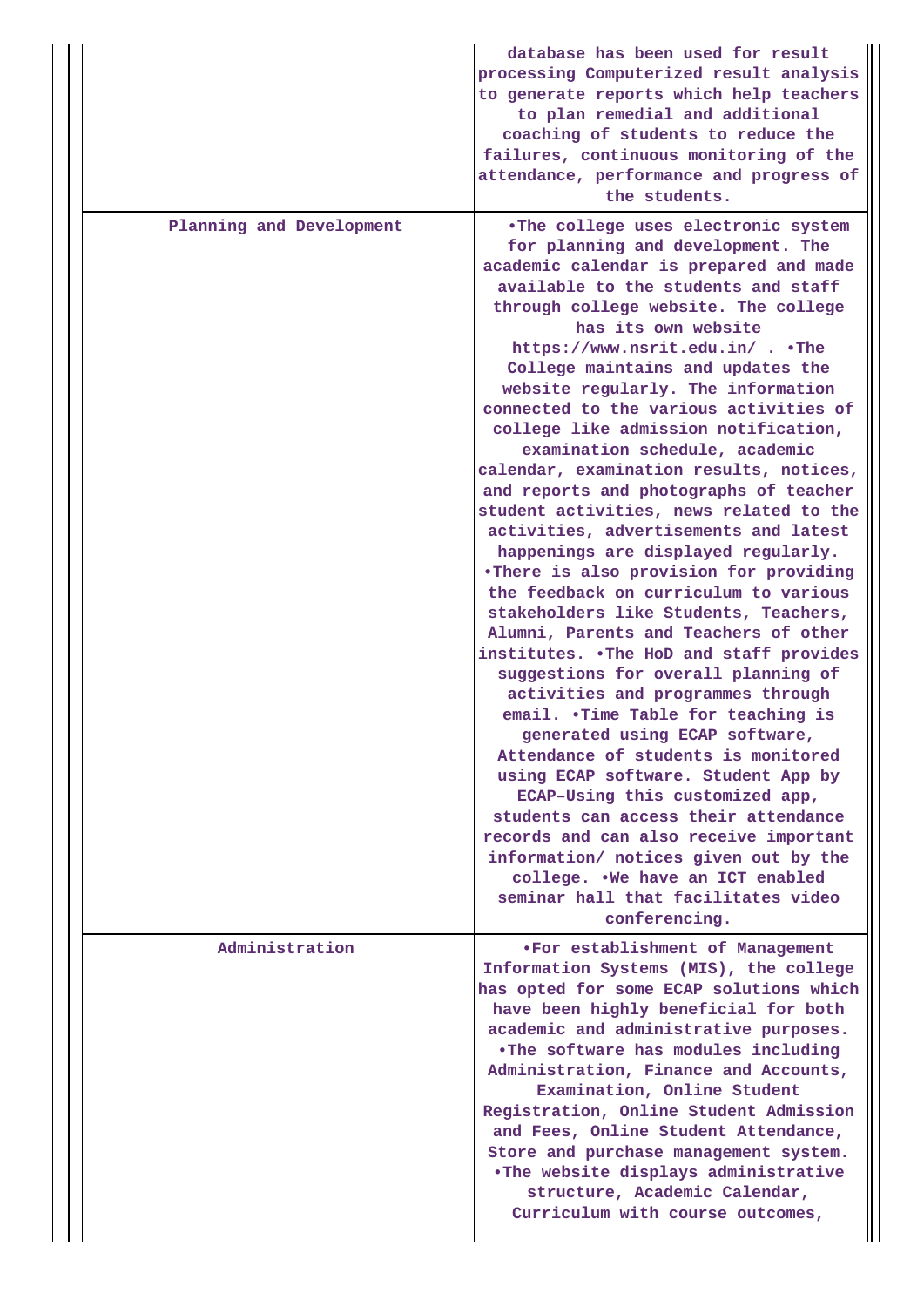|                      | program outcomes and program specific<br>outcomes, information related with<br>skill enhancement courses. . All the<br>programes and proceedings of IQAC<br>committees are available on college<br>website. To promote the paperless work<br>all notices are sent through email and<br>what's App system. For library related<br>activity Administration College uses<br>OPAC library software. .Online<br>registration by students during<br>admissions has helped us create an<br>accessible student database. .Several<br>authorities such as the Government for<br>information on student profile which<br>can be easily retrieved from the said<br>MIS. Activity Reports are compiled<br>online. IT related complaints are<br>lodged using Google form and sheets. |
|----------------------|-------------------------------------------------------------------------------------------------------------------------------------------------------------------------------------------------------------------------------------------------------------------------------------------------------------------------------------------------------------------------------------------------------------------------------------------------------------------------------------------------------------------------------------------------------------------------------------------------------------------------------------------------------------------------------------------------------------------------------------------------------------------------|
| Finance and Accounts | .All the financial transactions are<br>recorded using Tally ERP which is<br>monitored. . A flash report is verified<br>fortnightly. Net banking facilities are<br>used for payments for Affiliation<br>fees, examination fees, payment to<br>visiting faculty, provident fund, staff<br>salaries and payment of TDS etc. .<br>Students are allowed to make payment of<br>all fees using Digital facilities<br>transactions. . The institute budgeting<br>and accounting is done totally online.<br>. The salaries of grant in aid staff<br>are prepared through online software.<br>Most of the accounts documentations are<br>digitally maintained. The RTGS and NEFT<br>system is used for transfer of funds.                                                         |

# **6.3 – Faculty Empowerment Strategies**

 6.3.1 – Teachers provided with financial support to attend conferences / workshops and towards membership fee of professional bodies during the year

| Year | Name of Teacher        | Name of conference/<br>workshop attended<br>for which financial<br>support provided                                                                                                         | Name of the<br>professional body for<br>which membership<br>fee is provided | Amount of support |
|------|------------------------|---------------------------------------------------------------------------------------------------------------------------------------------------------------------------------------------|-----------------------------------------------------------------------------|-------------------|
| 2019 | Mr. CH.<br>Praneet Raj | One week<br>Faculty<br>Development<br>program from<br>10.12.2019 to<br>16.12.2019 on<br>student<br>Induction<br>Programme (SIP)<br>Academic staff<br>college<br>sponsored by<br>AICTE at KL | <b>AICTE</b>                                                                | 2000              |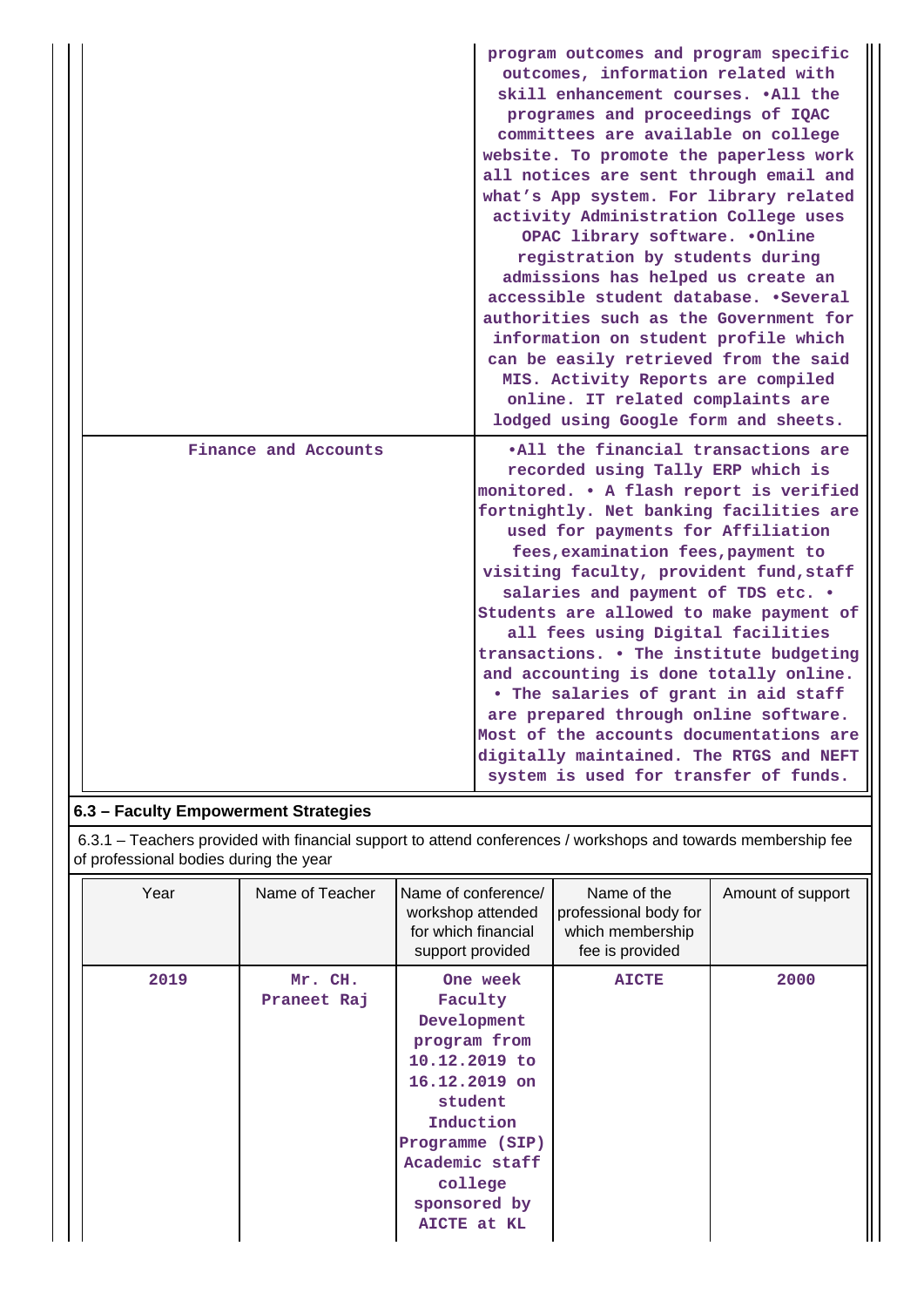|      |                                        | University,<br>Krishna<br>District.                                                                                                                                                                                                |                                                                                                                                        |       |
|------|----------------------------------------|------------------------------------------------------------------------------------------------------------------------------------------------------------------------------------------------------------------------------------|----------------------------------------------------------------------------------------------------------------------------------------|-------|
| 2019 | Mrs.K.V.E.Sar<br>ojini                 | One week<br>Faculty<br>Development<br>program from<br>10.12.2019 to<br>16.12.2019 on<br>student<br>Induction<br>Programme (SIP)<br>Academic staff<br>college<br>sponsored by<br>AICTE at KL<br>University,<br>Krishna<br>District. | <b>AICTE</b>                                                                                                                           | 2000  |
| 2019 | Dr. K<br>.Madhavi                      | One week<br>Faculty<br>Development<br>program from<br>10.12.2019 to<br>16.12.2019 on<br>student<br>Induction<br>Programme (SIP)<br>Academic staff<br>college<br>sponsored by<br>AICTE at KL<br>University,<br>Krishna<br>District. | <b>AICTE</b>                                                                                                                           | 2000  |
| 2019 | Mr. J. Suresh<br>Kumar                 | One week<br>short time<br>Training<br>program on<br>Additive<br>Manufacturing<br>and $3-D$<br>printing on<br>$02 - 3 - 2020$ to<br>$07 - 3 - 2020$ at<br>Lendi College,<br>Visakhapatnam                                           | <b>AICTE</b>                                                                                                                           | 500   |
| 2019 | Mr. V.V.S.S.R<br>.Krishna<br>Murthy.Ch | Applied<br>Robotic Control<br>Lab Faculty<br>Development<br>Program 2.0 on<br>09 August 2020<br>to 14 August<br>2020                                                                                                               | German Centre<br>for Advanced<br>Engineering and<br>Management<br>Studies UG and<br>APS GmbH<br>European Centre<br>for<br>Mechatronics | 10000 |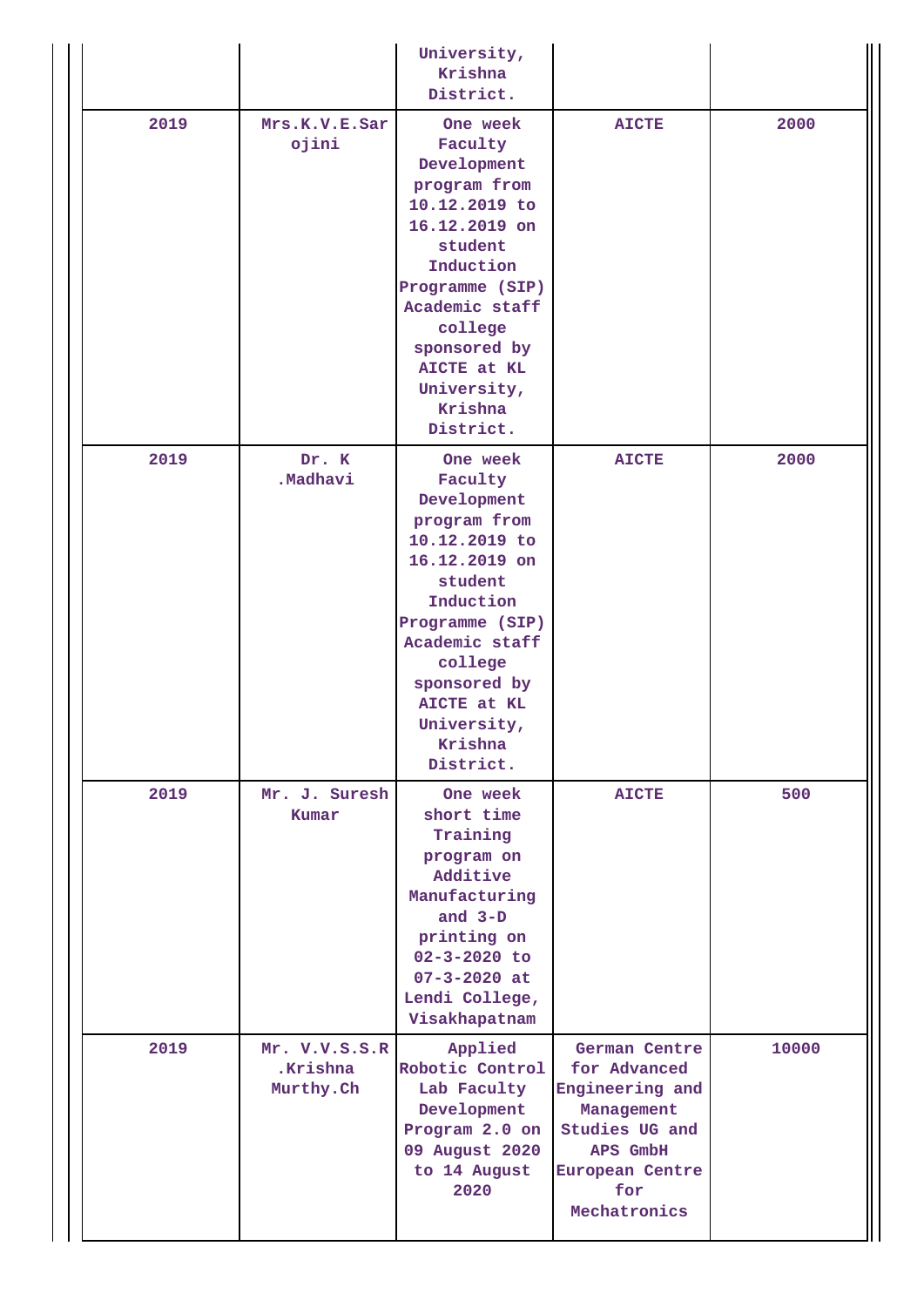| 2019<br>6.3.2 - Number of professional development / administrative training programmes organized by the College for |                                                                                                                     | Dr.R.S.R.Kris<br>hnam Naidu                                                                       | One week<br>Faculty<br>Development<br>program from<br>10.12.2019 to<br>16.12.2019 on<br>student<br>Induction<br>Programme (SIP)<br>Academic staff<br>college<br>sponsored by<br>AICTE at KL<br>University,<br>Krishna<br>District.<br>View File | <b>AICTE</b> |                                                  | 2000                                                 |
|----------------------------------------------------------------------------------------------------------------------|---------------------------------------------------------------------------------------------------------------------|---------------------------------------------------------------------------------------------------|-------------------------------------------------------------------------------------------------------------------------------------------------------------------------------------------------------------------------------------------------|--------------|--------------------------------------------------|------------------------------------------------------|
| teaching and non teaching staff during the year                                                                      |                                                                                                                     |                                                                                                   |                                                                                                                                                                                                                                                 |              |                                                  |                                                      |
| Year                                                                                                                 | Title of the<br>professional<br>development<br>programme<br>organised for<br>teaching staff                         | Title of the<br>administrative<br>training<br>programme<br>organised for<br>non-teaching<br>staff | From date                                                                                                                                                                                                                                       | To Date      | Number of<br>participants<br>(Teaching<br>staff) | Number of<br>participants<br>(non-teaching<br>staff) |
| 2019                                                                                                                 | Administ<br>rative                                                                                                  | Microsoft<br>Excel,<br>Microsoft<br>Word                                                          | 05/02/2020                                                                                                                                                                                                                                      | 11/02/2020   | $\mathbf{1}$                                     | 3                                                    |
| 2019                                                                                                                 | NA                                                                                                                  | Microsoft<br>PPT,<br>Microsoft<br>Excel,<br>Microsoft<br>Word                                     | 01/11/2019                                                                                                                                                                                                                                      | 07/11/2019   | Nill                                             | 11                                                   |
| 2019                                                                                                                 | A One<br>Day FDP on<br>Convergenc<br>e of<br>Technology<br>: Pedagogy<br>in Enginee<br>ring<br>Teaching<br>Research | <b>NA</b>                                                                                         | 01/11/2019                                                                                                                                                                                                                                      | 01/11/2019   | 30                                               | <b>Nill</b>                                          |
| 2019                                                                                                                 | $E-Cap$<br>Training<br>for Newly<br>Joined<br>Faculty                                                               | $E-Cap$                                                                                           | 01/06/2019                                                                                                                                                                                                                                      | 30/06/2019   | 28                                               | <b>Nill</b>                                          |
| 2019                                                                                                                 | One week                                                                                                            | <b>NA</b>                                                                                         |                                                                                                                                                                                                                                                 |              | 100                                              | <b>Nill</b>                                          |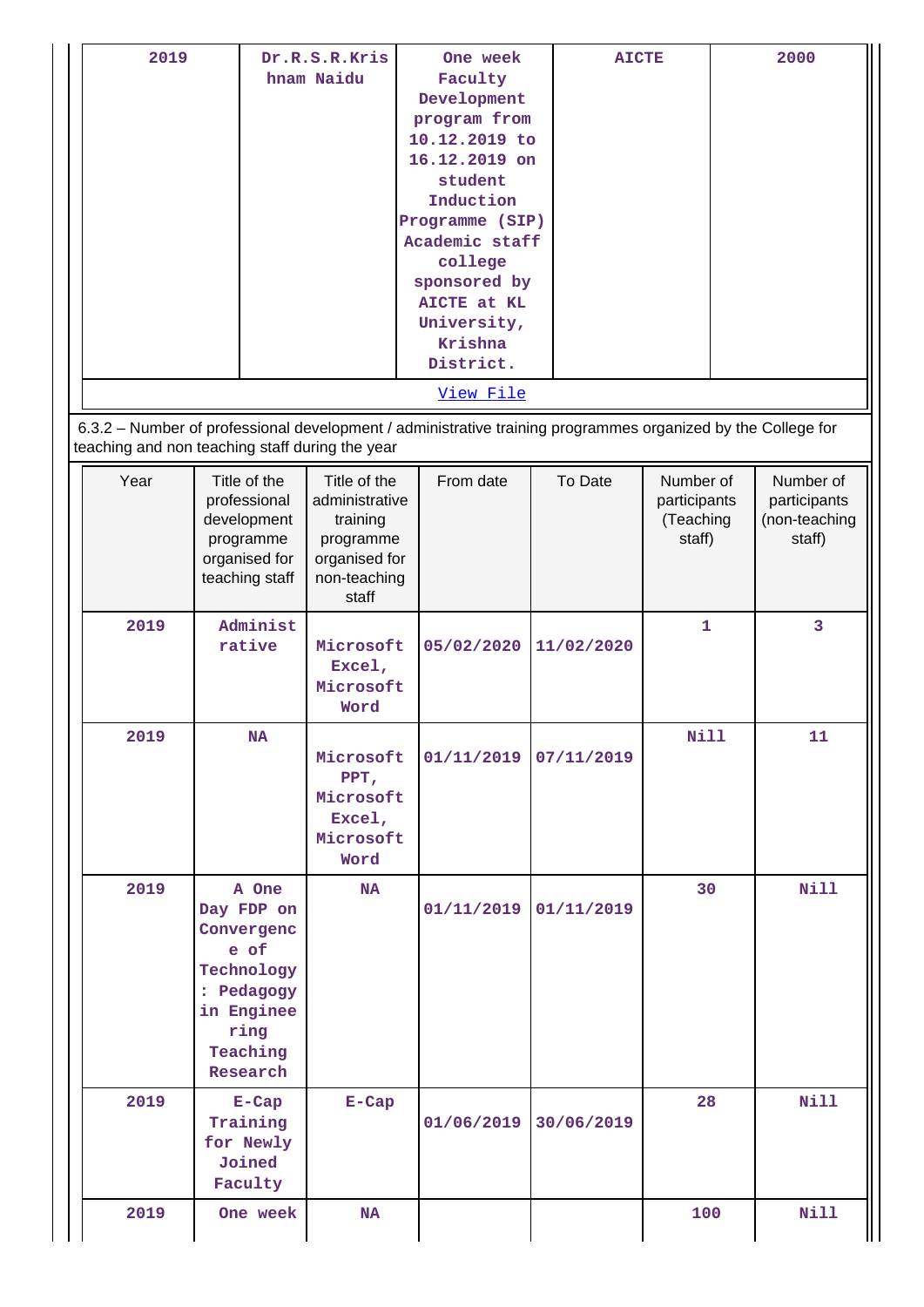|                                                                                                |  | online FDP<br>on Recent<br>trends in<br>Electronic<br>s uisng<br>Fuzzy<br>Logic and<br>Neural<br>networks |                                    | 20/04/2020                                                                                                                                                                                 |  | 25/04/2020 |     |   |             |
|------------------------------------------------------------------------------------------------|--|-----------------------------------------------------------------------------------------------------------|------------------------------------|--------------------------------------------------------------------------------------------------------------------------------------------------------------------------------------------|--|------------|-----|---|-------------|
| 2019                                                                                           |  | One week<br>online FDP<br>on Recent<br>trends in<br>Electronic<br>s using<br>Fuzzy<br>Logic               | <b>NA</b>                          | 30/03/2020                                                                                                                                                                                 |  | 04/04/2020 | 100 |   | <b>Nill</b> |
|                                                                                                |  |                                                                                                           |                                    | View File                                                                                                                                                                                  |  |            |     |   |             |
|                                                                                                |  |                                                                                                           |                                    | 6.3.3 - No. of teachers attending professional development programmes, viz., Orientation Programme, Refresher<br>Course, Short Term Course, Faculty Development Programmes during the year |  |            |     |   |             |
| Title of the<br>professional<br>development<br>programme                                       |  |                                                                                                           | Number of teachers<br>who attended | From Date                                                                                                                                                                                  |  | To date    |     |   | Duration    |
| One Week FDP<br>on "Low Power<br>VLSI Design "                                                 |  |                                                                                                           | 3                                  | 20/04/2020<br>24/04/2020                                                                                                                                                                   |  |            |     | 5 |             |
| One Week FDP<br>on "Latest<br>Wireless and<br>Computing<br>Technologies"                       |  |                                                                                                           | 3                                  | 14/04/2020<br>18/04/2020                                                                                                                                                                   |  |            |     | 5 |             |
| Moodle<br>learning<br>management<br>system                                                     |  |                                                                                                           | 3                                  | 27/04/2020                                                                                                                                                                                 |  | 02/05/2020 |     |   | 6           |
| Innovation to<br>academician<br>(FDP)                                                          |  |                                                                                                           | $\overline{2}$                     | 11/05/2020                                                                                                                                                                                 |  | 16/05/2020 |     |   | 6           |
| 6-DAY FDP on<br>"Design and<br>Development of<br>Photovoltaic<br>modules for PV<br>Generation" |  |                                                                                                           | $\overline{2}$                     | 20/05/2020                                                                                                                                                                                 |  | 30/05/2020 |     |   | 6           |
| One Week FDP<br>on "IoT"                                                                       |  |                                                                                                           | $\overline{2}$                     | 10/04/2020                                                                                                                                                                                 |  | 14/04/2020 |     |   | 5           |
| A One Week<br>short term<br>training<br>program on<br>"Restructured<br>Power System            |  |                                                                                                           | 4                                  | 26/08/2019                                                                                                                                                                                 |  | 31/08/2019 |     |   | 6           |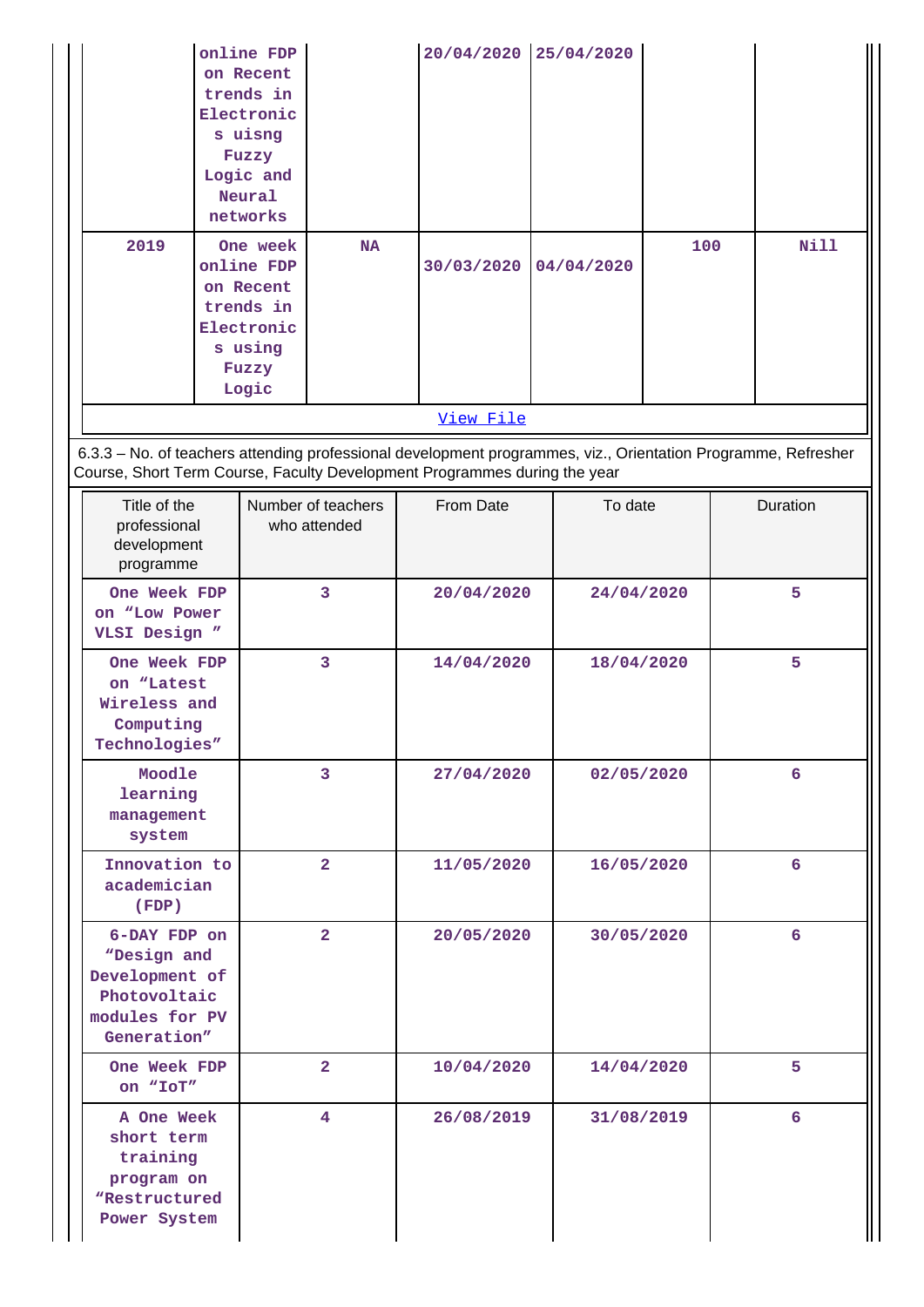| Modelling<br>Simulation"                                                                                                                                                                                                                    |                |                  |                                                                                                                                                                                                  |            |                                                                                                                                                                                           |              |  |                  |
|---------------------------------------------------------------------------------------------------------------------------------------------------------------------------------------------------------------------------------------------|----------------|------------------|--------------------------------------------------------------------------------------------------------------------------------------------------------------------------------------------------|------------|-------------------------------------------------------------------------------------------------------------------------------------------------------------------------------------------|--------------|--|------------------|
| Online<br>Faculty<br>Development<br>Program (FDP)<br>Practical<br>aspects of<br>Finite analysis<br>using ABAQUS                                                                                                                             | $\overline{2}$ |                  |                                                                                                                                                                                                  | 18/04/2020 |                                                                                                                                                                                           | 24/04/2020   |  | 6                |
| One week<br>Faculty<br>Development<br>program from<br>10.12.2019 to<br>16.12.2019 on<br>student<br>Induction<br>Programme (SIP)<br>Academic staff<br>college<br>sponsored by<br>AICTE at KL<br>University                                   | 4              |                  | 10/12/2019                                                                                                                                                                                       |            | 16/12/2019                                                                                                                                                                                |              |  | 6                |
| Online FDP on<br>Incorporating<br>Universal Human<br>Values in<br>Technical<br>Education                                                                                                                                                    | 10             |                  | 25/04/2020                                                                                                                                                                                       |            | 29/04/2020                                                                                                                                                                                |              |  | 5                |
|                                                                                                                                                                                                                                             |                |                  |                                                                                                                                                                                                  | View File  |                                                                                                                                                                                           |              |  |                  |
| 6.3.4 - Faculty and Staff recruitment (no. for permanent recruitment):                                                                                                                                                                      |                |                  |                                                                                                                                                                                                  |            |                                                                                                                                                                                           |              |  |                  |
|                                                                                                                                                                                                                                             | Teaching       |                  |                                                                                                                                                                                                  |            |                                                                                                                                                                                           | Non-teaching |  |                  |
| Permanent                                                                                                                                                                                                                                   |                | <b>Full Time</b> |                                                                                                                                                                                                  |            | Permanent                                                                                                                                                                                 |              |  | <b>Full Time</b> |
| 28                                                                                                                                                                                                                                          |                | 28               |                                                                                                                                                                                                  | 4          |                                                                                                                                                                                           |              |  | 4                |
| $6.3.5$ – Welfare schemes for                                                                                                                                                                                                               |                |                  |                                                                                                                                                                                                  |            |                                                                                                                                                                                           |              |  |                  |
| Teaching                                                                                                                                                                                                                                    |                |                  | Non-teaching                                                                                                                                                                                     |            |                                                                                                                                                                                           |              |  | <b>Students</b>  |
| Transport facilities,<br>Employee provident fund<br>(EPF), Employee State<br>insurance, Maternity and<br>paternity leaves, Wi-Fi,<br>RO Plant, Library,<br>Canteen, Medical<br>Facility, Orientation<br>Programme, Refresher<br>Course, HRA |                |                  | Welfare schemes for<br>Teaching: Orientation<br>Programme, Refresher<br>Course, Medical facility,<br>HRA. Non teaching: Short<br>term Training Programme,<br>Medical facility, ESI, PF,<br>HRA . |            | Transport facilities,<br>Hostel Accommodation,<br>Merit Scholarship, Wi-Fi,<br>RO Plant, Library,<br>Canteen, Medical<br>Facility, Playground,<br>Gymnasium,<br>Clubs/Recreational Center |              |  |                  |
| 6.4 - Financial Management and Resource Mobilization                                                                                                                                                                                        |                |                  |                                                                                                                                                                                                  |            |                                                                                                                                                                                           |              |  |                  |
| 6.4.1 – Institution conducts internal and external financial audits regularly (with in 100 words each)                                                                                                                                      |                |                  |                                                                                                                                                                                                  |            |                                                                                                                                                                                           |              |  |                  |
| The college has very effective procedure for the management of financial<br>resources. A fully computerized accounts section exists in the college and                                                                                      |                |                  |                                                                                                                                                                                                  |            |                                                                                                                                                                                           |              |  |                  |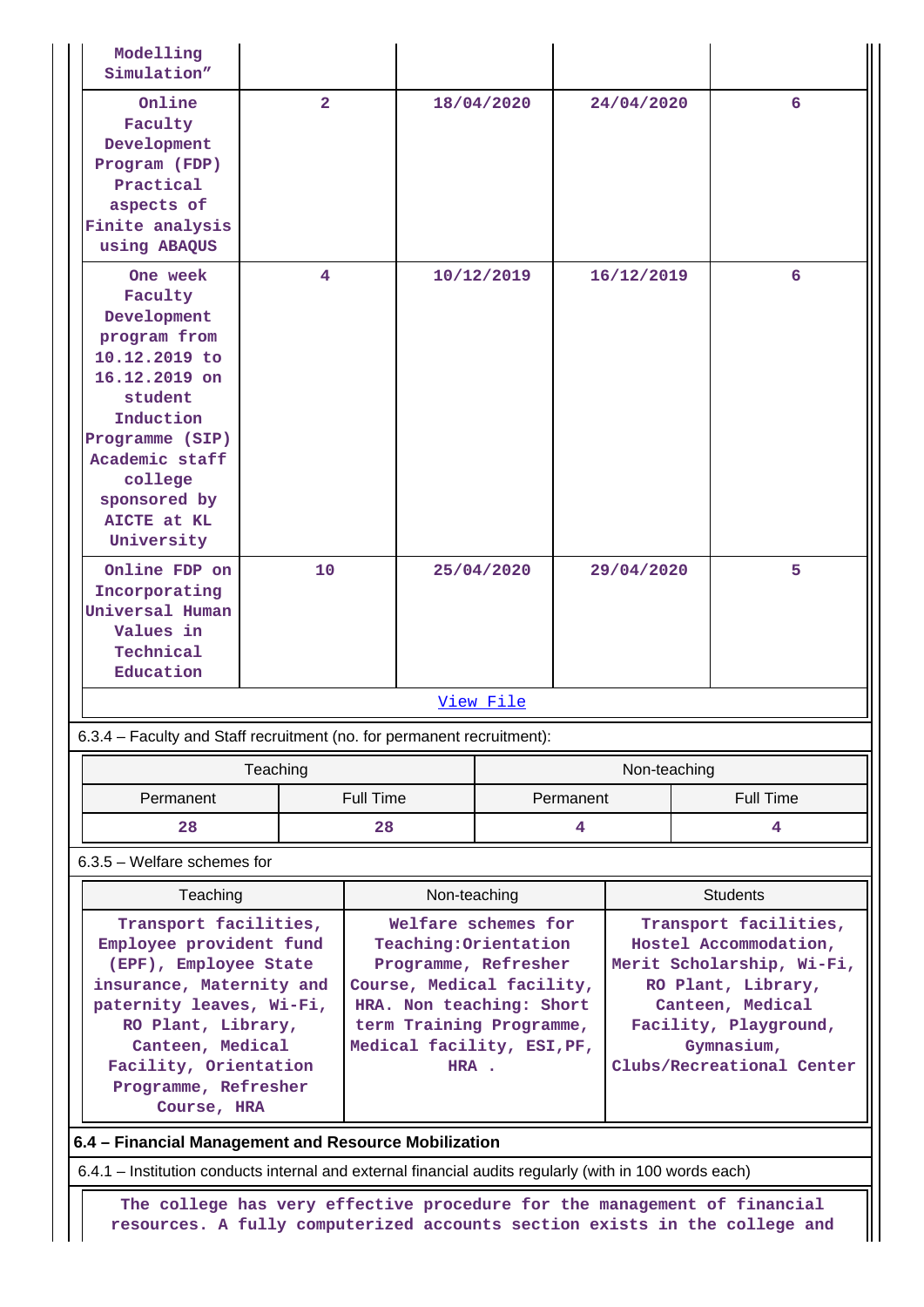**double entry system is followed to maintain the accounts of the college. All our financial transactions are transparent and each and every transaction is supported by the vouchers. All the collections are deposited in the bank and major expenditure, recurring and non –recurring are done through Cheques . Bank accounts are operated only by duly authorized persons. Two tier system of auditthe internal and external audit – is done regularly to have an effective check on the accounts maintenance. The internal audit committee consists of Principal, Management, HOD's and Administrative Officer. The external audit done by the Charted accountant before the closure of financial year. The accounts of the college are subject to audit by the externally qualified Charted Accountant appointed by the Governing Body before the end of each financial year. The last Audit was done during the year 2020 and there were no audit objections. The audit report by the external CA is placed before the governing body for appraisal**

 6.4.2 – Funds / Grants received from management, non-government bodies, individuals, philanthropies during the year(not covered in Criterion III)

| Name of the non government<br>funding agencies /individuals                 | Funds/ Grnats received in Rs. | Purpose                                                                                                           |
|-----------------------------------------------------------------------------|-------------------------------|-------------------------------------------------------------------------------------------------------------------|
| Nadimpalli<br>Satyanarayana Raju<br>Institute of Technology<br>(Management) | 187200                        | Computer Society of<br>India Institution<br>Membership, Cash awards<br>to faculty and Merit<br>awards to students |

[View File](https://assessmentonline.naac.gov.in/public/Postacc/Funds_or_Grants/9071_Funds_or_Grants_1619158788.xlsx)

6.4.3 – Total corpus fund generated

**705000**

#### **6.5 – Internal Quality Assurance System**

6.5.1 – Whether Academic and Administrative Audit (AAA) has been done?

| Audit Type     | External |                         | Internal |             |  |  |
|----------------|----------|-------------------------|----------|-------------|--|--|
|                | Yes/No   | Agency                  |          | Authority   |  |  |
| Academic       | Yes      | AFRC,<br>NBA, NAAC, UGC | Yes      | <b>IQAC</b> |  |  |
| Administrative | Yes      | AFRC,<br>NBA, NAAC, UGC | Yes      | <b>IQAC</b> |  |  |

6.5.2 – Activities and support from the Parent – Teacher Association (at least three)

 **1. Departments conduct Parent Teacher meetings annually or biannually and the Class coordinators update parents about the progress of their wards. 2. In the event of Attendance defaulters or Discipline related issues, the concerned parents are called upon to intimate their wards absence from classrooms or indiscipline and warned about the possibility of not being allowed to sit for the ensuing examinations or being disallowed for admissions in the forthcoming year.**

#### 6.5.3 – Development programmes for support staff (at least three)

 **1. Office staff have attended training for updates of administrative procedures. 2. Programs related to communication, computer skill programs are conducted for the support staff. 3. the Gymnasium continued to provide quality physical training facilities to all teaching and non-teaching staff 4. Training by senior teachers on the latest equipment 5. Training by senior teachers on the latest soft wares 6. Training for all office staff on effective usage of**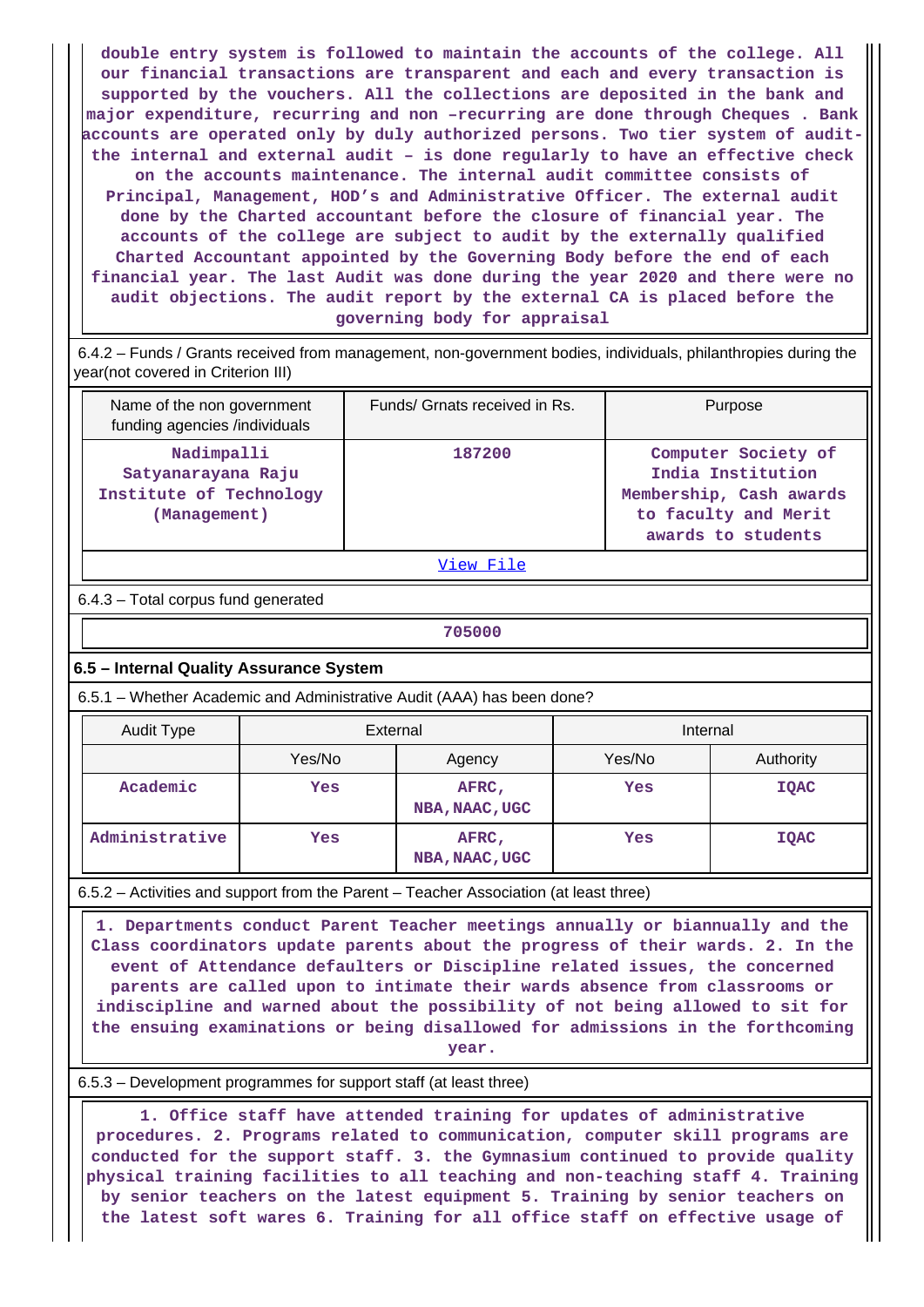| Management Information System.                                                                                                                                                                                                                                                                                                                             |                                                                                                                                                                       |                            |                      |  |                        |                           |  |  |  |  |  |
|------------------------------------------------------------------------------------------------------------------------------------------------------------------------------------------------------------------------------------------------------------------------------------------------------------------------------------------------------------|-----------------------------------------------------------------------------------------------------------------------------------------------------------------------|----------------------------|----------------------|--|------------------------|---------------------------|--|--|--|--|--|
| 6.5.4 – Post Accreditation initiative(s) (mention at least three)                                                                                                                                                                                                                                                                                          |                                                                                                                                                                       |                            |                      |  |                        |                           |  |  |  |  |  |
| 1. Discussions for Initiation of Autonomy 2. Women's hostel is constructed 3.<br>Applying to various government bodies for funding 4. Enabling teachers for e-<br>content Development 5. Introduction of NDL facilities in the library 6.<br>Participation in NIRF ranking frame work by filling the application using the<br>data available in IQAC cell. |                                                                                                                                                                       |                            |                      |  |                        |                           |  |  |  |  |  |
| 6.5.5 - Internal Quality Assurance System Details                                                                                                                                                                                                                                                                                                          |                                                                                                                                                                       |                            |                      |  |                        |                           |  |  |  |  |  |
| a) Submission of Data for AISHE portal<br>Yes                                                                                                                                                                                                                                                                                                              |                                                                                                                                                                       |                            |                      |  |                        |                           |  |  |  |  |  |
|                                                                                                                                                                                                                                                                                                                                                            | b) Participation in NIRF                                                                                                                                              |                            |                      |  | Yes                    |                           |  |  |  |  |  |
|                                                                                                                                                                                                                                                                                                                                                            | c)ISO certification                                                                                                                                                   |                            |                      |  | Yes                    |                           |  |  |  |  |  |
|                                                                                                                                                                                                                                                                                                                                                            | d)NBA or any other quality audit                                                                                                                                      |                            |                      |  | Yes                    |                           |  |  |  |  |  |
|                                                                                                                                                                                                                                                                                                                                                            | 6.5.6 - Number of Quality Initiatives undertaken during the year                                                                                                      |                            |                      |  |                        |                           |  |  |  |  |  |
| Year                                                                                                                                                                                                                                                                                                                                                       | Name of quality<br>initiative by IQAC                                                                                                                                 | Date of<br>conducting IQAC | <b>Duration From</b> |  | <b>Duration To</b>     | Number of<br>participants |  |  |  |  |  |
| 2019                                                                                                                                                                                                                                                                                                                                                       | Academic A<br>dministrativ<br>e Audit<br>(Internal)                                                                                                                   | 23/10/2019                 | 23/10/2019           |  | 30/10/2019             | 118                       |  |  |  |  |  |
| 2019                                                                                                                                                                                                                                                                                                                                                       | Project<br>Showcase                                                                                                                                                   | 12/03/2020                 | 12/03/2020           |  | 12/03/2020             | 200                       |  |  |  |  |  |
| 2019                                                                                                                                                                                                                                                                                                                                                       | Applied<br>for NIRF<br>Ranking                                                                                                                                        | 14/12/2019                 | 14/12/2019           |  | 20/12/2019             | 118                       |  |  |  |  |  |
| 2019<br>Applied<br>for ISO Cert<br>ification<br>Renewal                                                                                                                                                                                                                                                                                                    |                                                                                                                                                                       | 19/08/2019                 | 19/11/2019           |  | 21/11/2019             | 118                       |  |  |  |  |  |
| 2019                                                                                                                                                                                                                                                                                                                                                       | Applied<br>for 12B                                                                                                                                                    | 27/11/2019                 | 27/11/2019           |  | 27/11/2019             | 118                       |  |  |  |  |  |
| 2019                                                                                                                                                                                                                                                                                                                                                       | Applying<br>for JNTUK<br>permanent<br>affiliation                                                                                                                     | 05/11/2019                 | 05/11/2019           |  | 05/11/2019             | 118                       |  |  |  |  |  |
| 2019                                                                                                                                                                                                                                                                                                                                                       | Ratification<br>Faculty                                                                                                                                               | 07/09/2019                 | 07/09/2019           |  | 08/09/2019             | 31                        |  |  |  |  |  |
| 2019                                                                                                                                                                                                                                                                                                                                                       | <b>AQAR</b><br>Submitted                                                                                                                                              | 30/09/2019                 | 30/09/2019           |  | 30/09/2019             | 118                       |  |  |  |  |  |
| View File                                                                                                                                                                                                                                                                                                                                                  |                                                                                                                                                                       |                            |                      |  |                        |                           |  |  |  |  |  |
|                                                                                                                                                                                                                                                                                                                                                            | <b>CRITERION VII - INSTITUTIONAL VALUES AND BEST PRACTICES</b>                                                                                                        |                            |                      |  |                        |                           |  |  |  |  |  |
|                                                                                                                                                                                                                                                                                                                                                            | 7.1 - Institutional Values and Social Responsibilities<br>7.1.1 – Gender Equity (Number of gender equity promotion programmes organized by the institution during the |                            |                      |  |                        |                           |  |  |  |  |  |
| year)                                                                                                                                                                                                                                                                                                                                                      |                                                                                                                                                                       |                            |                      |  |                        |                           |  |  |  |  |  |
| Title of the<br>programme                                                                                                                                                                                                                                                                                                                                  | Period from                                                                                                                                                           |                            | Period To            |  | Number of Participants |                           |  |  |  |  |  |
|                                                                                                                                                                                                                                                                                                                                                            |                                                                                                                                                                       |                            |                      |  |                        |                           |  |  |  |  |  |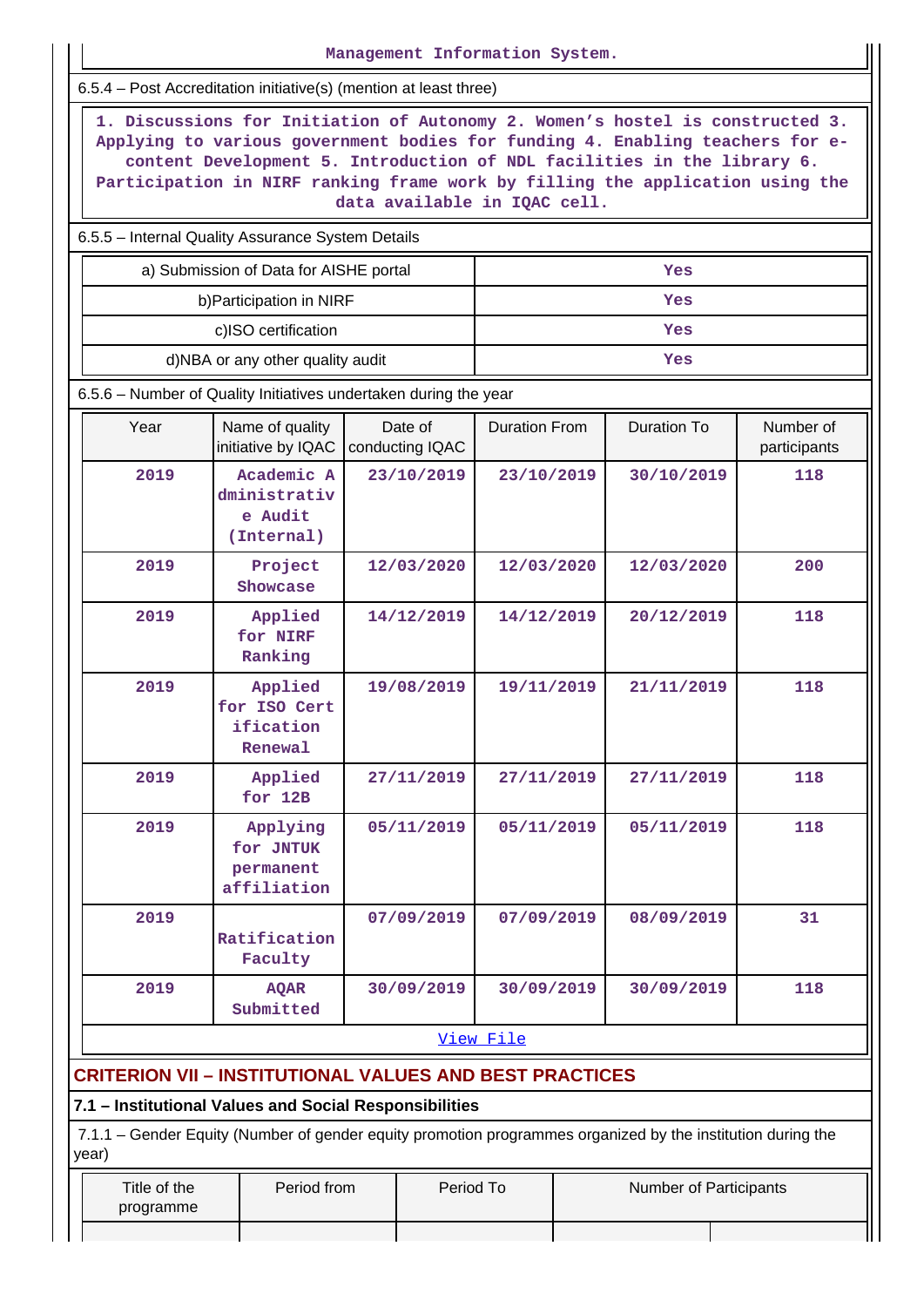|                                                                                                      |            |            | Female | Male        |
|------------------------------------------------------------------------------------------------------|------------|------------|--------|-------------|
| International<br>Women's Day Fem<br>Flora                                                            | 07/03/2020 | 07/03/2020 | 200    | <b>Nill</b> |
| Guest Talk on<br>Women<br>Empowerment                                                                | 05/03/2020 | 06/03/2020 | 139    | Nill        |
| Health Talk<br>on "Breast<br>cancer- why? &<br>Who? and Organ<br>Donation-The<br>need of the<br>Hour | 31/08/2019 | 31/08/2019 | 131    | <b>Nill</b> |

#### 7.1.2 – Environmental Consciousness and Sustainability/Alternate Energy initiatives such as:

Percentage of power requirement of the University met by the renewable energy sources

**Power requirement is met by Solar Photovoltaic installed on the campus. Two plantation Programmes have been conducted. Waste Management Steps: 1. Solid waste management: Waste bins are placed at appropriate locations. 2. Liquid waste management: Liquid waste of the laboratories is properly managed. Waste chemicals used in the laboratories are disposed of by dissolving them in water. There are absorbent pits on the college campus which are especially used to absorb liquid waste released from the laboratory. 3. E waste management: Ewaste management is done using re-writable CDs, parts of computers are used for practical purposes by the students of computer science and Engineering. Green practices: 1. The majority of the students use bicycles. 2. The Institution has provided transportation facilities to the students. 3. College campus is free from usage of plastic. 4. College office is partially paperless. 5. Different varieties of plants are planted on the college campus. 6. LPG fuel is used in the Chemistry laboratory. Every possible effort is made to make the college campus eco-friendly. Rain Water Harvesting: On college campuses, rainwater harvesting is practiced. Rainwater is conserved through absorbent pits which results in upgrading the water level and plants on the college campus are watered using bore wells.**

#### 7.1.3 – Differently abled (Divyangjan) friendliness

| Item facilities                                                   | Yes/No     | Number of beneficiaries |
|-------------------------------------------------------------------|------------|-------------------------|
| Physical facilities                                               | <b>Yes</b> | 3                       |
| Provision for lift                                                | <b>Yes</b> | 30                      |
| Ramp/Rails                                                        | <b>Yes</b> | 3                       |
| <b>Braille</b><br>Software/facilities                             | <b>No</b>  | Nill                    |
| <b>Rest Rooms</b>                                                 | Yes        | 3                       |
| Scribes for examination                                           | <b>No</b>  | Nill                    |
| Special skill<br>development for<br>differently abled<br>students | <b>No</b>  | Nill                    |
| Any other similar<br>facility                                     | <b>No</b>  | Nill                    |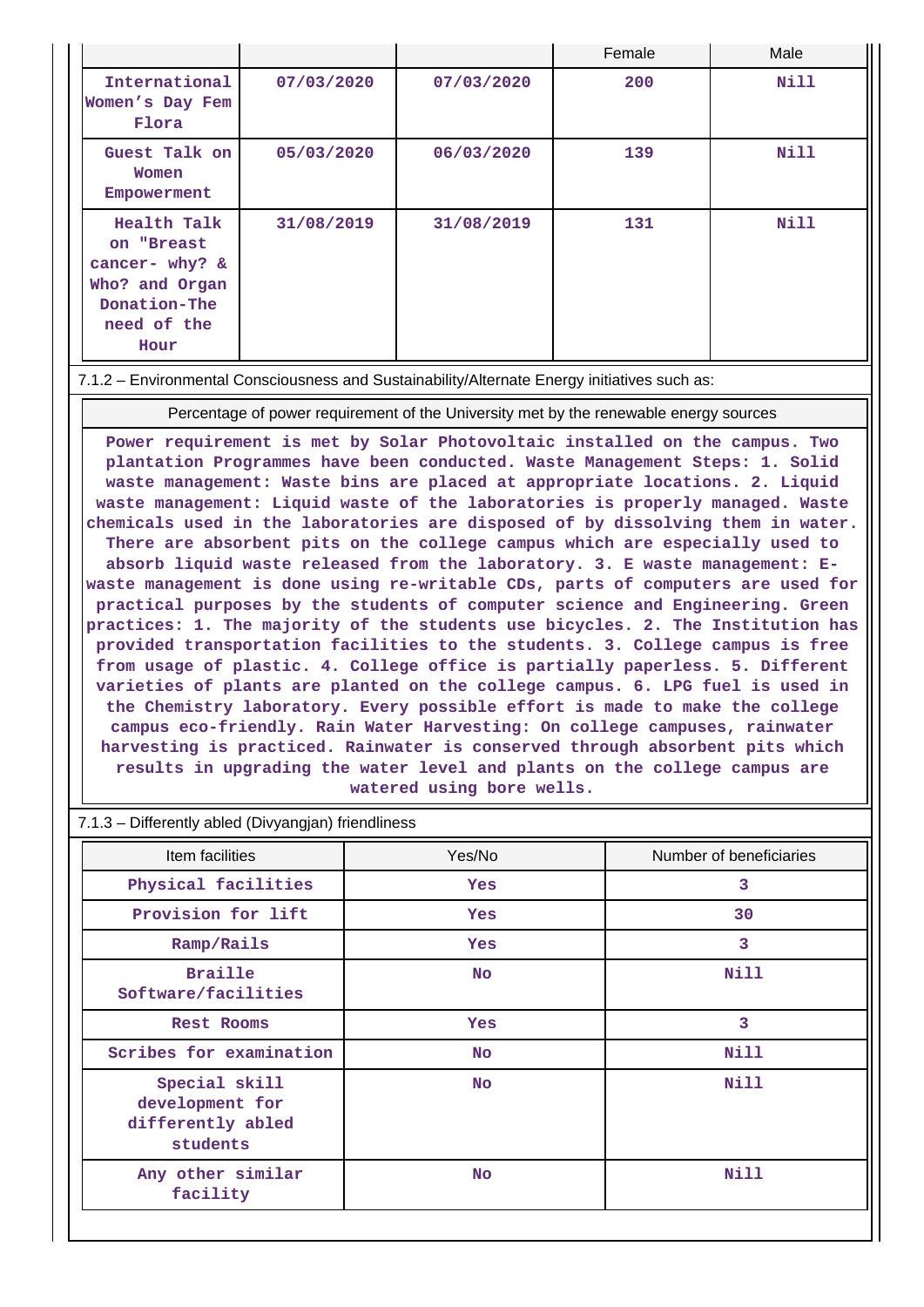| 7.1.4 - Inclusion and Situatedness |                                                                                             |                                                                                                   |                                                                                   |                                                            |                                                                                                                                          |                                                                                                                                                                    |                                                     |  |  |
|------------------------------------|---------------------------------------------------------------------------------------------|---------------------------------------------------------------------------------------------------|-----------------------------------------------------------------------------------|------------------------------------------------------------|------------------------------------------------------------------------------------------------------------------------------------------|--------------------------------------------------------------------------------------------------------------------------------------------------------------------|-----------------------------------------------------|--|--|
| Year                               | Number of<br>initiatives to<br>address<br>locational<br>advantages<br>and disadva<br>ntages | Number of<br>initiatives<br>taken to<br>engage with<br>and<br>contribute to<br>local<br>community | Date                                                                              | Duration<br>Name of<br>initiative                          |                                                                                                                                          | <b>Issues</b><br>addressed                                                                                                                                         | Number of<br>participating<br>students<br>and staff |  |  |
| 2019                               | $\mathbf{1}$                                                                                | $\mathbf{1}$                                                                                      | 15/08/2<br>019                                                                    | $\mathbf{1}$                                               | Indepen<br>dence Day                                                                                                                     | Right<br>spirit of<br>Independe<br>nt and in<br>dividual<br>India                                                                                                  | 6                                                   |  |  |
| 2019                               | $\mathbf{1}$                                                                                | $\mathbf{1}$                                                                                      | $\mathbf{1}$<br>World<br>14/12/2<br>019<br><b>Energy Co</b><br>nservatio<br>n Day |                                                            | Awareness<br>on Energy<br>Conservat<br>ion                                                                                               | 50                                                                                                                                                                 |                                                     |  |  |
| 2019                               | $\mathbf{1}$                                                                                | $\overline{1}$                                                                                    | 21/06/2<br>019                                                                    | $\mathbf{1}$<br>Interna<br>tional<br>and<br>Day of<br>yoga |                                                                                                                                          | Physical<br>Mental<br>Fitness                                                                                                                                      | 100                                                 |  |  |
| 2020                               | $\mathbf{1}$                                                                                | $\mathbf{1}$                                                                                      | 25/01/2<br>020                                                                    | $\mathbf{1}$                                               | National<br>Voters<br>Day                                                                                                                | Right<br>to Vote<br>as a resp<br>onsible<br>citizen                                                                                                                | 50                                                  |  |  |
| 2020                               | $\mathbf{1}$                                                                                | $\mathbf{1}$                                                                                      | 26/01/2<br>020                                                                    | $\mathbf{1}$                                               | <b>NSRIT</b><br>NSS unit<br>participa<br>ted 71st<br>Republic<br>day Celeb<br>rations<br>at JNTU<br>Kakinada.                            | Right<br>spirit of<br>Independe<br>nt and in<br>dividual<br>India                                                                                                  | 9                                                   |  |  |
| 2020                               | 6                                                                                           | $6\overline{6}$                                                                                   | 26/02/2<br>020                                                                    | 7                                                          | <b>NSS</b><br><b>UNIT</b><br>Special<br>camp<br>program<br>at<br>Sontyam<br>Village,<br>Anandapur<br>am<br>mandal, V<br>isakhapat<br>nam | Swatch<br>Bharath<br>program<br>at<br>school,<br>Literacy<br>rate<br>survey in<br>the<br>village<br>and tree<br>plantatio<br>$n_{I}$<br>Awareness<br>program<br>on | 50                                                  |  |  |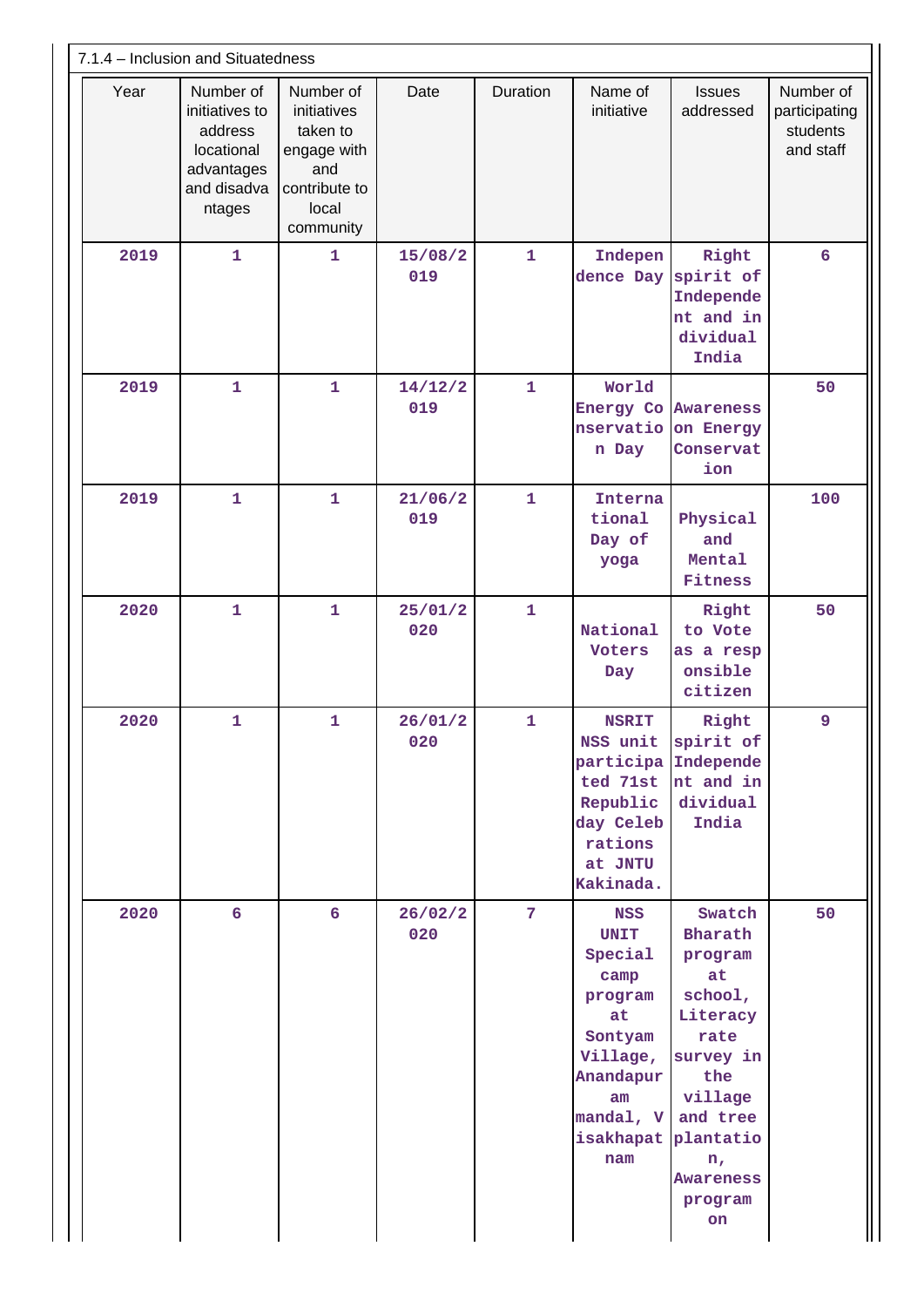|      |              |              |                |              |                                                                                                                                                                      | cashless<br>transacti<br>on,<br>Awareness<br>program<br>on child<br>labour<br>and<br>childhood<br>marriages<br>Computer<br>education<br>and condu<br>cting<br>sports                         |                         |
|------|--------------|--------------|----------------|--------------|----------------------------------------------------------------------------------------------------------------------------------------------------------------------|----------------------------------------------------------------------------------------------------------------------------------------------------------------------------------------------|-------------------------|
| 2019 | $\mathbf{1}$ | $\mathbf{1}$ | 22/02/2<br>019 | $\mathbf{1}$ | Motivat<br>ion to<br>children<br>(Social<br>Service),<br>Municipal<br>Primary<br>School, N<br>akkavanip<br>alem, Vis<br>akhapatna<br>$m - NSRIT$<br>Helping<br>hands | To gain<br>knowledge<br>, morals<br>and<br>ethics                                                                                                                                            | $\overline{\mathbf{4}}$ |
| 2019 | $\mathbf{1}$ | $\mathbf{1}$ | 30/08/2<br>019 | $\mathbf{1}$ | <b>Blood</b><br>donation<br>Camp<br>Organised<br>by A.S.<br>Raja coll<br>aboration<br>with<br><b>NSRIT NSS</b><br>Unit                                               | To<br>motivate<br>people to<br>donate<br>blood and<br>social<br>works                                                                                                                        | 100                     |
| 2019 | $\mathbf{1}$ | $\mathbf{1}$ | 08/02/2<br>019 | $\mathbf{1}$ | $R - 3$<br>Project -<br><b>NSRIT</b><br>Helping<br>hands                                                                                                             | Donated<br>60 books<br>to<br>reduce,<br>recycle<br>and reuse<br>through<br>Akshaya<br>Patra<br>unlimited<br>food for<br>education<br>(AIKYA<br>united to<br>serve, A<br>Youth Ini<br>tiative | 12                      |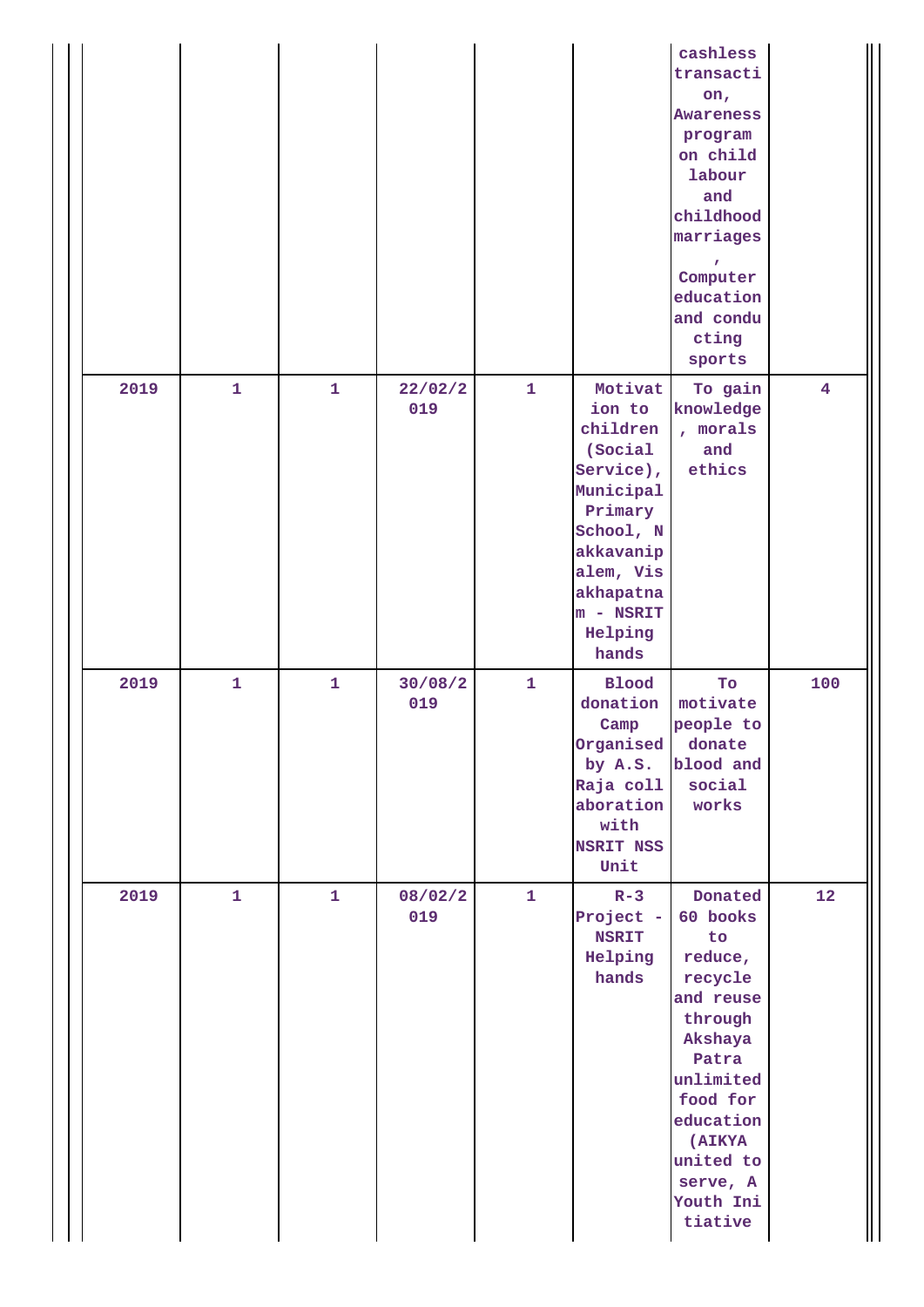|                                                                                                                                                                                                                                                                                                                                                                                                                                                                                                                                                                                                                                                                                                                                                     |              |              |                          |                                                                                                                                                                                                                                                                                                                                                                                                                                                                             |                    |  |                                                                                           | of The<br>Akshaya<br>Patra Fou<br>ndation) |   |
|-----------------------------------------------------------------------------------------------------------------------------------------------------------------------------------------------------------------------------------------------------------------------------------------------------------------------------------------------------------------------------------------------------------------------------------------------------------------------------------------------------------------------------------------------------------------------------------------------------------------------------------------------------------------------------------------------------------------------------------------------------|--------------|--------------|--------------------------|-----------------------------------------------------------------------------------------------------------------------------------------------------------------------------------------------------------------------------------------------------------------------------------------------------------------------------------------------------------------------------------------------------------------------------------------------------------------------------|--------------------|--|-------------------------------------------------------------------------------------------|--------------------------------------------|---|
| 2019                                                                                                                                                                                                                                                                                                                                                                                                                                                                                                                                                                                                                                                                                                                                                | 1            | $\mathbf{1}$ |                          | 23/08/2<br>019                                                                                                                                                                                                                                                                                                                                                                                                                                                              | $\mathbf{1}$       |  | Sri<br>Krishna J<br>anmashtam<br>i celebra<br>tions -<br><b>NSRIT</b><br>Helping<br>hands | Classical<br>and devot<br>ional<br>singing | 7 |
|                                                                                                                                                                                                                                                                                                                                                                                                                                                                                                                                                                                                                                                                                                                                                     |              |              |                          |                                                                                                                                                                                                                                                                                                                                                                                                                                                                             | View File          |  |                                                                                           |                                            |   |
|                                                                                                                                                                                                                                                                                                                                                                                                                                                                                                                                                                                                                                                                                                                                                     |              |              |                          | 7.1.5 - Human Values and Professional Ethics Code of conduct (handbooks) for various stakeholders                                                                                                                                                                                                                                                                                                                                                                           |                    |  |                                                                                           |                                            |   |
|                                                                                                                                                                                                                                                                                                                                                                                                                                                                                                                                                                                                                                                                                                                                                     | <b>Title</b> |              |                          | Date of publication                                                                                                                                                                                                                                                                                                                                                                                                                                                         |                    |  |                                                                                           | Follow up(max 100 words)                   |   |
| <b>NSRIT Service Rules</b>                                                                                                                                                                                                                                                                                                                                                                                                                                                                                                                                                                                                                                                                                                                          |              |              |                          | As it is necessary to<br>15/09/2019<br>define the terms and<br>conditions of appointment<br>and service rules of all<br>the employees (both<br>teaching non-teaching)<br>working in Nadimpalli<br>Satyanarayana Raju<br>Institute of Technology<br>(NSRIT), the Management<br>of NSRIT, exercise the<br>powers conferred by the<br>clause $10(i)$ of the<br>Articles framed by the<br>Society.<br>7.1.6 - Activities conducted for promotion of universal Values and Ethics |                    |  |                                                                                           |                                            |   |
| Activity                                                                                                                                                                                                                                                                                                                                                                                                                                                                                                                                                                                                                                                                                                                                            |              |              |                          | <b>Duration From</b>                                                                                                                                                                                                                                                                                                                                                                                                                                                        | <b>Duration To</b> |  |                                                                                           | Number of participants                     |   |
| Online FDP on<br>Incorporating<br>Universal Human<br>Values in Technical<br>Education,<br><b>JNTUK(AICTE) (5</b><br>days)                                                                                                                                                                                                                                                                                                                                                                                                                                                                                                                                                                                                                           |              |              | 29/04/2020<br>25/04/2020 |                                                                                                                                                                                                                                                                                                                                                                                                                                                                             |                    |  | 11                                                                                        |                                            |   |
|                                                                                                                                                                                                                                                                                                                                                                                                                                                                                                                                                                                                                                                                                                                                                     |              |              |                          |                                                                                                                                                                                                                                                                                                                                                                                                                                                                             | View File          |  |                                                                                           |                                            |   |
|                                                                                                                                                                                                                                                                                                                                                                                                                                                                                                                                                                                                                                                                                                                                                     |              |              |                          | 7.1.7 - Initiatives taken by the institution to make the campus eco-friendly (at least five)                                                                                                                                                                                                                                                                                                                                                                                |                    |  |                                                                                           |                                            |   |
| 1. Plantation of plants and fruit trees. 2. The College has ensured the<br>electrical wiring of the college campus based on the prescribed code to prevent<br>'transmission loss' of energy due to inferior quality of electrical wires and<br>appliances. 3. Swatchh College Programme: Motivated by the Swatch Bharat<br>programme, on every 1st and 3rd Saturday afternoon of every month Swatchh<br>College programme is made mandatory for all the staff and students by involving<br>minimum 150 students and 10 faculty every week on rotational basis. 4. Cooking<br>on LPG only: Only LPG cylinders are used in canteen and other places for<br>cooking 5. Solar Power: Using renewable energy(solar)to partly fulfill the<br>power demand |              |              |                          |                                                                                                                                                                                                                                                                                                                                                                                                                                                                             |                    |  |                                                                                           |                                            |   |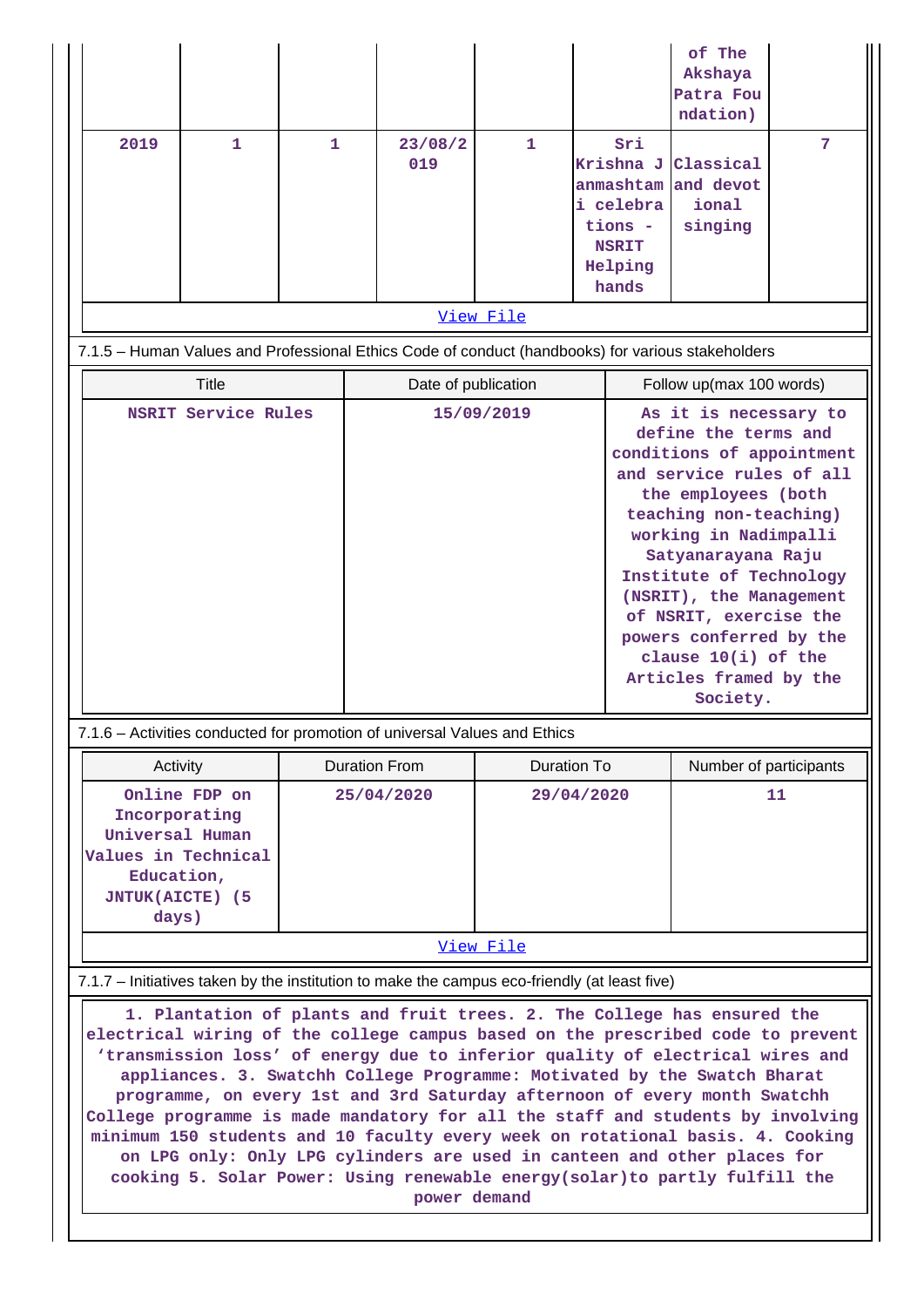**7.2 – Best Practices**

7.2.1 – Describe at least two institutional best practices

 **1. Flag hosting by academic topper among girls on independence day 2. Flag hosting by academic topper among boys on republic day 3. Open House Programme for future engineers 4. Demonstrations (Entry level test on minor projects) 5. Induction Programme 6. Project Show Case (Show and Tell)**

 Upload details of two best practices successfully implemented by the institution as per NAAC format in your institution website, provide the link

<http://nsrit.edu.in/admin/img/cms/Best-Practise-2019-2020.pdf>

#### **7.3 – Institutional Distinctiveness**

 7.3.1 – Provide the details of the performance of the institution in one area distinctive to its vision, priority and thrust in not more than 500 words

 **1.Management follows transparent administrative practices, in all its transactions with students, faculty, and all others concerned. 2.College endeavors to inculcate a strong sense of discipline in its functioning to ensure students build high levels of commitment. 3.Discipline is implemented by the Principal, anti ragging , and discipline committees with emphasis on maintaining attendance and abiding by the dress code. 4. An inclusive education policy is followed that ensures education to all without any discrimination. 5.Inclusive education is worked through Remedial courses, Certificate courses, and enrichment lectures that help the students from socially marginalized groups, vernacular medium students, and academically weaker section of students to cope with their academics. 6.Collaborative and participate functioning is our strength wherein policy decisions right from the Management are taken after deliberations and brainstorming sessions with the heads at different levels. 7.Academic, Committee and administrative Audits are conducted annually. Impartial administrative practices generate trust in the minds of staff leading to stability, security, and a sense of belongingness to the institution. 8.Academic calendar and planning, teachers' diary reviewed monthly by HODs and semester wise by the Principal, monitoring of lectures taken and compensated. 9.Coverage of syllabi helps to create a strong academic culture in college. Staff induction programs, timely promotion of professional growth of the staff, permission to participate in FDP and welfare activities. 10.Felicitation of the staff on completion of Ph.D. Quality enhancement initiatives such as Department Recognitions have resulted in developing a positive attitude leading to an upward spiraling effect in several areas. 11.Being the main stakeholders, students are allowed to participate at various levels to groom them to become future leaders. 12 There are many committees set up for academic and administrative purposes where students' representatives are co opted e.g. IQAC and Library etc. 13 These activities enhance their leadership qualities, communication skills, and personality. 14.College abides strictly by all the rules and regulations of governing authorities, recruitment, career advancement, and superannuation, and discipline-related matters. 15.The college has received letters of appreciation from government authorities in this regard.**

Provide the weblink of the institution

<http://www.nsrit.edu.in>

#### **8.Future Plans of Actions for Next Academic Year**

 **1. Application for Autonomous Status 2. Development of Quality Management System (QMS) – An initiative of IQAC 3. Conduct of academic audit with external experts 4. Implementation of Outcome Based Education 5. Leveraging digital learning space**